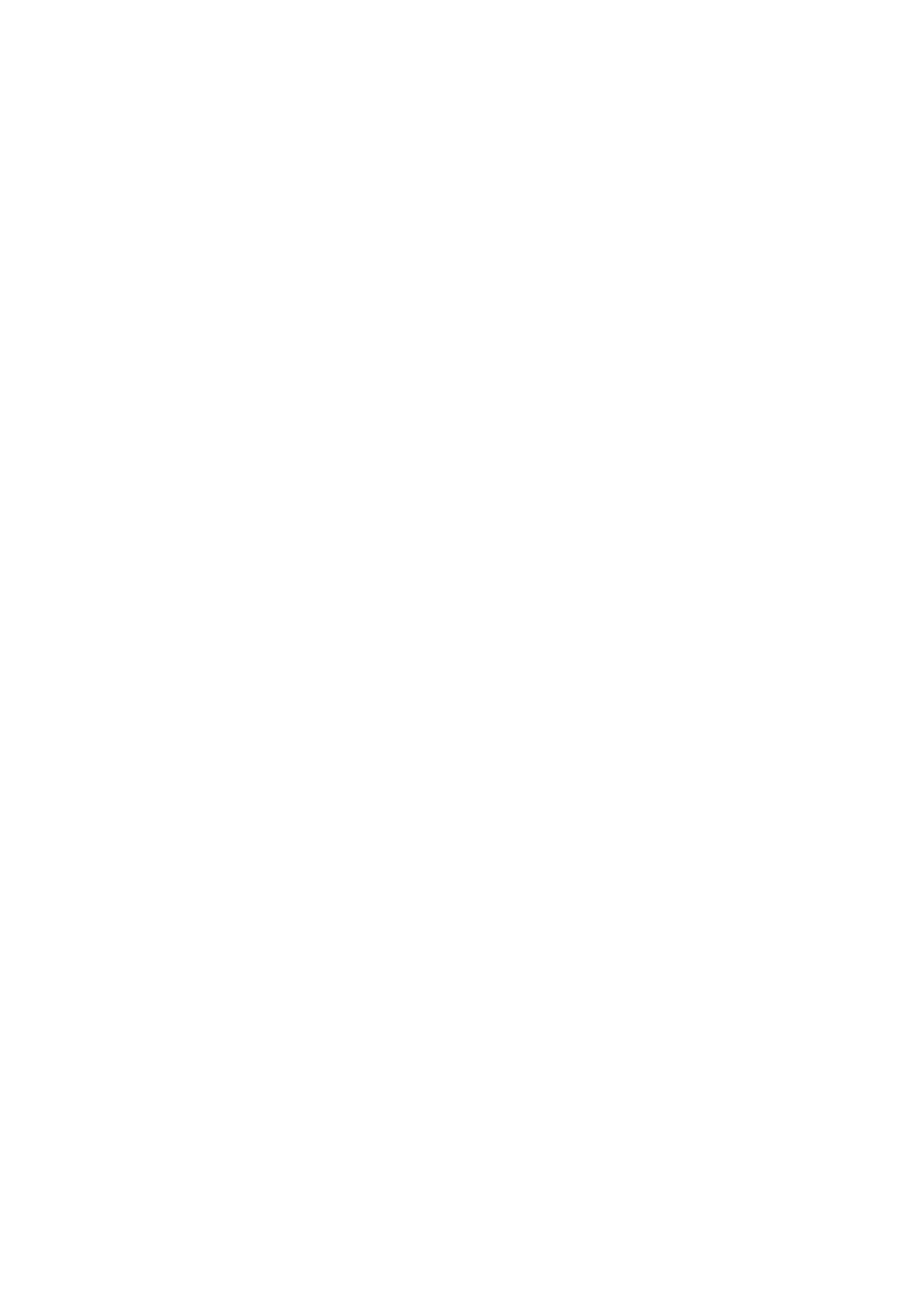# **CONTENTS**

| I.             |    |                                                                         |  |
|----------------|----|-------------------------------------------------------------------------|--|
| A.             |    |                                                                         |  |
| <b>B.</b>      |    |                                                                         |  |
| $\mathbf{C}$ . |    |                                                                         |  |
| II.            |    | FACTS FOUND DURING THE VISIT AND ACTION PROPOSED11                      |  |
| A.             |    |                                                                         |  |
|                | 1. |                                                                         |  |
|                | 2. |                                                                         |  |
|                | 3. |                                                                         |  |
|                | 4. |                                                                         |  |
|                | 5. |                                                                         |  |
| <b>B.</b>      |    | Foreign nationals deprived of their liberty under aliens legislation 22 |  |
|                | 1. |                                                                         |  |
|                | 2. |                                                                         |  |
|                | 3. |                                                                         |  |
|                |    | a.                                                                      |  |
|                |    | b.                                                                      |  |
|                |    | $\mathcal{C}$ .                                                         |  |
|                |    | d.                                                                      |  |
|                | 4. |                                                                         |  |
|                | 5. |                                                                         |  |
| $\mathbf{C}$ . |    |                                                                         |  |
|                | 1. |                                                                         |  |
|                | 2. |                                                                         |  |
|                | 3. |                                                                         |  |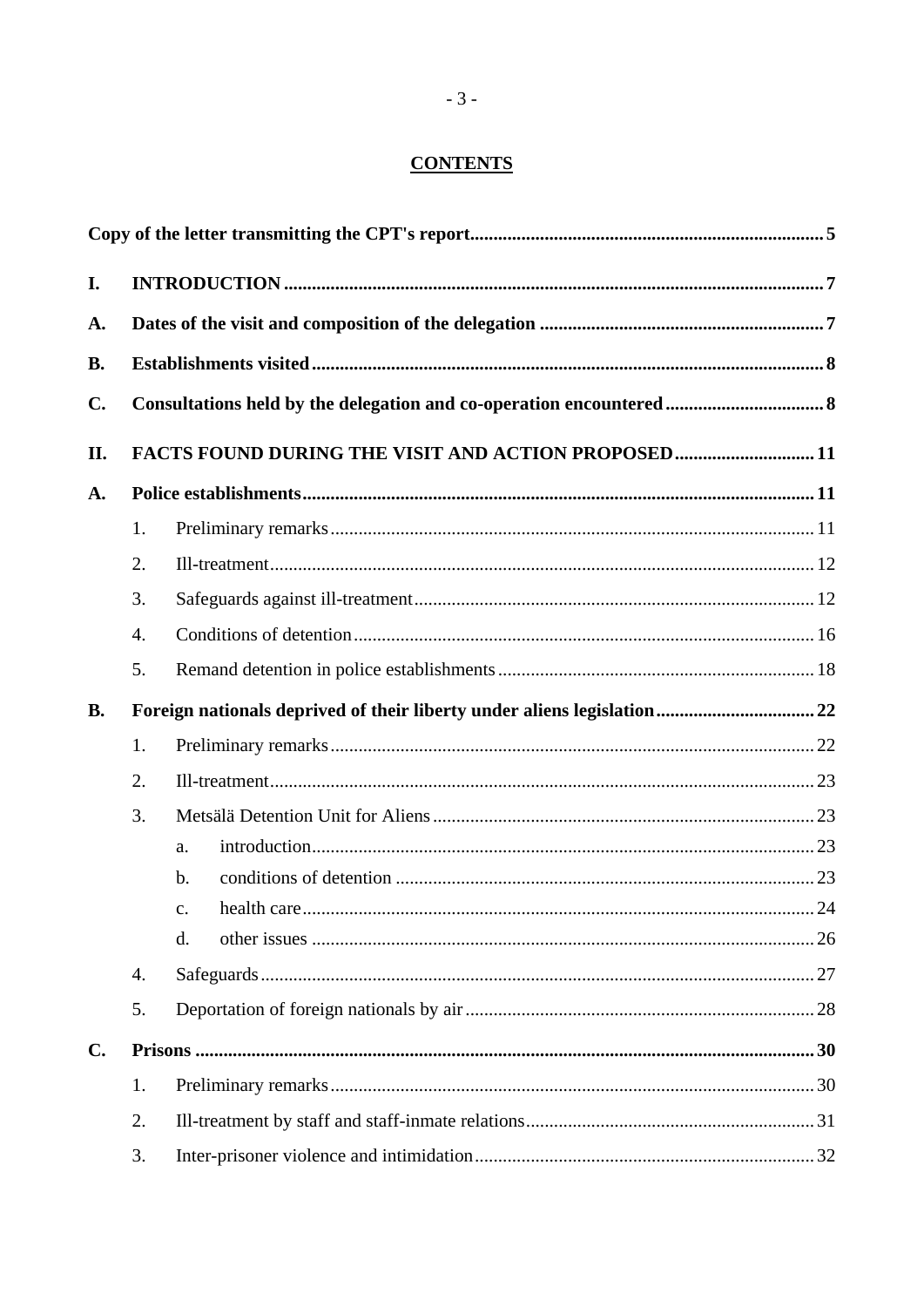|    |    | a.                                                                                    |  |  |  |
|----|----|---------------------------------------------------------------------------------------|--|--|--|
|    |    | i.                                                                                    |  |  |  |
|    |    | ii.                                                                                   |  |  |  |
|    |    | b.                                                                                    |  |  |  |
|    | 5. |                                                                                       |  |  |  |
|    |    | a.                                                                                    |  |  |  |
|    |    | b.                                                                                    |  |  |  |
|    | 6. |                                                                                       |  |  |  |
|    |    | a.                                                                                    |  |  |  |
|    |    | b.                                                                                    |  |  |  |
|    |    | c.                                                                                    |  |  |  |
|    | 7. |                                                                                       |  |  |  |
|    |    | a.                                                                                    |  |  |  |
|    |    | b.                                                                                    |  |  |  |
|    |    | c.                                                                                    |  |  |  |
|    |    | d.                                                                                    |  |  |  |
| D. |    |                                                                                       |  |  |  |
|    | 1. |                                                                                       |  |  |  |
|    | 2. |                                                                                       |  |  |  |
|    | 3. |                                                                                       |  |  |  |
|    |    | Psychiatric Treatment and Research Unit for Adolescent Intensive Care (EVA). 50<br>a. |  |  |  |
|    |    | $\mathbf b$ .                                                                         |  |  |  |
|    | 4. |                                                                                       |  |  |  |
|    | 5. |                                                                                       |  |  |  |
|    | 6. |                                                                                       |  |  |  |
|    |    |                                                                                       |  |  |  |

#### **[APPENDIX II:](#page-74-0)  [LIST OF THE NATIONAL AUTHORITIES AND ORGANISATIONS](#page-74-0)  [WITH WHICH THE CPT'S DELEGATION HELD CONSULTATIONS..................... 75](#page-74-0)**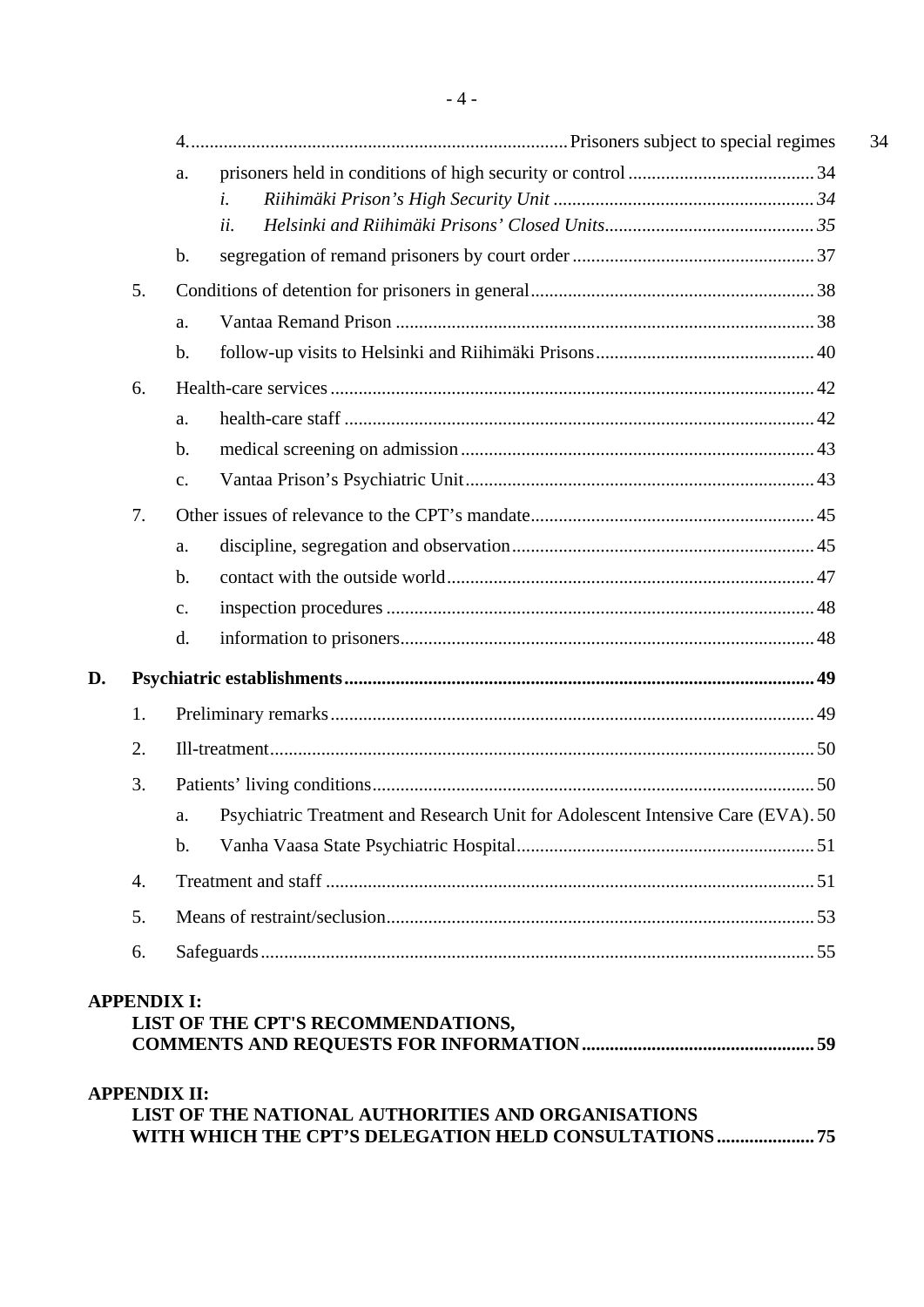#### <span id="page-4-0"></span>**Copy of the letter transmitting the CPT's report**

Ministry of Justice Eteläesplanadi 10 00131 Helsinki Finland

Strasbourg, 25 November 2008

Dear Sir/Madam

 In pursuance of Article 10, paragraph 1, of the European Convention for the Prevention of Torture and Inhuman or Degrading Treatment or Punishment, I enclose herewith the report to the Finnish Government drawn up by the European Committee for the Prevention of Torture and Inhuman or Degrading Treatment or Punishment (CPT) after its visit to Finland from 20 to 30 April 2008. The report was adopted by the CPT at its  $67<sup>th</sup>$  meeting, held from 3 to 7 November 2008.

The various recommendations, comments and requests for information formulated by the CPT are listed in Appendix I. As regards more particularly the CPT's recommendations, having regard to Article 10 of the Convention, the Committee requests the Finnish authorities to provide **within six months** a response giving a full account of action taken to implement them.

The CPT trusts that it will also be possible for the Finnish authorities to provide, in the abovementioned response, reactions to the comments formulated in this report as well as replies to the requests for information made.

The CPT would ask, in the event of the response being forwarded in the Finnish language, that it be accompanied by an English or French translation. It would also be most helpful if the Finnish authorities could provide a copy of the response in a computer-readable form.

 I am at your entire disposal if you have any questions concerning either the CPT's visit report or the future procedure.

Yours faithfully

Mauro PALMA President of the European Committee for the Prevention of Torture and Inhuman or Degrading Treatment or Punishment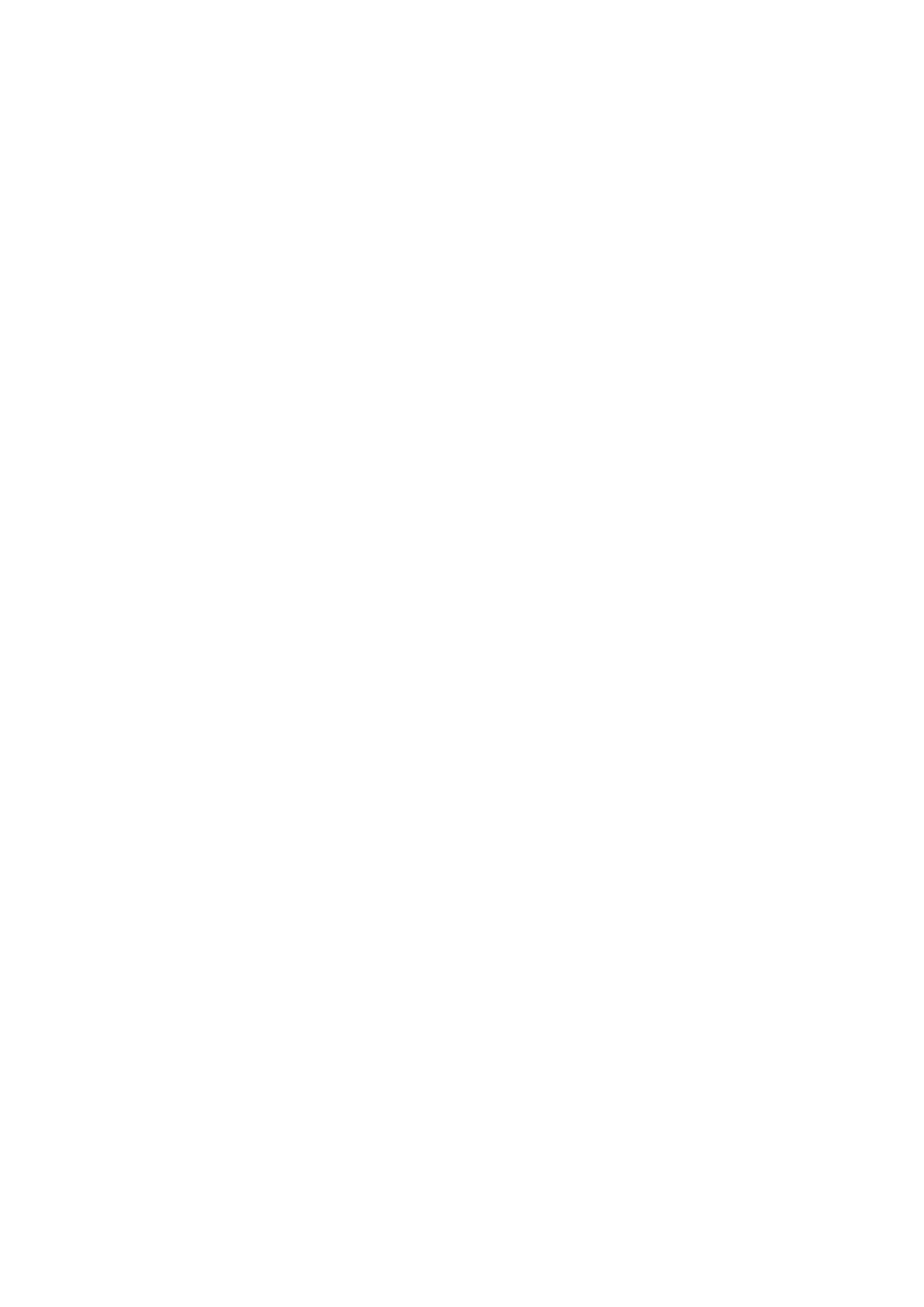# <span id="page-6-0"></span>**I. INTRODUCTION**

#### **A. Dates of the visit and composition of the delegation**

1. In pursuance of Article 7 of the European Convention for the Prevention of Torture and Inhuman or Degrading Treatment or Punishment (hereinafter referred to as "the Convention"), a delegation of the CPT visited Finland from 20 to 30 April 2008. The visit formed part of the Committee's programme of periodic visits for 2008, and was the CPT's fourth periodic visit to Finland. $<sup>1</sup>$  $<sup>1</sup>$  $<sup>1</sup>$ </sup>

- 2. The visit was carried out by the following members of the CPT:
	- Renate KICKER, 1<sup>st</sup> Vice-President of the CPT (Head of Delegation)
	- Pétur HAUKSSON, 2<sup>nd</sup> Vice-President of the CPT
	- Jørgen Worsaae RASMUSSEN
	- George TUGUSHI

who were supported by the following members of the CPT's Secretariat:

- Johan FRIESTEDT
- Borys WÓDZ.

They were assisted by:

<span id="page-6-1"></span> $\frac{1}{1}$ 

- Clive MEUX, consultant forensic psychiatrist, Oxford, United Kingdom (expert)
- Bertel ÖSTERDAHL, former Director General of the National Prison and Probation Service, Sweden (expert)
- Helena KARUNEN (interpreter)
- Kirsi LAMMI (interpreter)
- Heli Heljä Maria MÄNTYRANTA (interpreter)
- Katja RANTA-AHO (interpreter)
- Anna-Riitta VUORIKOSKI (interpreter).

The previous periodic visits took place in May 1992, June 1998 and September 2003. The Committee's reports on these visits, as well as the responses of the Finnish authorities, have been made public at the request of the Finnish authorities (cf. documents CPT/Inf (93) 8, CPT/Inf (93) 16, CPT/Inf (94) 3, CPT/Inf (99) 9, CPT/Inf (99) 14, CPT/Inf (2000) 14, CPT/Inf (2004) 20 and CPT/Inf (2004) 31).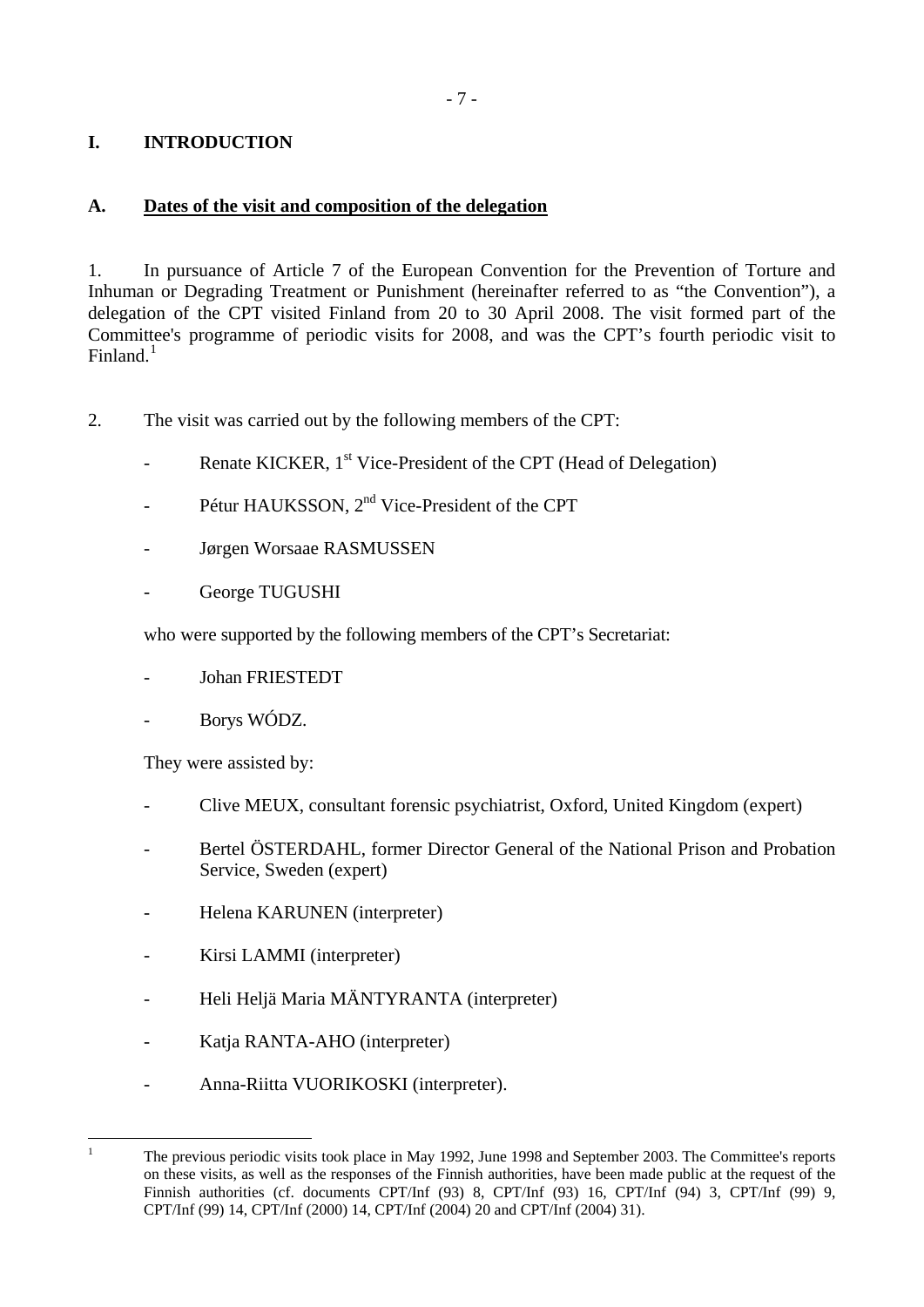#### <span id="page-7-0"></span>**B. Establishments visited**

3. The delegation visited the following places of detention:

#### Police establishments

- Helsinki Police Department (follow-up visit)
- Helsinki City Centre, Itäkeskus and Malmi Police Precincts
- Nokia District Police Department
- Riihimäki District Police Department
- Seinäjoki District Police Department
- Tampere District Police Department (follow-up visit)
- Vaasa District Police Department
- Töölö Custodial Facility for Intoxicated Persons, Helsinki (follow-up visit)
- Metsälä Detention Unit for Aliens, Helsinki

#### Prisons

- Helsinki Prison (follow-up visit)
- Riihimäki Prison (follow-up visit)
- Vantaa Prison

Psychiatric establishments

- Psychiatric Treatment and Research Unit for Adolescent Intensive Care (EVA) in Pitkäniemi
- Vanha Vaasa State Psychiatric Hospital.

## **C. Consultations held by the delegation and co-operation encountered**

4. In the course of the visit, the CPT's delegation held consultations with Anne HOLMLUND, Minister of the Interior, Astrid THORS, Minister of Migration and European Affairs, Tiina ASTOLA, Permanent Secretary at the Ministry of Justice, Ilkka OKSALA, State Secretary at the Ministry of Social Affairs and Health, as well as with senior officials of the Ministries concerned. The delegation also met Riitta-Leena PAUNIO, Parliamentary Ombudsperson, and Petri JÄÄSKELÄINEN and Jukka LINDSTEDT, Deputy Parliamentary Ombudsmen. Further, it had meetings with representatives of non-governmental organisations and lawyers working in areas of concern to the CPT.

 A list of the national authorities, organisations and other persons consulted during the visit is set out in Appendix II to this report.

 The CPT wishes to express its appreciation for the assistance provided to its delegation by the liaison officer designated by the national authorities, Ulla MOHELL, Counsellor of Legislation at the Ministry of Justice.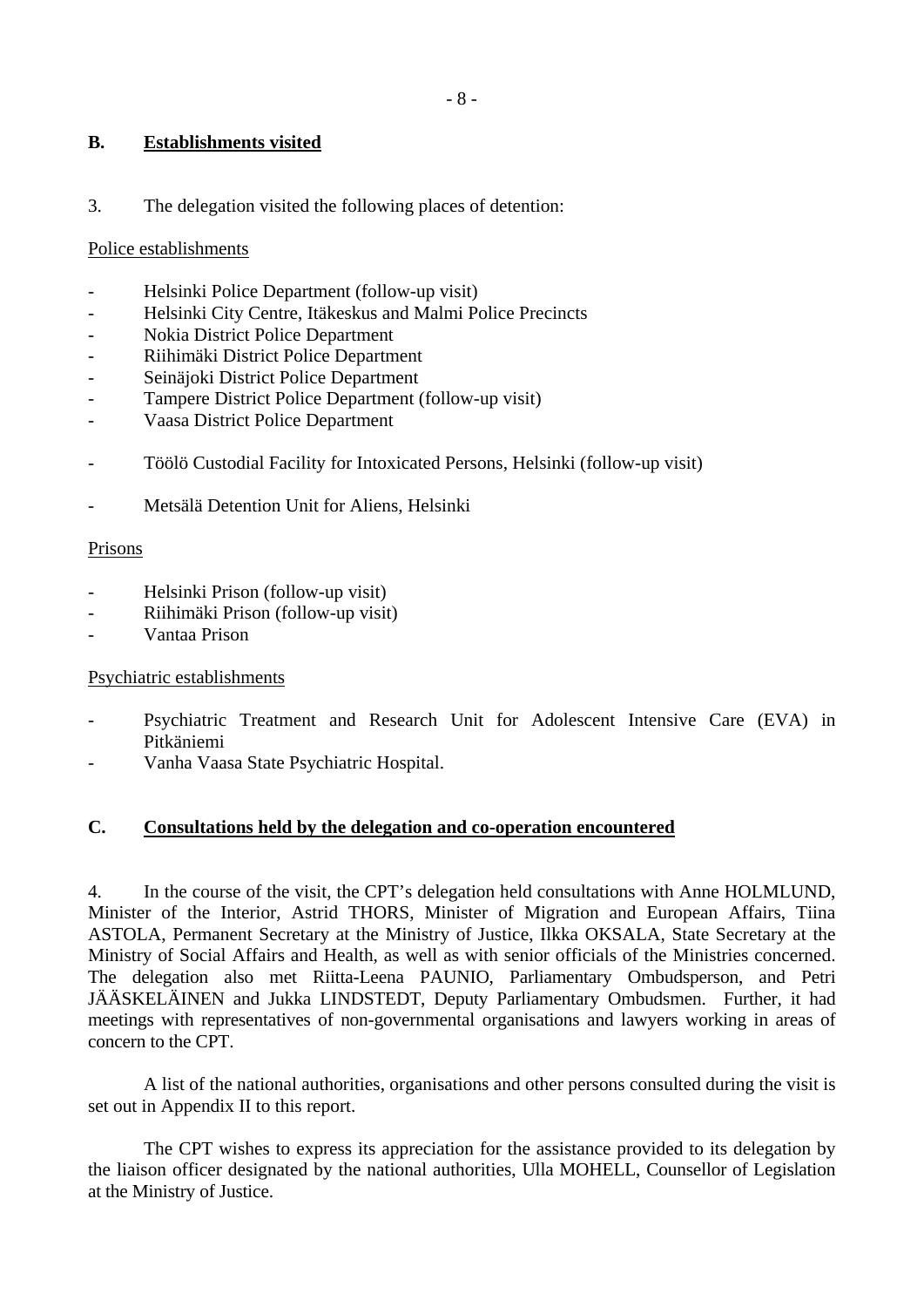5. As had been the case during previous CPT visits to Finland, the co-operation received both from the national authorities and from staff at the establishments visited was generally of a very high standard.

 In most cases, the Committee's delegation enjoyed rapid access to the places visited (including ones not notified in advance) and was able to speak in private with persons deprived of their liberty, in compliance with the provisions of the Convention. Further, the delegation was provided with all the necessary documentation, and additional requests for information made during the visit were promptly met.

 That said, it appeared that information on the CPT's mandate and the possibility of a visit had not been circulated in advance to all police officers concerned, which in several cases resulted in delays of up to 15 minutes in granting the delegation access to the police establishments visited (due to the necessity for the officers on duty to study the credentials provided by the authorities and to consult their superiors). **The Committee trusts that the Finnish authorities will take steps to ensure that such situations are not encountered during future visits. This should involve the dissemination of relevant information on the CPT's mandate and working methods to all the staff concerned.**

6. The principle of co-operation set out in Article 3 of the Convention is not limited to steps taken to facilitate the task of visiting delegations. It also requires that decisive action be taken to improve the situation in the light of the Committee's key recommendations. In this respect, despite some improvements observed since the 2003 visit, the CPT is concerned to note that little or no action has been taken in respect of a number of its long-standing recommendations, in particular as regards the detention of remand prisoners in police establishments, the legal safeguards against ill-treatment of persons in police custody, the elimination of the practice of "slopping out" in prison establishments, and the legal framework of involuntary psychiatric hospitalisation and treatment. The Committee urges the Finnish authorities to step up efforts to improve the situation in the light of its recommendations, in accordance with the principle of co-operation which lies at the heart of the Convention.

7. At the end of its visit, the Committee's delegation met representatives of the Finnish authorities in order to acquaint them with the main facts found during the visit. On this occasion, the delegation requested to be provided, within three months, with: (i) detailed information about the legislative and organisational steps (comprising precise deadlines and financial means allocated) envisaged to eliminate, in due course, the practice of holding remand prisoners in police establishments; (ii) information on steps taken with a view to eliminating the practice of "slopping out" at Helsinki Prison; (iii) a detailed action plan (comprising precise deadlines and the resources required) to reduce significantly recourse to seclusion (both as regards its frequency and duration) at Vanha Vaasa State Psychiatric Hospital.

 The above-mentioned requests were subsequently confirmed in a letter of 13 May 2008 from the President of the CPT. By letter of 29 August 2008, the Finnish authorities informed the Committee of measures taken in response to those requests. This information will be considered later in the report. It is noteworthy that, soon after the visit, the Finnish authorities decided to make public the text of the preliminary observations made by the Committee's delegation at the end of the visit.<sup>[2](#page-8-0)</sup>

CPT/Inf (2008) 19.

<span id="page-8-0"></span> $\frac{1}{2}$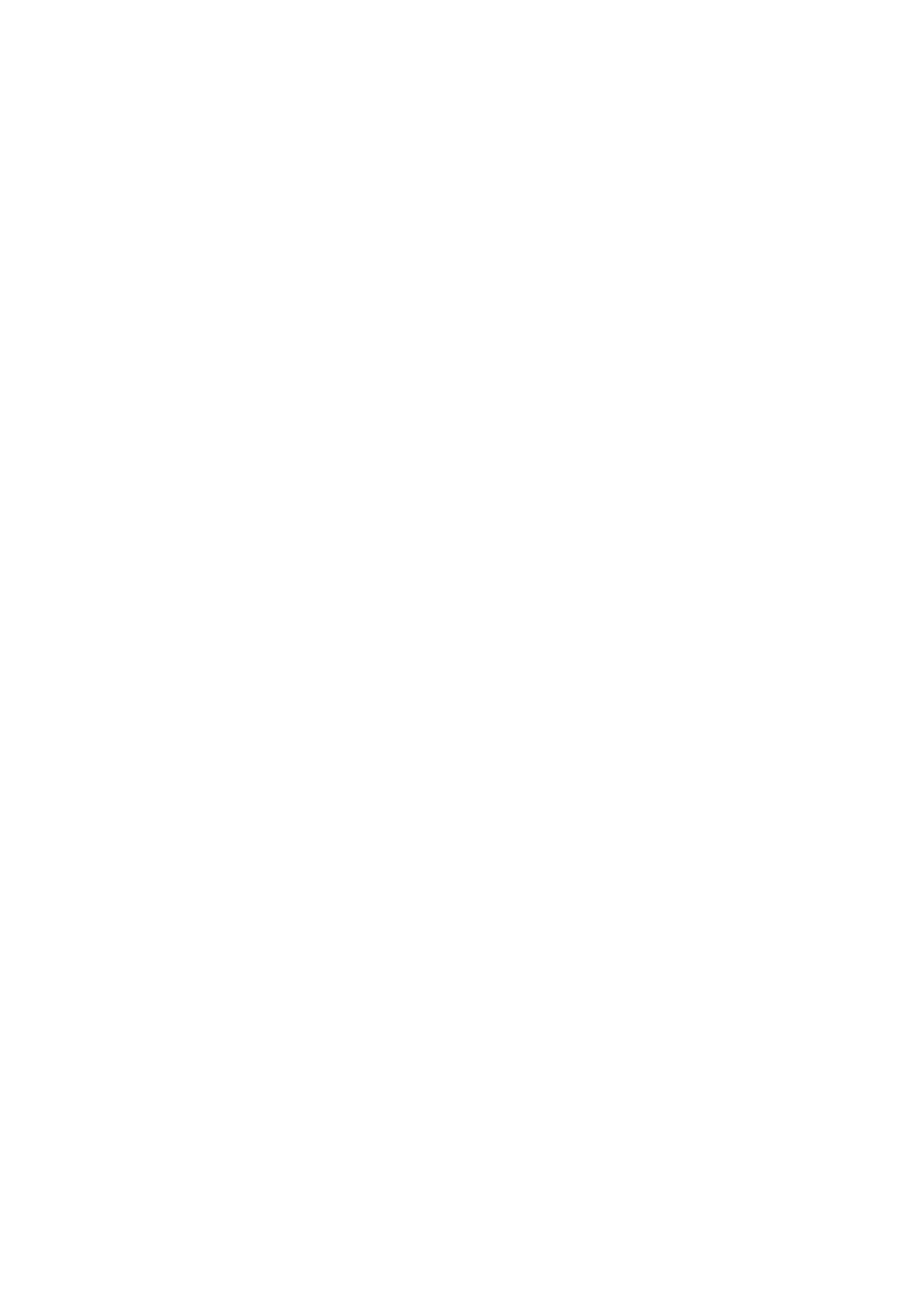## <span id="page-10-0"></span>**II. FACTS FOUND DURING THE VISIT AND ACTION PROPOSED**

#### **A. Police establishments**

#### **1. Preliminary remarks**

8. The legal and regulatory framework governing the detention of persons by the police has been summarised in the report on the 1998 visit to Finland.<sup>[3](#page-10-1)</sup> It should be recalled that the maximum period of custody by the police of persons suspected of having committed a criminal offence is 96 hours.[4](#page-10-2) Further, the police may, on their own authority, hold a person for a maximum of 24 hours in order to establish his/her identity or to protect him/her from an immediate serious danger to his/her life, bodily integrity, security or health (including due to alcohol intoxication).<sup>[5](#page-10-3)</sup> In addition, persons may be detained by the police for a maximum of 12 hours to protect public order<sup>[6](#page-10-4)</sup>, and for up to 24 hours to prevent or eliminate a public disturbance.[7](#page-10-5)

 The above-mentioned legal provisions have, since the 2003 periodic visit, been complemented by the new Act on the Treatment of Persons in Police Custody  $(ATPPC)^8$  $(ATPPC)^8$ , which provides a comprehensive legal framework for the treatment of persons detained by the police and remand prisoners held in police establishments (previously spread over several laws and ministerial instructions).

9. It is also noteworthy that the new Remand Imprisonment Act (RIA), in force since 1 October 2006<sup>[9](#page-10-7)</sup>, introduced provisions according to which the court, when deciding on – or extending – the preventive measure of remand in custody, must systematically take a reasoned decision regarding the place (i.e. a police facility or a prison) where the person concerned is to be held.<sup>[10](#page-10-8)</sup>

<sup>&</sup>lt;sup>2</sup><br>3 See paragraph 8 of CPT/Inf (99) 9.

<span id="page-10-2"></span><span id="page-10-1"></span><sup>4</sup> Chapter 1, Sections 2 (2), 13 and 14 (1) of the Coercive Measures Act No. 450/87, hereafter referred to as 5 CMA.

Sections 10 and 11 of the Police Act No. 493/95, hereafter referred to as PA.

<span id="page-10-4"></span><span id="page-10-3"></span><sup>6</sup> Section 14 of the PA.

<span id="page-10-5"></span><sup>7</sup> Section 20 of the PA.

<span id="page-10-6"></span><sup>8</sup> Act No. 841/2006, in force since 1 October 2006.

<span id="page-10-8"></span><span id="page-10-7"></span><sup>9</sup>  $\frac{9}{10}$  Act No. 768/05.

See Chapter 2, Section 1 (3) and 1 (4) of the RIA: "The court deciding on the imprisonment may, on presentation of an official […] authorised to make an arrest or of the prosecutor, decide that a remand prisoner is placed in a detention facility for remand prisoners maintained by the police, if this is necessary in order to segregate the remand prisoner or for safety reasons or if the solving of the crime so requires for a special reason. A remand prisoner may not be held in police detention facilities for a period longer than four weeks without a very weighty reason therefor. If a remand prisoner is placed in a detention facility maintained by the police, the placement and the grounds therefor shall be considered by the court together with the imprisonment in connection with the re-consideration of the imprisonment referred to in Chapter 1, Section 22 of the CMA."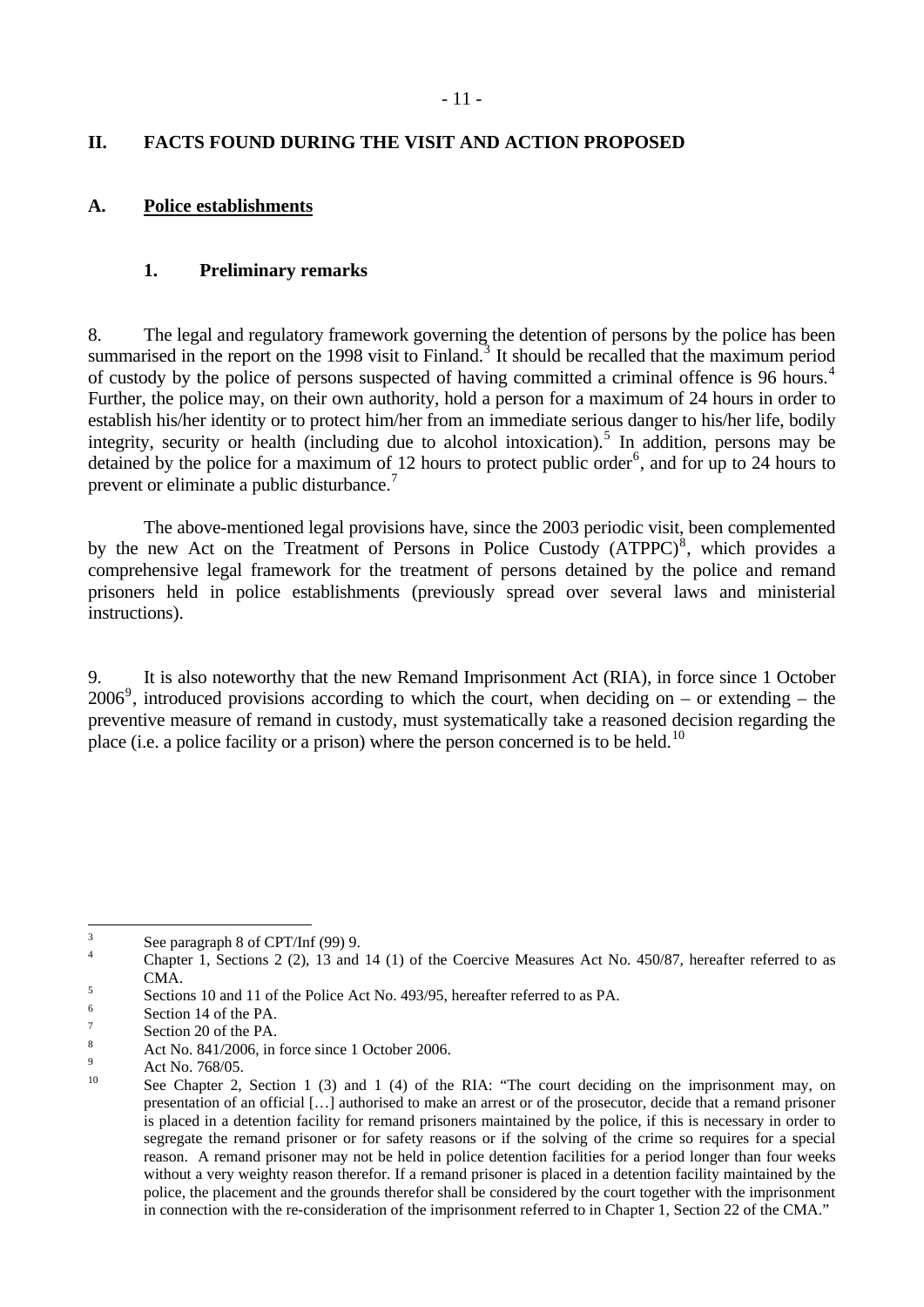<span id="page-11-0"></span> However, the entry into force of these provisions has so far failed to bring about a significant reduction in the number of remand prisoners held on police premises<sup>[11](#page-11-1)</sup> and the length of their stay in police custody<sup>[12](#page-11-2)</sup>. As observed by the delegation and acknowledged by the Finnish authorities at the outset of the 2008 visit, the practice of holding persons on remand in "police prisons" (during part or all of the period of pre-trial investigation) remains widespread, despite the CPT's long-standing recommendation to bring an end to this practice. The Committee will comment in detail on the situation of remand prisoners held on police premises in paragraphs 27 to 36 of this report. However, already at this stage, the CPT wishes to stress that the lack of significant progress in this area over 16 years (i.e. since the Committee's first periodic visit to Finland in 1992) is unacceptable.

## **2. Ill-treatment**

10. As was the case during the previous visit in 2003, the CPT's delegation did not receive any allegations of physical ill-treatment of persons detained by the police, and did not gather any other evidence to this effect. In fact, the great majority of persons met by the delegation who were or who had previously been detained by the police indicated that they had been correctly treated by the police throughout their period in custody. Consequently, the conclusion reached by the Committee after the 2003 visit – namely that persons deprived of their liberty by the Finnish police currently run little risk of being ill-treated – remains valid.

# **3. Safeguards against ill-treatment**

11. In the reports on its previous visits to Finland, the CPT made a number of recommendations and comments as regards safeguards for persons detained by the police. The Committee has placed particular emphasis on three fundamental rights, namely the right of detained persons to inform a close relative or another third party of their situation, to have access to a lawyer, and to have access to a doctor. As stressed by the Committee, these rights should be enjoyed by all categories of persons from the very outset of their deprivation of liberty (i.e. from the moment the persons concerned are obliged to remain with the police). It is equally fundamental that persons detained by the police be informed without delay of their rights, including those mentioned above, in a language they understand.

 The information gathered in the course of the 2008 visit suggests that there has been very little progress in this area since the 2003 visit.

<span id="page-11-1"></span> $11$ 

<sup>11</sup> At the time of the 2008 visit, approximately 100 remand prisoners were placed in "police prisons" throughout the country. At the same time, there were some 500 remand prisoners in establishments run by the Prison Service. At the time of the CPT's 2003 visit, some 120 remand prisoners were held in "police prisons". The

<span id="page-11-2"></span>average daily number of remand prisoners held in "police prisons" was 110 in 2005 and 2006, and 92 in 2007.<br>The average length of stay of remand prisoners in "police prisons" (in 2006, 2007 and between 1 January and 1 April 2008) was 18 days. According to information provided to the delegation at the outset of the visit by the Ministry of the Interior, the ten remand prisoners who had stayed for the longest time in a "police prison" between 1 January 2007 and 17 April 2008 had been held there for periods ranging from 168 to 279 days. At the time of the CPT's 2003 visit, the detention periods of remand prisoners in "police prisons" varied from a few weeks to – on occasion – up to 4 months.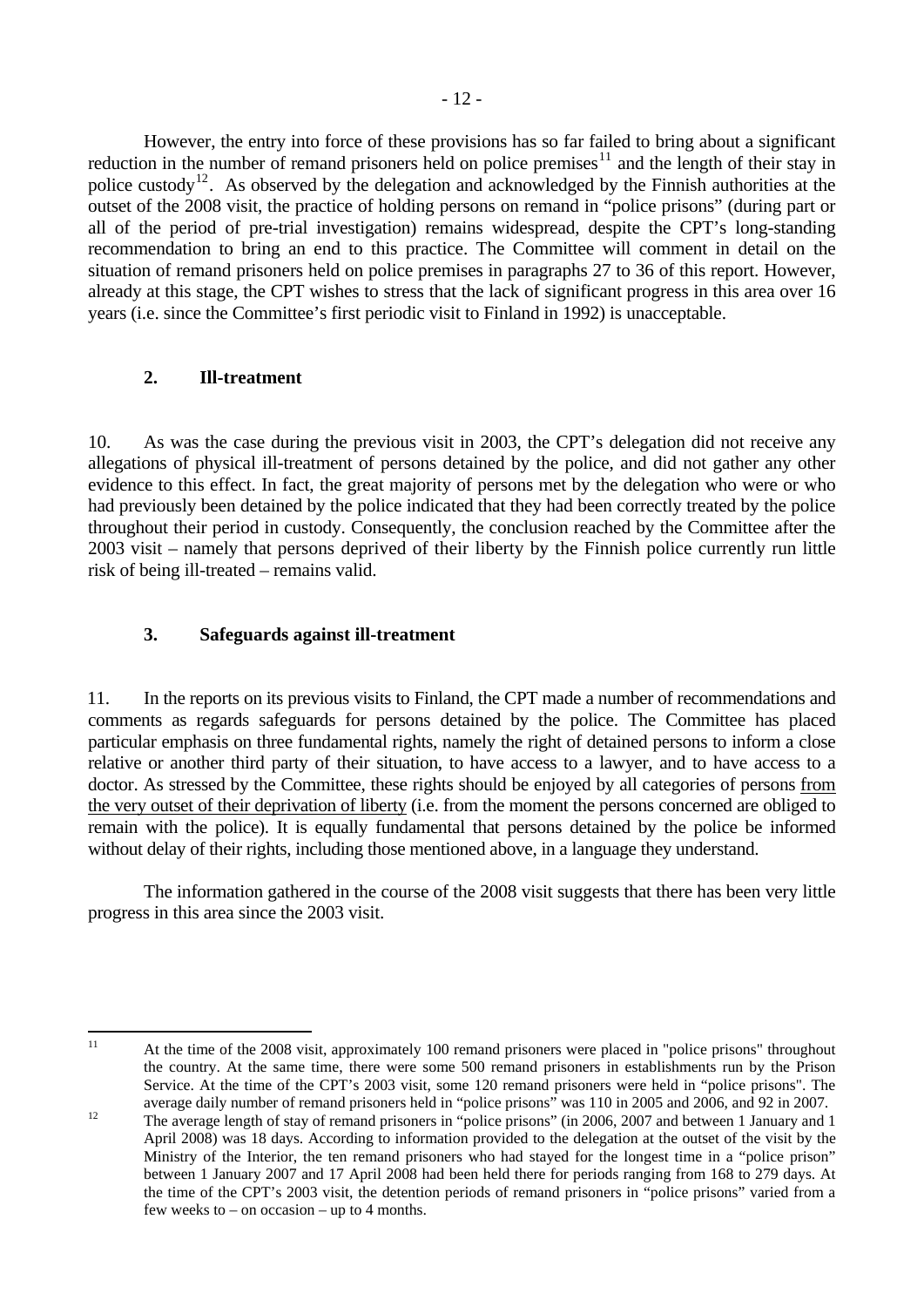12. Regarding notification of custody, the vast majority of detained persons met by the delegation confirmed that they had been able to have their next-of-kin informed shortly after apprehension, or at the latest at the beginning of the first formal interview with an investigating officer. However, a few allegations were heard about notification of custody having been delayed significantly or refused altogether until the end of police custody (i.e. 96 hours).

 In the reports on the previous visits, the CPT recommended that the period during which an apprehended/arrested person can be denied the right to notify his next-of-kin of his/her situation be shortened substantially (e.g. to 48 hours). The Committee also recommended that the types of situation in which the exercise of the right of notification of custody may be delayed be spelt out more clearly, and that any delay in the exercise of a person's right to notify someone of his situation always be subject to the approval of a senior police officer with the right to arrest. Unfortunately, the new ATPPC does not address these points. Consequently, **the Committee reiterates the abovementioned recommendations.** 

 Furthermore, the ATPPC contains a new provision (Chapter 2, Section 2) which seems to restrict the right of notification of custody in certain cases: namely, a person deprived of his/her liberty by the police need not be offered the possibility to have his/her next-of-kin notified of his/her custody if the expected period of police custody does not exceed 12 hours. **The CPT recommends that this provision be rescinded.** 

13. In respect of access to a lawyer, presently guaranteed by law as from the very outset of custody, the CPT recommended in its previous visit reports that appropriate measures be taken to ensure that this right is rendered fully effective in practice.

 During the 2008 visit, the delegation observed that access to a lawyer continues in most cases to be granted only at the beginning of the first formal interview by the investigator (which could happen a considerable time after the actual apprehension). The delegation also heard several allegations from persons who were or had recently been in police custody that they had only been able to meet a lawyer after they had signed a confession or statement on their involvement in the case, or at the beginning of the first court hearing.

#### In the light of the above, **the CPT reiterates its recommendation that steps be taken to ensure that persons detained by the police enjoy effectively the right of access to a lawyer as from the very outset of custody.**

14. The delegation again heard some complaints from detained persons that the police had prevented them from choosing their lawyer freely and imposed on them *ex officio* lawyers who were said by the persons concerned to be "working with the police". **The CPT would like to receive the remarks of the Finnish authorities on this issue.**

15. At Helsinki City Centre Police Precinct, a senior police officer met by the delegation indicated that in the case of persons suspected of "minor offences" (i.e. offences punishable by a maximum of six months of imprisonment), police staff were not under an obligation to grant access to a lawyer and were not required to inform the persons concerned of their rights; the officer concerned referred to Section 44 of the Pre-Trial Investigation Act No. 449/1987. **If the current legislation restricts the rights of persons suspected of having committed "minor offences" to have access to a lawyer and to be informed of their rights, such restrictions should be abolished.**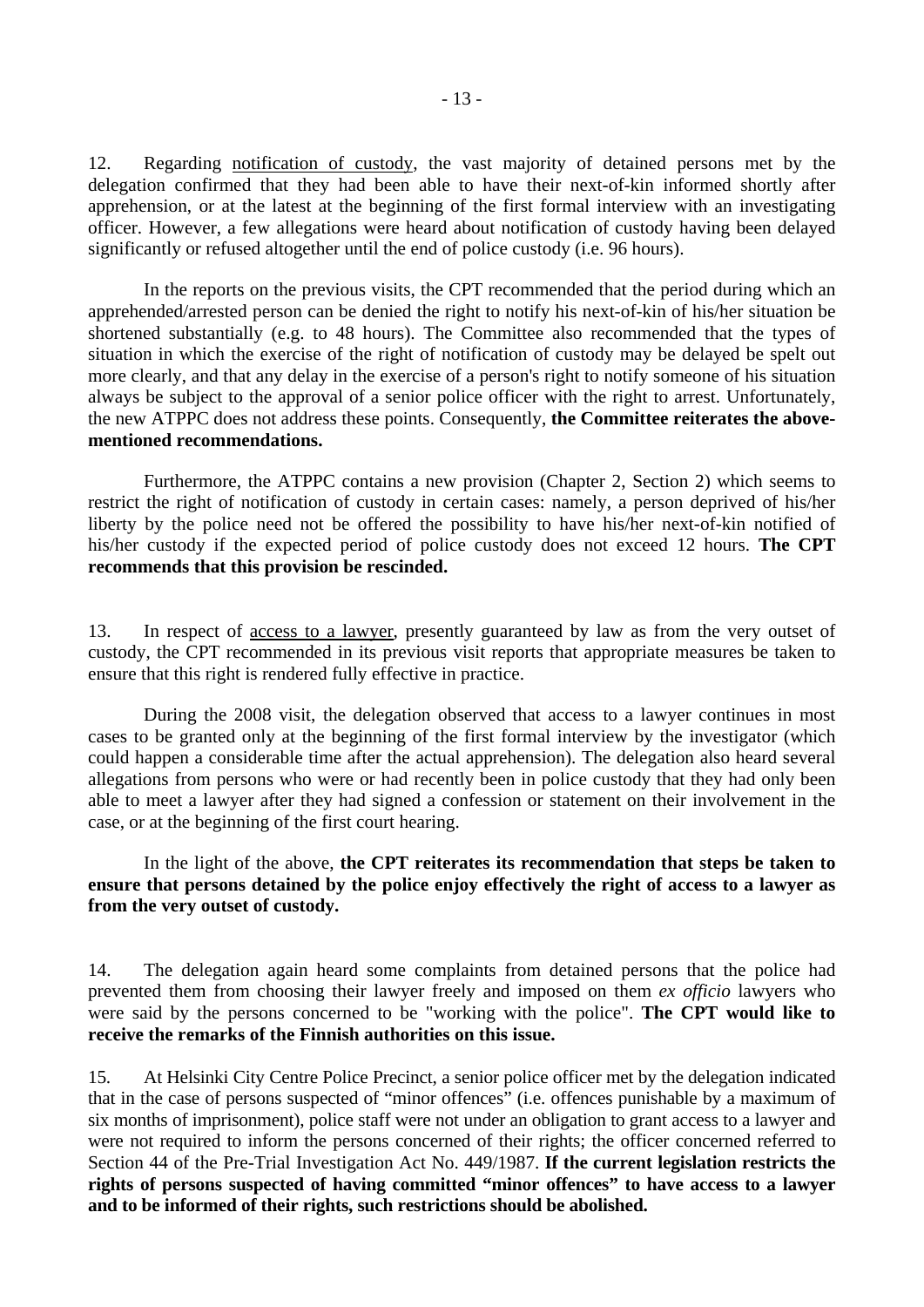16. Regarding access to a doctor<sup>[13](#page-13-0)</sup> for persons detained by the police, the previous instructions<sup>[14](#page-13-1)</sup> have been replaced by the provisions of Chapter 5 of the ATPPC. In particular, Section 6 stipulates that persons in police custody have the right to be examined, at their own expense, by their own doctor within the detention premises, "if this does not jeopardize the purpose of the detention". However, it transpired from the delegation's interviews with both detained persons and police officers that this right was hardly ever granted in practice. **The CPT recommends that steps be taken, if necessary through amendment of the ATPPC, to ensure that persons in police custody have an effective right to be examined, if they so wish, by a doctor of their own choice** 

**(in addition to any medical examination carried out by a doctor called by the police), it being understood that an examination by a doctor of the detained person's own choice may be carried out at his/her own expense.** 

 Further, pursuant to Section 8a of the ATPPC, "decisions on medication, possession of medicine, treatment, examination and other medical care of an inmate are taken by a doctor appointed by the police". The CPT is concerned that the above provision may impose unnecessary restrictions on the scope of the right for the persons detained by the police to be examined by a doctor of their own choice. **The Committee would like to receive the remarks of the Finnish authorities on this issue.** 

17. In the course of the 2008 visit, the delegation paid particular attention to the situation of juveniles in police custody. The delegation was informed by police officers in the establishments visited that, if the suspect was a juvenile, the parents or a social worker had to be informed and a witness had to be present during police interviews. However, these requirements apparently did not apply in the case of "minor offences" (reference is made to the comment already made in paragraph 15 above). Further, **the Committee would like to be informed whether the "witness" referred to above must always be someone independent from the police.** 

18. In the reports drawn up after the previous visits, the CPT stressed the importance which it attaches to persons detained by the police being immediately informed of their rights in a language which they understand.

 Most of the persons interviewed, who were or had previously been detained by the police, said that they had been informed *verbally* of their rights, usually by an investigator, only at the beginning of the first formal questioning. This appears to be in contradiction with the legislation in force, according to which information on rights should be provided to detained persons without delay.<sup>[15](#page-13-2)</sup> Further, some of the persons interviewed alleged that the verbal information they had received was incomplete (e.g. no information on the possibility to benefit from the services of an *ex officio* lawyer and to notify one's next-of-kin and/or a consular/diplomatic representative).

<span id="page-13-0"></span> $13$ <sup>13</sup> As regards access to health care for remand prisoners held in police establishments, see paragraph 31.<br>
Point 2.2.11 of the Instructions on the Treatment of Apprehended and Arrested Persons.

<span id="page-13-1"></span>

<span id="page-13-2"></span><sup>15</sup> Chapter 2, Section 3, of the ATPPC: "Persons deprived of their liberty shall without delay be informed of their rights and the house rules in the most commonly used languages. Foreigners and deaf persons shall be offered assistance from interpreters. Foreigners shall be informed about the possibility to contact their national representation".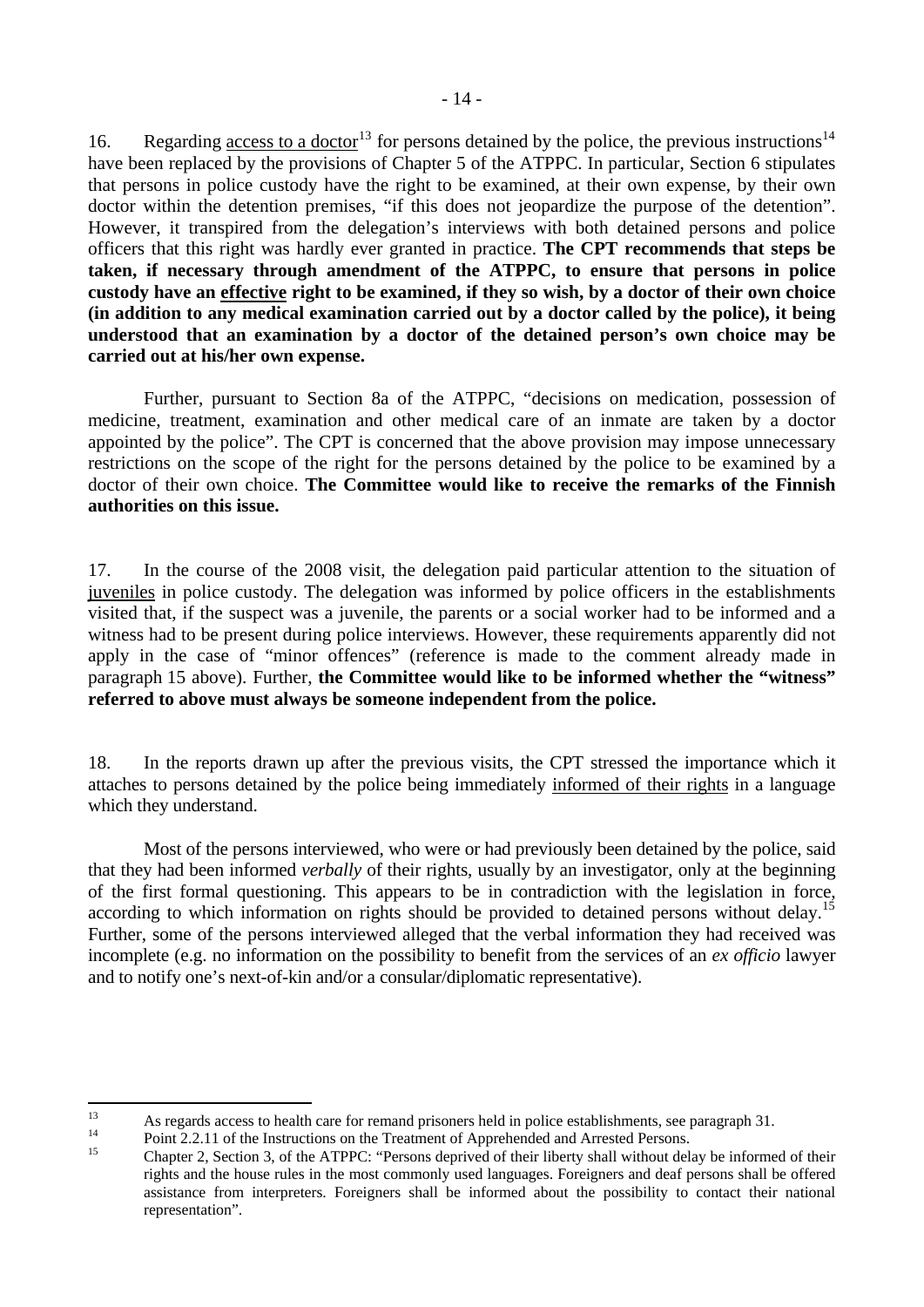It also appeared during the 2008 visit that persons detained by the police were still not informed systematically in a *written* form of all their rights. Information sheets, available in nine languages<sup> $16$ </sup>, were found in most police establishments visited (except for the police precincts in Helsinki); however, these sheets were given to detainees only at their explicit request which, as acknowledged by police officers, hardly ever happened. It should also be noted that the information sheets did not refer to all of the detained persons' rights (e.g. the right to be examined by a doctor of one's own choice was not mentioned).

 **The CPT recommends that the Finnish authorities take steps to ensure that complete and accurate verbal information on rights is given systematically to all persons apprehended by the police, at the very outset of their deprivation of liberty (i.e. as from the moment the persons concerned are first obliged to remain with the police). As regards the information form on rights, it should set out in a straightforward manner all the rights of persons deprived of their liberty by the police (including the right of access to a doctor of one's own choice), and should be given systematically to all detained persons as soon as they are brought into a police station. Particular care should be taken to ensure that detained persons are actually able to understand their rights; it is incumbent on police officers to ascertain that this is the case**, **to verify that these rights have been respected in practice and to take appropriate action if this is not the case.** Further, **detained persons should be requested to confirm with their signature that they have been provided with information on their rights, with an indication of the precise time when it occurred.**

19. There is considerable scope for improvement as regards the quality of custody records kept in police establishments. The registers consulted by the delegation in the establishments visited were often incomplete and/or out of date. For example, no record was made of movements of detained persons between police departments/precincts for the purpose of carrying out investigative activities (unless the person concerned spent the night at another establishment). Further, in some of the police establishments visited (e.g. Nokia Police Department and the district police precincts in Helsinki), the initial detention of persons in holding cells (i.e. cells not intended to accommodate persons overnight) was either not documented or recorded in an extremely succinct manner.

**The CPT recommends that steps be taken to ensure that, whenever a person is deprived of his liberty by the police, for whatever reason, this fact is duly recorded without delay.** Further, **the Committee recommends that standard-format and comprehensive custody registers be kept at each police establishment, containing information on all aspects of the person's custody (including movements between establishments) and all the action taken in connection with it.** 

20. In the report on the 2003 visit, the CPT expressed the view that the Parliamentary Ombudsperson (empowered to carry out visits to police establishments) cannot realistically be expected, given the very wide scope of his/her mandate, to carry out the kind of continuous monitoring of police establishments advocated by the Committee. This remains the case: only 7 police establishments had been visited by the Ombudsperson in the course of 2007; further, unannounced visits were an exception rather than the rule.

<span id="page-14-0"></span><sup>16</sup> 

<sup>16</sup> Finnish, Swedish, English, Russian, Estonian, German, French, Italian and Spanish.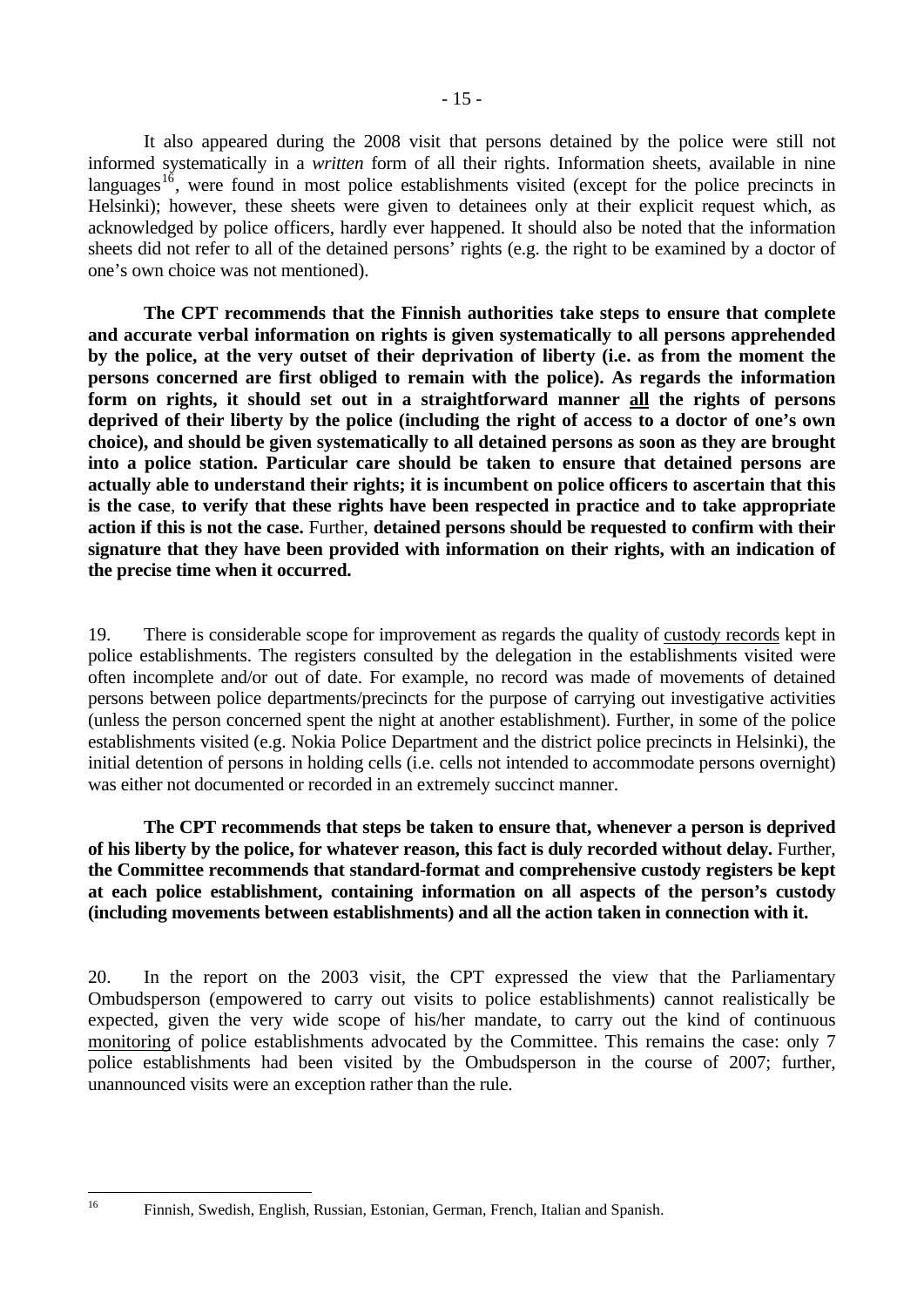<span id="page-15-0"></span> In the light of the above, **the CPT recommends that the Finnish authorities take steps to develop a specific system for independent monitoring of police detention facilities. To be fully effective, monitoring visits should be both frequent and unannounced.** 

Further, **the monitoring bodies should be empowered to interview detained persons in private and examine all issues related to their treatment (material conditions of detention; custody records and other documentation; the exercise of detained persons' rights, etc.).** 

## **4. Conditions of detention**

21. The delegation's findings from the 2008 visit confirm the assessment made during the CPT's previous visits to Finland, namely that conditions of detention in police establishments are generally acceptable for the initial period of police custody (i.e. up to 96 hours)<sup>[17](#page-15-1)</sup>. However, as in the past, none of the establishments visited offered suitable conditions for remand prisoners, who could be detained for lengthy periods (see paragraphs 27-36).

22. The police custody cells<sup>[18](#page-15-2)</sup> seen by the CPT's delegation in the establishments visited were generally of an adequate size for their intended occupancy (e.g. 8 m² for a single cell; 11 m² for a double), and were well lit and ventilated, and suitably equipped. That said, the cells at Seinäjoki District Police Department had poor access to natural light and were fitted with unscreened toilets. Further, conditions at Helsinki Police Department (i.e. the "police prison" in Pasila district) had not improved significantly since the 2003 visit<sup>[19](#page-15-3)</sup>, despite a refurbishment carried out in 2004-2005. In particular, access to natural light and ventilation were still poor, and the state of repair and cleanliness of the cells and of their equipment (including the mattresses) left something to be desired. **The CPT recommends that the Finnish authorities take steps to remedy these deficiencies.**

23. Police establishments in Finland continue to be frequently used to accommodate intoxicated persons. Special cells designed for this purpose were seen at Seinäjoki, Tampere and Vaasa District Police Departments. The size and equipment of these cells call for no particular comments. However, the stock of special fire-proof and washable mattresses appeared to be insufficient at the Tampere establishment, were it to operate at its full capacity (as was reportedly often the case on weekends and during public holidays). **The CPT invites the Finnish authorities to verify that the stock of suitable mattresses for intoxicated persons is sufficient at the above-mentioned facility.** 

<span id="page-15-1"></span><sup>17</sup> 17 It should be noted that a decision was taken in 2007 not to hold overnight persons in district police precincts in Finland, as well as in some of the police departments (e.g. in Nokia and Riihimäki).<br>18 I.e. cells intended for the accommodation of persons detained pursuant to Sections 10, 14 and 20 of the PA, as

<span id="page-15-2"></span>well as Sections 2 (2), 13 and 14 (1) of Chapter 1 of the CMA. It is noteworthy that police custody cells were also used to hold persons detained pursuant to the Aliens Act (see paragraphs 38 and 39).

<span id="page-15-3"></span><sup>&</sup>lt;sup>19</sup> See paragraph 21 of CPT/Inf (2004) 3.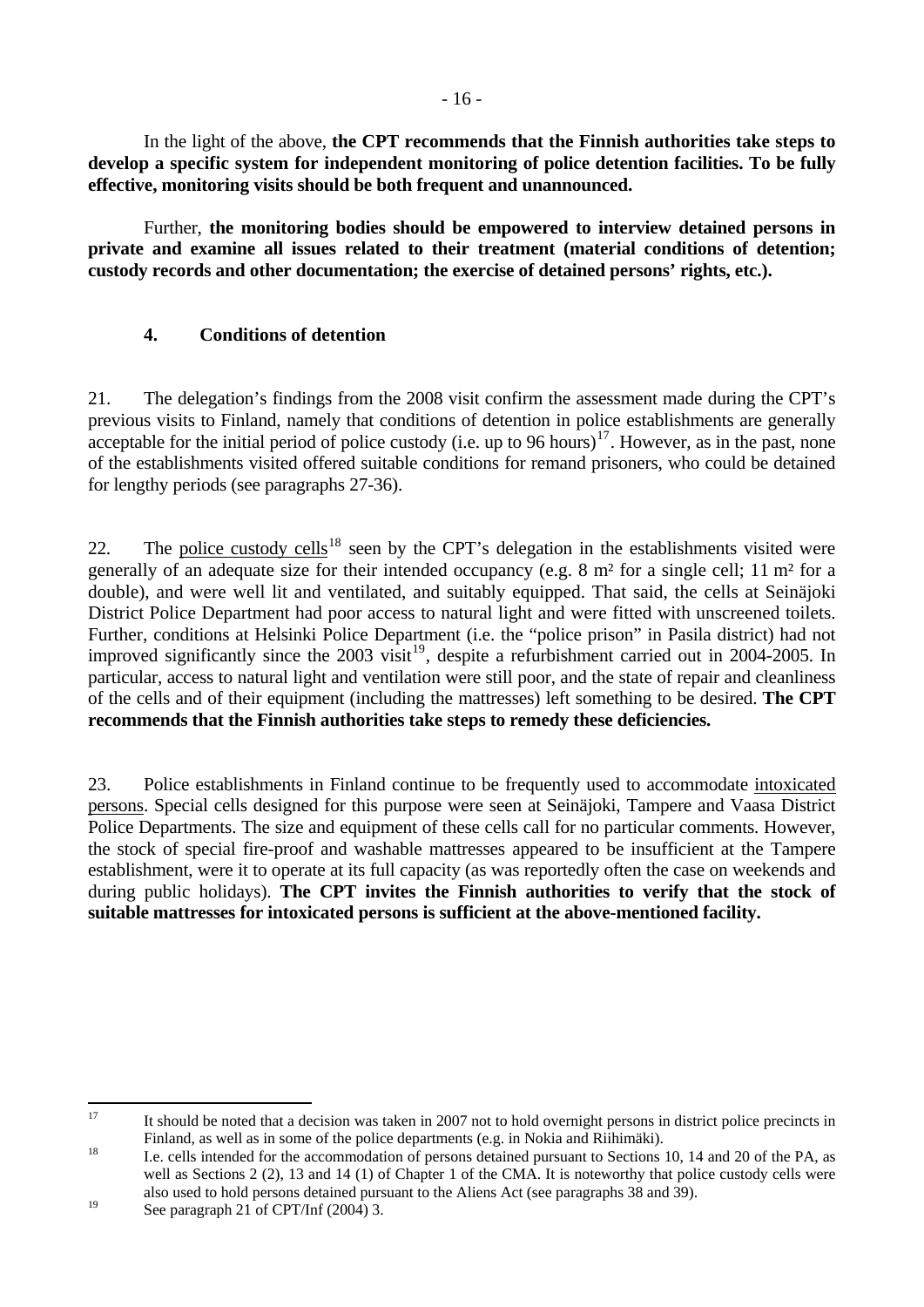24. The delegation carried out a follow-up visit to the Custodial Facility for Intoxicated Persons in Töölö.<sup>[20](#page-16-0)</sup> The cells seen in this facility were generally of an adequate size for their intended occupancy, well lit and maintained in a good state of repair and cleanliness; however, ventilation was poor. Further, not all intoxicated persons were provided with a special mattress, and were thus obliged to lie directly on the concrete floor. **The CPT recommends that steps be taken to remedy these deficiencies.**

 The two nurses assigned to the establishment were only present during the weekends (i.e. on Fridays and Saturdays, from 2 p.m. to 11 p.m.), when the facility was at its busiest. During the rest of the week, reliance was had on the health-care staff from the nearby detoxification centre (run by Helsinki Municipality), from the district health-care centre or from the emergency services. In this context, **the CPT reiterates its recommendation that steps be taken to ensure that a nurse is present at all times at the Custodial Facility for Intoxicated Persons in Töölö.**

25. It should be noted that none of the police staff working in the establishments visited had received specialised training in the care of intoxicated persons and in recognising the symptoms of conditions that could be mistaken for or complicate alcohol intoxication. For as long as the police continue to hold intoxicated persons on their premises, **the CPT recommends that such specialised training be provided to all police officers in Finland.** 

 Further, **the CPT recommends that arrangements be made to ensure that there can be rapid access to a nurse whenever intoxicated persons are held at police establishments**; this is not always the case at present.

26. At Helsinki City Centre and Itäkeskus Police Precincts in Helsinki, the delegation found in areas where apprehended persons could be held various unlabelled non-standard issue items (e.g. a baseball bat, a golf club, large batons, saws, a crowbar, a hammer, etc). **The CPT recommends that any non-standard issue objects be immediately removed from all police premises where persons may be held or questioned. Any such items seized during criminal investigations should be entered in a separate register, properly labelled (identifying the case to which they refer) and kept in a dedicated store.**

<span id="page-16-0"></span> $20^{\circ}$ See paragraph 20 of CPT/Inf (99) 9.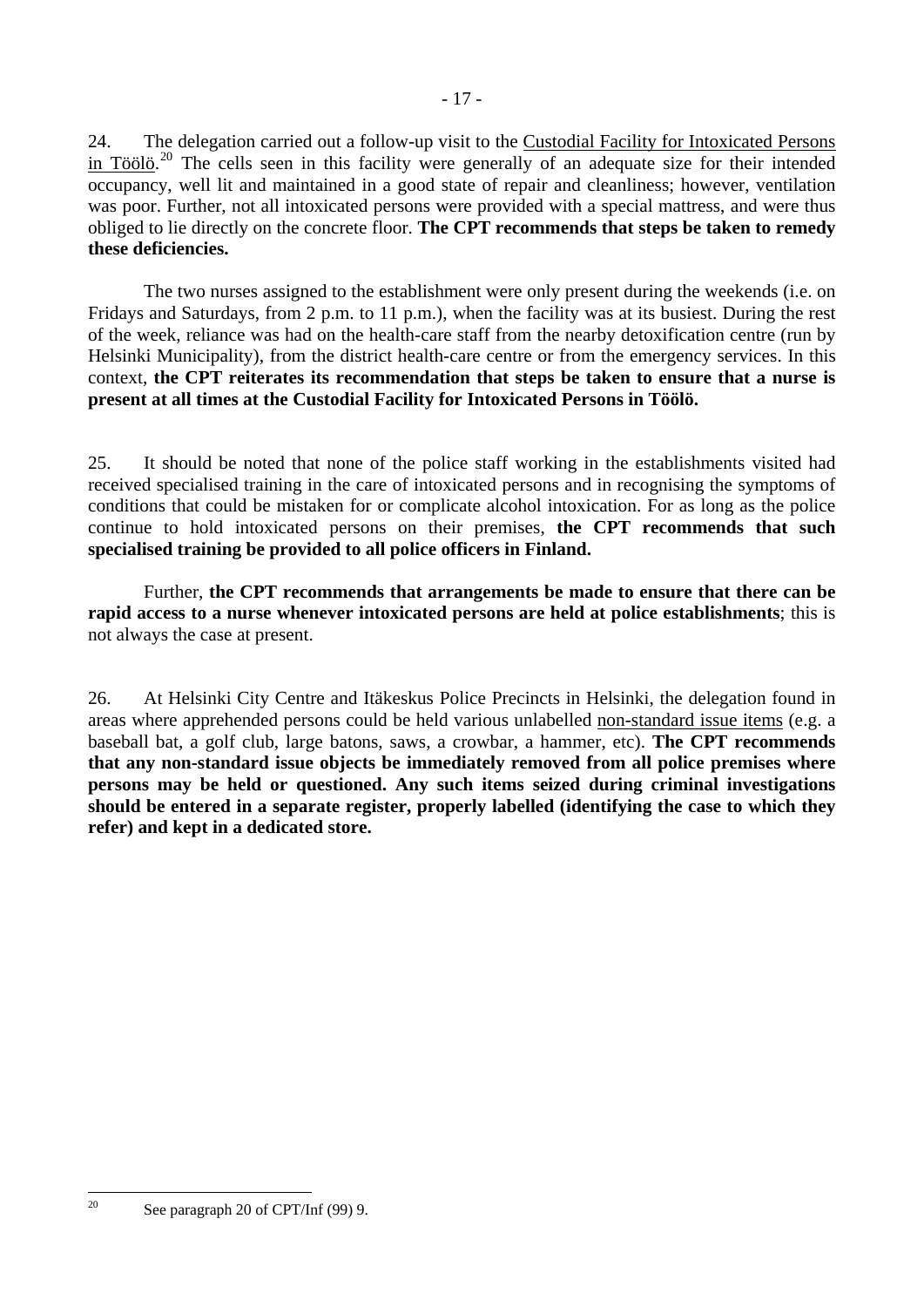#### <span id="page-17-0"></span>**5. Remand detention in police establishments**

27. At the outset, the CPT must reiterate its view that remand prisoners should not be held in police establishments; this is also the principle enshrined in Rule 10.2 of the revised European Prison Rules<sup>[21](#page-17-1)</sup>. The Committee has taken due note of the reasons given by the Finnish authorities, in their response to the report on the 2003 visit and in their letter of 29 August 2008, for maintaining this practice (i.e. the need to segregate, in the investigation stage, suspects in extensive or complex criminal cases with many parties; or for the suspects' own protection). However, the price which the persons concerned are presently paying for the attainment of these objectives – that is, being held for weeks and months on end in establishments which do not offer anything even remotely resembling a regime of activities, and often with totally inadequate outdoor exercise arrangements – is entirely disproportionate. This situation is unacceptable.

28. The cells for remand prisoners seen by the delegation in the "police prisons" in Helsinki, Tampere and Vaasa were generally of a marginally better standard than police custody cells<sup>[22](#page-17-2)</sup>. For example, those at Helsinki Police Department (i.e. the "police prison" in Pasila district) were fitted with an additional "reading light" above the bed; however, apart from that, they displayed the same deficiencies with respect to access to natural light, ventilation, the state of repair and cleanliness as the other cells of that facility. As for the other "police prisons", their cells for remand prisoners had generally adequate access to natural light, artificial lighting and ventilation. Further, the cells in Vaasa were equipped with fully-screened sanitary annexes.

 Remand prisoners held in the police establishments visited had access, twice a week, to suitable and clean showers, and were provided with a range of personal hygiene items. Further, hardly any complaints were received about the food served at these establishments.

29. Similar to the situation observed during the CPT's previous visits to Finland, none of the police establishments visited in 2008 offered a suitable regime for remand prisoners. This fact was also acknowledged by the Finnish authorities, both in their response to the report on the CPT's 2003 visit and at the outset of the 2008 visit.

 Remand prisoners continued to spend almost all their time (except for the periods spent on interviews with investigators and other investigative activities) locked up in their cells with hardly anything to occupy their time. There was no possibility to work, no sports activities<sup>[23](#page-17-3)</sup> and no libraries (except in Helsinki). Inmates could be authorised by the responsible investigation officer to receive their own newspapers, magazines, radio and TV sets; however, with the exception of the "police prisons" in Helsinki and Vaasa, the cells were not equipped with power and TV sockets. In practice, only a few of the remand prisoners with whom the delegation spoke had a (batteryoperated) TV set in their cell.

<span id="page-17-1"></span> $\overline{21}$ See Recommendation Rec(2006)2 of the Committee of Ministers of the Council of Europe. Rule 10.2 states as follows: "In principle, persons who have been remanded in custody by a judicial authority and persons who are deprived of their liberty following conviction should only be detained in prisons, that is, in institutions reserved for detainees of these two categories. "<br>At Seinäjoki Police Department, conditions in the cells used to accommodate remand prisoners were identical

<span id="page-17-2"></span>with those in police custody cells.<br>
23 At the "police prison" of Helsinki Police Department, the delegation was told by the staff that remand

<span id="page-17-3"></span>prisoners were allowed to use a small gym; however, none of the remand prisoners interviewed by the delegation knew of this possibility.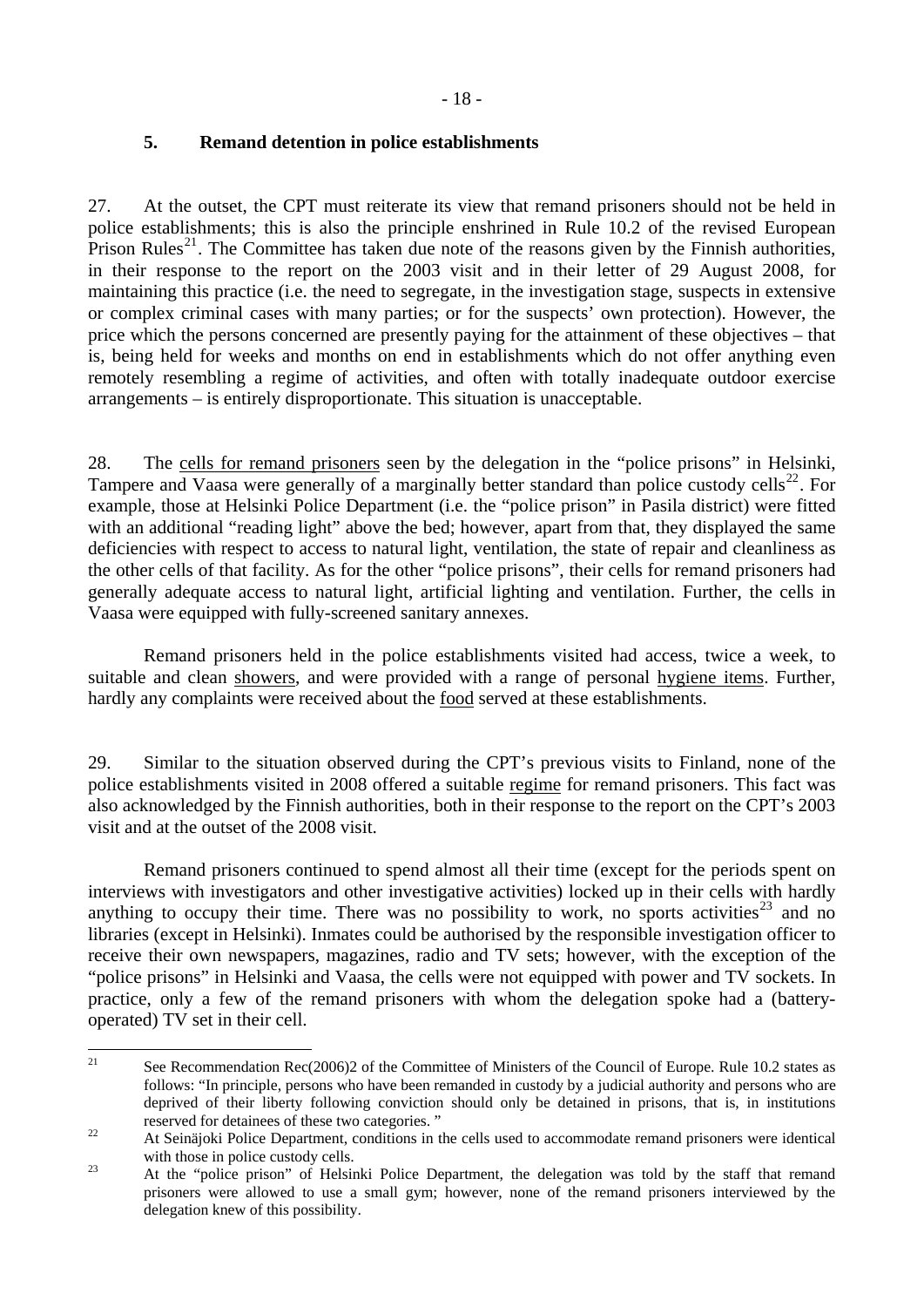30. In principle, all remand prisoners held in police establishments were offered the possibility to take one hour of outdoor exercise per day; however, this was reportedly not always the case at Seinäjoki. The facilities used for outdoor exercise were invariably of an oppressive design and often too small to enable real physical exertion (e.g. 7 to 15 m² in Pasila). Further, the yard at Tampere District Police Department had no means of rest and no shelter against inclement weather. The exercise facilities in Vaasa (referred to by some of the detained persons as "the bunkers") were particularly poor – they consisted in fact of rooms with a small opening in one of the walls (just under the roof), allowing nothing but a glimpse of the sky. There was no proper exercise facility at Seinäjoki District Police Department, remand prisoners taking their exercise in the establishment's car park.

31. The delegation's observations made during the 2008 visit suggest that the provision of health care to remand prisoners held in "police prisons" continues to be inadequate.

 The "police prison" in Helsinki, which was the largest of the "police prisons" visited (with an average of 30 remand prisoners held on a daily basis) was the only one employing a doctor.<sup>[24](#page-18-0)</sup> As during the 2003 visit, the delegation heard some complaints from remand prisoners about long delays in access to a doctor and the lack of access to specialist (including dental) care. A nurse was present in Helsinki "police prison" on week days (for 2 to 7 hours a day). As for the other "police prisons" visited, a nurse could be called in "on request" at Tampere (which was holding an average of 10 remand prisoners on a daily basis), but there were no arrangements for a visiting nurse at Seinäjoki and Vaasa.

 The delegation was concerned to note that, despite the CPT's long-standing recommendation, there was still no systematic medical screening of newly-arrived remand prisoners at any of the "police prisons" visited. Further, regular first-aid refresher courses were still not provided to police officers working in the detention areas of the establishments visited.

32. In the report on the  $2003$  visit<sup>[25](#page-18-1)</sup>, the CPT expressed concern about the insufficient separation of investigative and custodial functions in "police prisons", which entails a risk of investigating officers abusing their discretionary powers. At the outset of the 2008 visit, senior officials from the Ministry of the Interior informed the delegation that such a separation had been partly achieved in the largest "police prisons" (where the heads of investigation departments did not act as heads of detention areas); however, a similar division of powers had proven difficult to implement in smaller "police prisons".

<span id="page-18-0"></span> $24$ 24 A doctor attended the "police prison" in Helsinki on Mondays, Wednesdays and Fridays, for about 2 hours at a time, and could be contacted and asked to come at other times in case of need.<br>See paragraph 30 of CPT/Inf (2004) 20.

<span id="page-18-1"></span>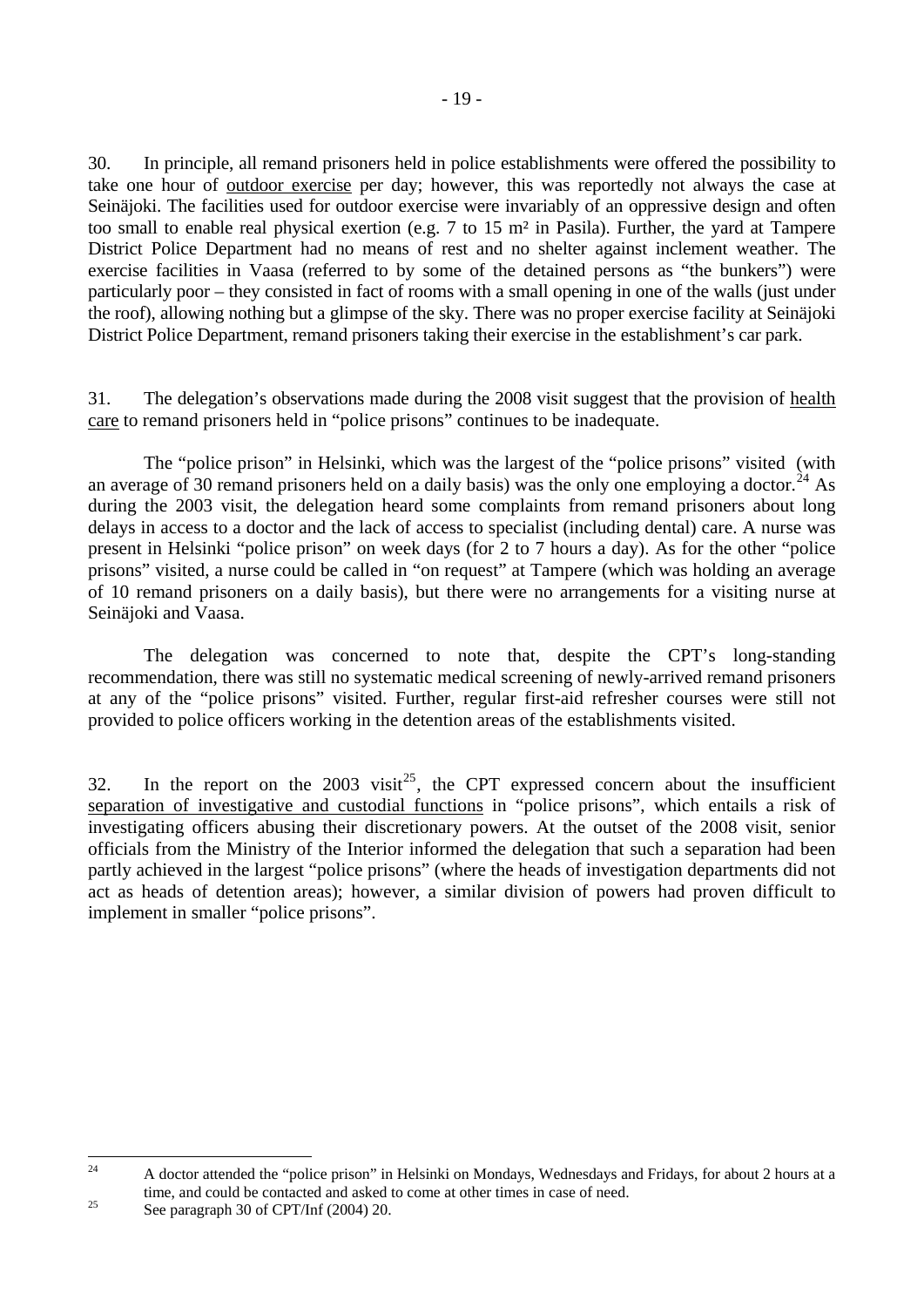Further, they stressed that it was not envisaged to change the current system as regards the discretionary power of investigating officers to restrict remand prisoners' contact with the outside world. In this context, the CPT was concerned to learn that the draft legislation setting out precise criteria for applying restrictions on remand prisoners' contact with the outside world (and requiring this issue to be examined *ex officio* by the court deciding on remand in custody) – referred to in the report on the 2003 visit – had not been adopted.

33. As regards the isolation cells at Helsinki and Tampere "police prisons" (used to temporarily place inmates who became agitated and/or aggressive), the delegation noted with concern that there was still no specific register to record placements in these cells. Further, the level of cleanliness of the cells at Pasila was not satisfactory. In addition, the delegation was informed that persons placed in isolation cells were not visited by a nurse on a regular basis.

\* \* \*

34. At the end of the 2008 visit, the CPT's delegation requested the Finnish authorities to provide the Committee, within three months, with detailed information about the legislative and organisational steps envisaged to eliminate, in due course, the practice of holding remand prisoners in police establishments. In their letter of 29 August 2008, the Finnish authorities informed the CPT of the measures taken, in particular the setting-up of a joint working group involving the Ministries of the Interior and Justice and tasked with proposing solutions, by May 2009, to decrease the number of remand prisoners in police establishments (including cost estimates). In parallel, relevant decrees and regulations would be adopted, as from October 2008, with a view to shortening periods spent by persons on remand in police detention. The Finnish authorities also indicated that, in the context of a forthcoming police reform, action would be taken to clearly separate investigative and custodial functions within the police. The CPT welcomes these measures and **would like to be informed, in due course, of their adoption, as well as of the proposals made by the abovementioned joint working group.**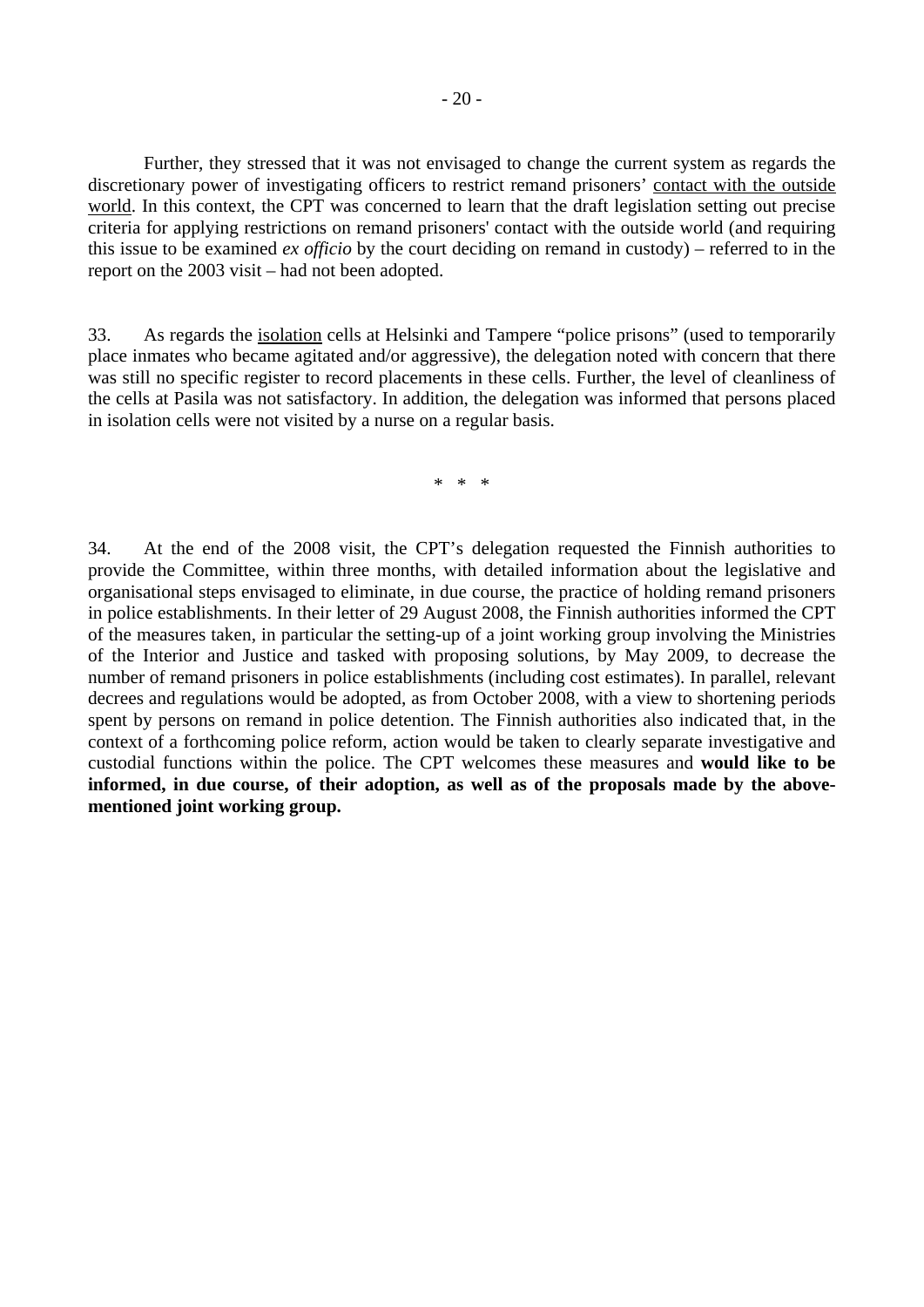35. For as long as "police prisons" continue to be used to hold remand prisoners, **the Committee recommends that steps be taken to:**

- **ensure that all remand prisoners held in "police prisons" are offered at least one hour of genuine outdoor exercise every day;**
- **develop a regime of activities for such prisoners;**
- **review the existing arrangements at the "police prison" of Helsinki Police Department as regards access to a doctor and access to specialist (including dental) care, and arrange for the presence of a nurse also at weekends;**
- **ensure that all "police prisons" without an in-house medical service are visited on a regular basis by a nurse reporting to a doctor;**
- **ensure that all newly-arrived remand prisoners are medically screened, within 24 hours of their arrival at a "police prison", by a doctor or a qualified nurse reporting to a doctor;**
- **set up specific registers to record placements in isolation cells in the "police prisons" which possess such cells;**
- ensure that the isolation cells at the "police prison" of Helsinki Police **Department are kept clean;**
- ensure that inmates held in isolation cells are visited by a nurse on a daily basis.

 **The Committee also invites the Finnish authorities to offer regular first-aid refresher courses to all police officers working in detention areas of "police prisons".** 

36. As regards the powers of the police to restrict remand prisoners' contact with the outside world, **the CPT recommends that:** 

- **the police be given detailed instructions as regards recourse to prohibitions/restrictions concerning remand prisoners' correspondence, visits and access to a telephone;**
- **there be an obligation to state in writing the specific reasons for any such measures in each individual case;**
- **in the context of each periodic review by a court of the necessity to continue remand in custody, the question of the necessity for the police to continue to impose particular restrictions upon a remand prisoner's visits, letters and access to a telephone be considered as a separate issue.**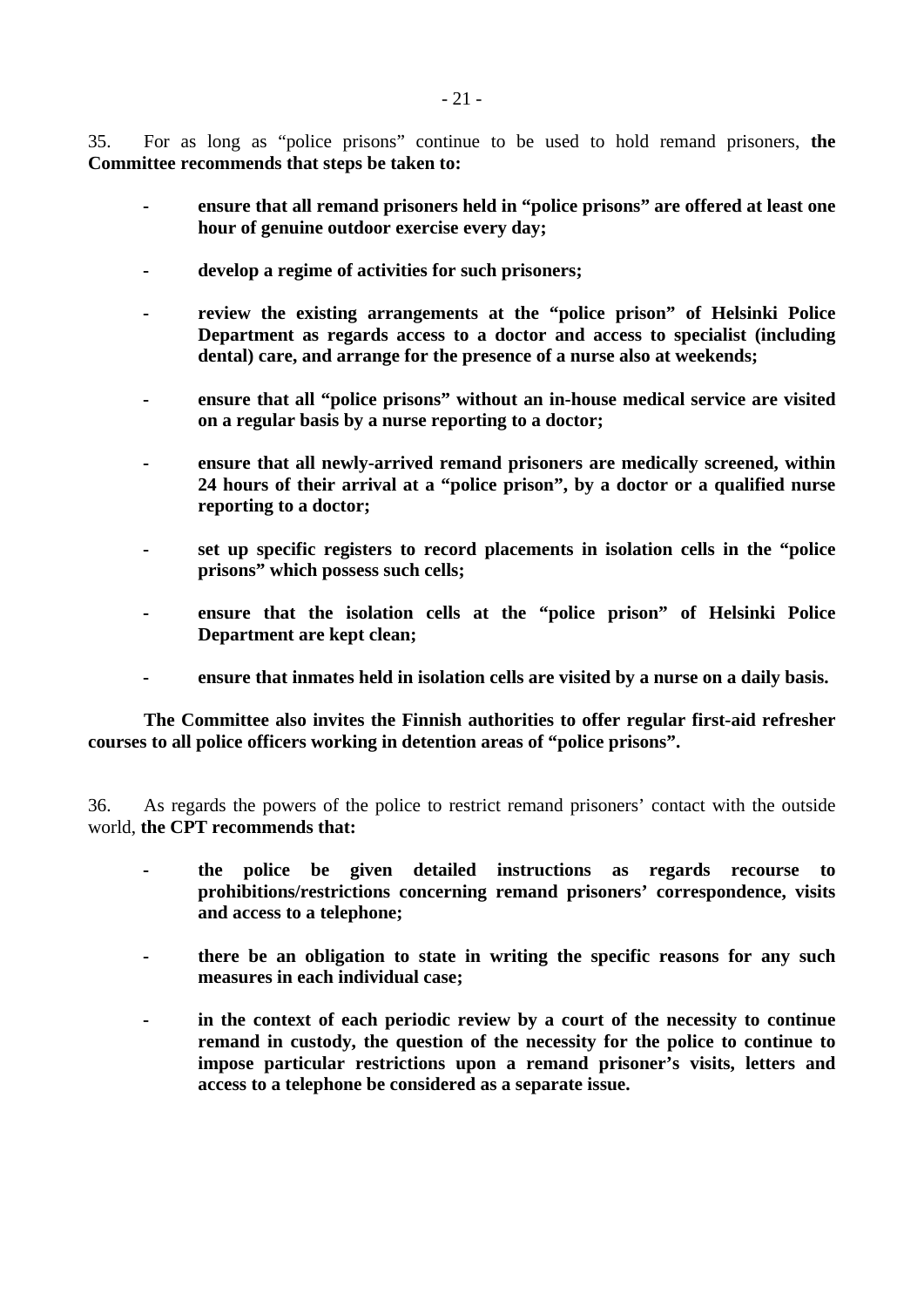## <span id="page-21-0"></span>**B. Foreign nationals deprived of their liberty under aliens legislation**

#### **1. Preliminary remarks**

37. Pursuant to Section 121 of the Aliens Act  $(AA)^{26}$  $(AA)^{26}$  $(AA)^{26}$ , foreign nationals may be deprived of their liberty by the police or the Border Guard if it is necessary to establish their identity, to prevent them from committing an offence and/or to secure their deportation. Persons deprived of their liberty must be brought before a judge within 96 hours of the moment of their apprehension<sup>[27](#page-21-2)</sup>, and a continuation of their detention requires a judicial decision, which must be reviewed subsequently every two weeks<sup>[28](#page-21-3)</sup>. There is no legal maximum time-limit for the detention of foreign nationals.

38. According to Section 123 (2) of the AA, a foreign national deprived of his/her liberty must, as soon as possible, be placed in a detention unit as referred to in Act No. 116/2002 on Detention Units and the Treatment of Foreign Nationals Placed in Detention (ADU). Since the 2003 visit, a new purpose-built detention unit has opened in Metsälä, replacing the old Katajanokka facility<sup>[29](#page-21-4)</sup>.

Under the Aliens  $Act^{30}$  $Act^{30}$  $Act^{30}$ , the deprivation of liberty of foreign nationals in police and Border Guard establishments should be an exception, only when the detention unit for aliens is temporarily full or if the person is apprehended far away from the detention unit; in this case, detention in a police establishment may not last more than 4 days and the person concerned must be brought before a judge within 24 hours from apprehension. As for Border Guard establishments, the detention of persons pursuant to the AA is possible for a maximum of 48 hours.<sup>[31](#page-21-6)</sup>

39. In the course of the 2008 visit, the CPT's delegation observed that the above-mentioned legal provisions were respected in practice. However, in view of the fact that the Metsälä detention unit was usually operating close to full capacity<sup>[32](#page-21-7)</sup>, the detention of foreign nationals in police or Border Guard establishments remained relatively frequent<sup>[33](#page-21-8)</sup>.

 In order to prevent, as far as possible, the use of police and Border Guard premises for the holding of persons detained under the Aliens Act, **the CPT recommends that the Finnish authorities carefully consider the possibility of opening a second detention unit for aliens, in line with the ADU.** 

<span id="page-21-1"></span><sup>26</sup> <sup>26</sup> No. 301/2004, in force since 1 May 2004.

<span id="page-21-2"></span><sup>&</sup>lt;sup>27</sup> Section 124 (2) of the AA.

<span id="page-21-3"></span> $\frac{28}{29}$  Section 128 of the AA.

<span id="page-21-4"></span><sup>29</sup> The establishment in Katajanokka was visited by the CPT in 2003, see paragraphs 38 to 49 of CPT/Inf (2004) 20.<br>
Section 123 (3) of the AA.

<span id="page-21-6"></span><span id="page-21-5"></span><sup>&</sup>lt;sup>31</sup> Sections 36 and 62 of the Border Guard Act No. 578/2005, in force as from 1 September 2005.

<span id="page-21-7"></span>According to the figures provided to the delegation by the management of the Metsälä Detention Unit, its

<span id="page-21-8"></span>average occupancy rate was 84% in 2005, 87% in 2006 and 97% in 2007.<br>There were 169 stays at police establishments in 2006, and 140 in 2007. The periods of detention usually did not exceed four days (in the case of the police) and 24 hours (in the case of the Border Guard).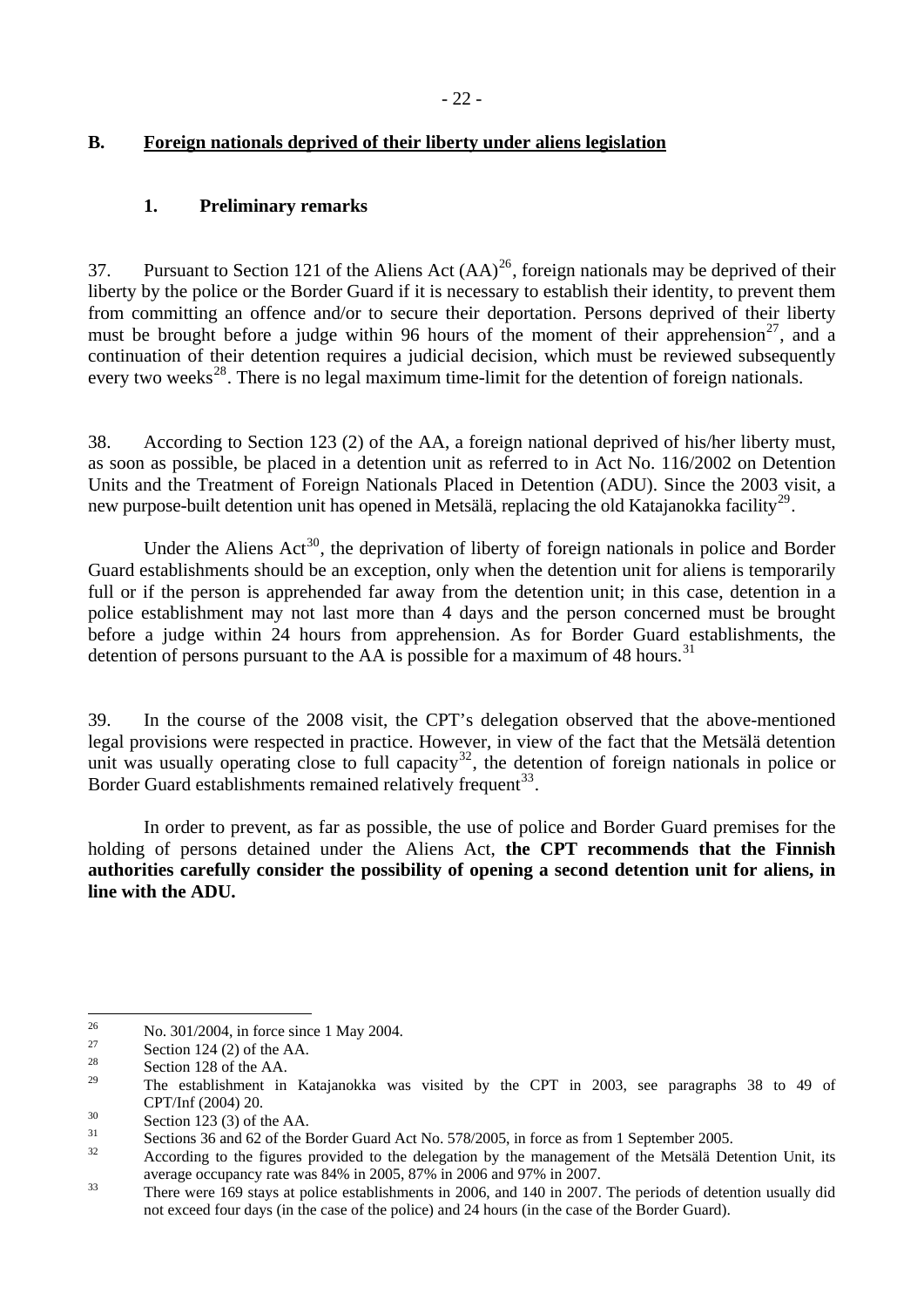#### <span id="page-22-0"></span>**2. Ill-treatment**

40. The CPT's delegation did not hear any allegations of ill-treatment of detained foreign nationals by staff of the Detention Unit for Aliens in Metsälä. On the contrary, many detainees interviewed spoke positively about the staff, and the delegation observed that staff-detainee relations were generally relaxed. Further, incidents of inter-detainee violence appeared to be relatively rare and were well handled by the management and staff. It is also noteworthy that none of the foreign nationals interviewed made any allegations concerning ill-treatment by the police and Border Guard staff.

## **3. Metsälä Detention Unit for Aliens**

a. introduction

41. The Detention Unit for Aliens, located in an industrial estate in the Helsinki suburb of Metsälä, was opened in 2005. It occupies the upper floor of a building which also houses an open reception centre for asylum seekers.<sup>[34](#page-22-1)</sup> Since January 2008, it has been placed under the responsibility of the Ministry of the Interior<sup>[35](#page-22-2)</sup>, but the staff are employed by the Helsinki Municipality.

The unit has an official capacity of 40 places. On the day of the visit, 38 foreign nationals<sup>[36](#page-22-3)</sup> were accommodated in the establishment, including four women and two minors; there were no unaccompanied minors at the time of the visit, although such cases did occur $37$ . The average length of stay was said to be 28 days in  $2007^{38}$  $2007^{38}$  $2007^{38}$ ; however, there had exceptionally been stays of up to four months.

b. conditions of detention

42. Material conditions at the Metsälä facility were generally adequate and represented a major improvement of the situation observed in the Katajanokka establishment during the 2003 visit.

 The accommodation areas were bright, well ventilated, clean and in a good state of repair, and efforts were being made to create a pleasant environment. Most of the detainees were accommodated in double-occupancy rooms measuring approximately 14 m²; there was also one room for four persons (measuring some 24 m²) and one room for six persons (measuring some 28 m²). The rooms were adequately equipped: beds with full bedding, a table, chairs, bedside lockers and a wardrobe.

<span id="page-22-1"></span> $34$ Wives and children of male detainees could be accommodated in the open reception centre (to facilitate the

maintenance of family contacts).<br>
Previously, it had been run by the Ministry of Labour.<br>
<sup>36</sup>

<span id="page-22-3"></span><span id="page-22-2"></span> $\frac{36}{37}$  Including 26 asylum seekers.

<span id="page-22-5"></span><span id="page-22-4"></span> $\frac{37}{15}$  15 unaccompanied minors had been detained at the Unit in 2005, 12 in 2006 and 4 in 2007.

With a clear tendency towards an increase, as compared with the average stays in 2005 (17 days) and 2006 (21 days).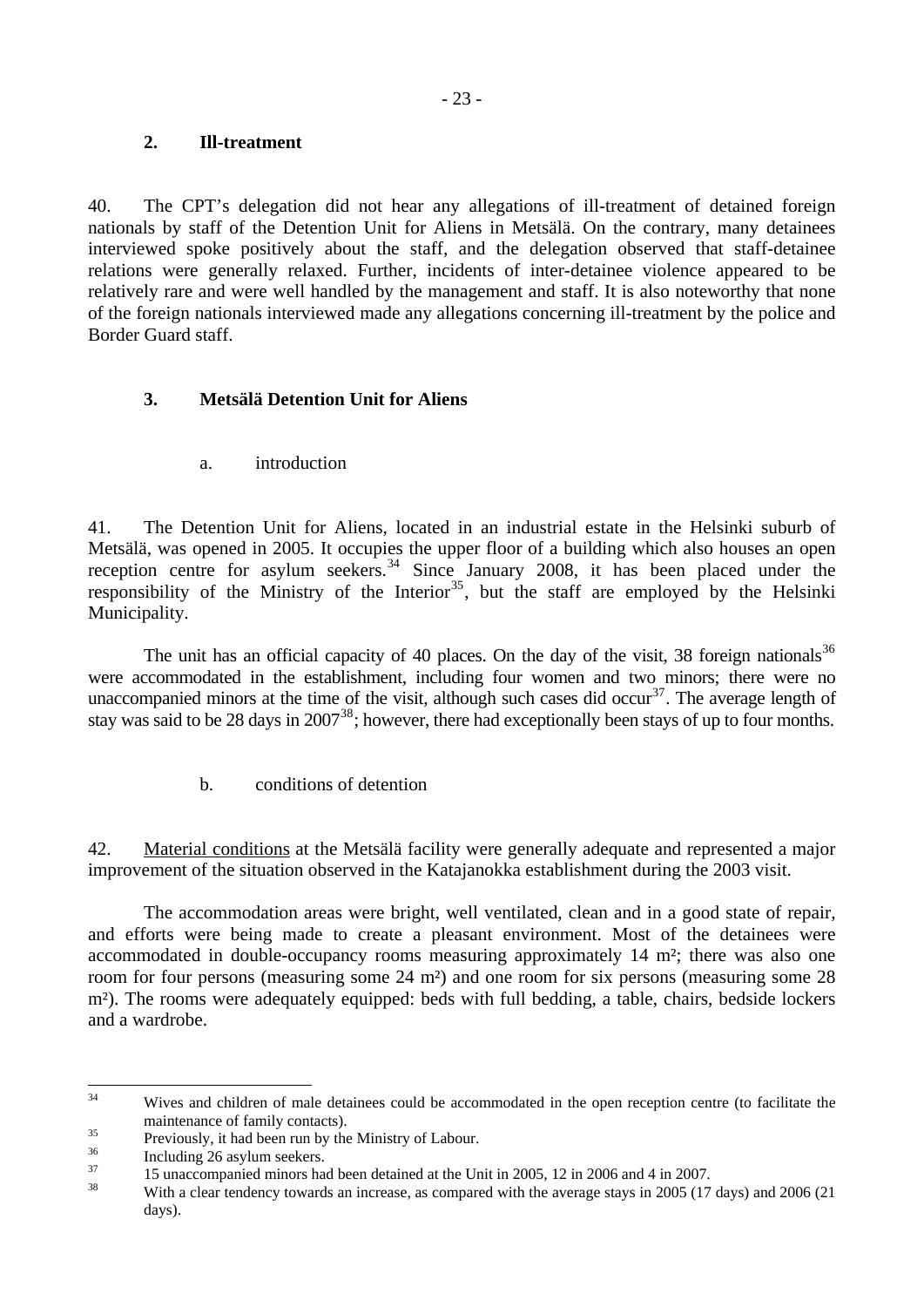<span id="page-23-0"></span> Detainees had keys to their rooms, although the staff could unlock them if necessary. Women and their children could, if they so wished, live in a small area (comprising 3 rooms for 6 to 9 persons and a common room) entirely separated from the rest of the accommodation with a glass wall and a lockable door. Further, families had the possibility to live together.

 Detainees had unrestricted access to communal toilets and showers, which were sufficient in number and in an adequate state of repair. Further, detainees were provided with free towels, soap and toilet paper, and could purchase other personal hygiene items (indigent detainees received 2 EUR per day of "pocket money"), as well as use two washing machines to wash their clothes.

 The delegation did not hear any complaints about the food served at the establishment (two warm and two cold meals a day). A variety of religious and medical diets were available.

43. Another notable improvement as compared with the Katajanokka Custody Unit was that detainees were offered the possibility to take outdoor exercise for at least one hour every day (and usually for longer than that). The exercise yard was spacious (some 230 m<sup>2</sup>) and equipped with benches and chairs; that said, there was no area protected against inclement weather. **The CPT invites the Finnish authorities to remedy this deficiency.**

44. As regards activities, detainees could move freely within the unit and had unrestricted access to pleasantly decorated common areas (comprising also two well-equipped playrooms for children), where they could watch satellite TV and video/DVD, listen to the radio, play computer games, and read books and magazines. Further, there was access to the internet (websites of foreign newspapers, consular or diplomatic representations, as well as international and non-governmental organisations). In addition, detainees could play table tennis, basketball, badminton and board games, and had access to a well-equipped fitness area. The unit also possessed an ecumenical prayer room and it was possible to arrange, on request, a visit by a religious representative.

 To sum up, the regime of activities appeared attuned to the varied needs of the detainees, including being sensitive to the requirements of women and families. That said, in view of the increasing average length of stay in the facility, **the CPT invites the Finnish authorities to reflect upon possibilities of developing further the range of activities offered to detainees at the Metsälä Detention Unit for Aliens, paying particular attention to the educational needs of young children and juveniles.** 

c. health care

45. There was no doctor on the Metsälä Detention Unit's payroll but the establishment had a contract with a private company, on the basis of which a GP held a surgery at least once a week. If detainees needed medical examinations or consultations, they were taken to an outside hospital and, if urgent medical care was required, staff called for an ambulance. Acute dental care was also provided. According to the management and staff of the Metsälä unit, these arrangements worked well in practice, and the delegation did not hear any complaints from the detainees as regards access to a doctor as well as a dentist.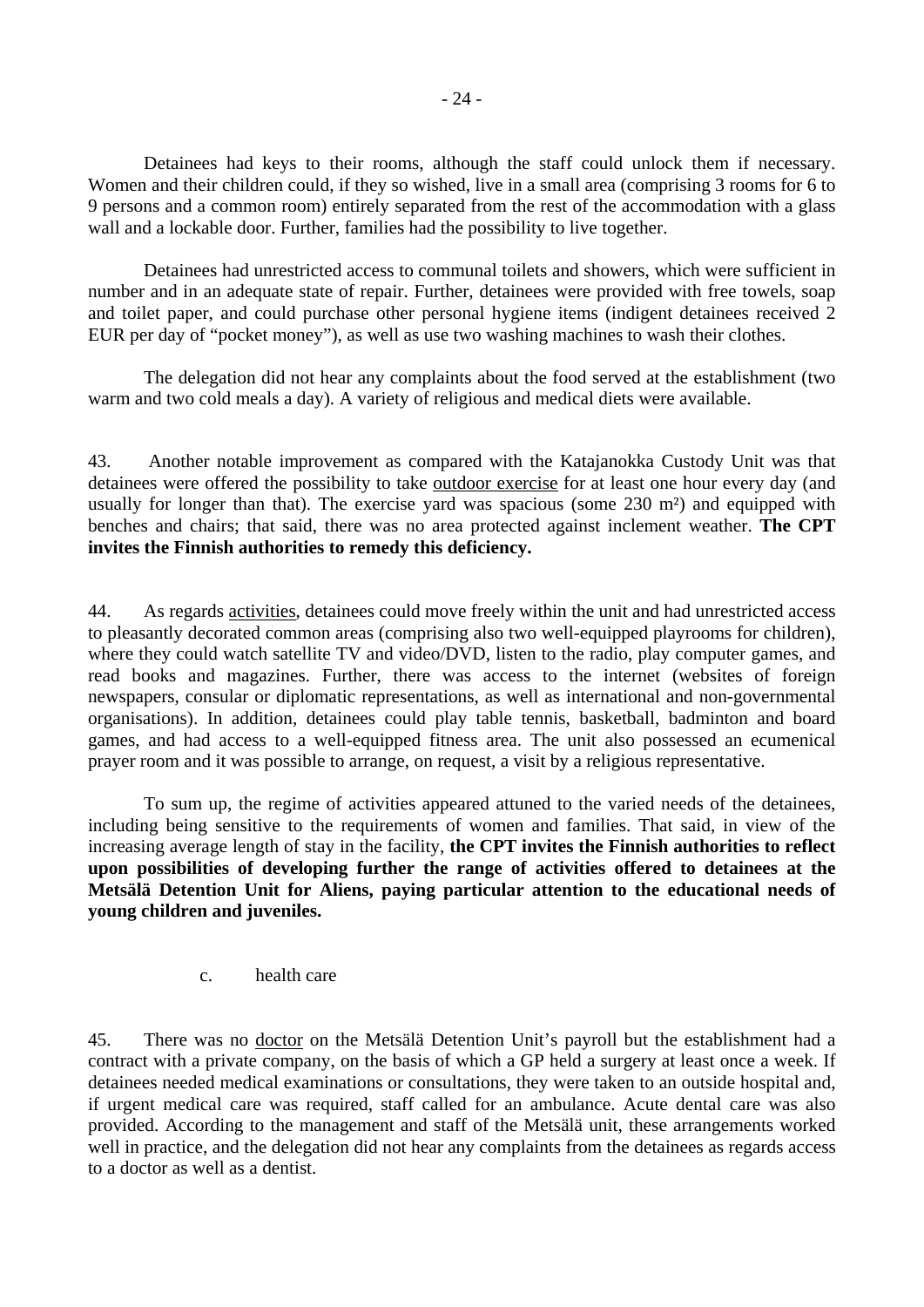46. At the time of the visit, two nurses, working from Monday to Friday and filling 1.5 posts, provided nursing care to the detainees at the Metsälä Detention Unit, residents of the open reception centre and some 300 asylum seekers living in the community. In practice, the nurses could devote only some 2 hours a week for detainees at Metsälä (although in case of need, they could be called in at other times). There was no nursing presence on weekends and at night. **The CPT recommends that the nursing staff resources specifically devoted to the Metsälä Detention Unit be strengthened so as to ensure a daily presence of a nurse, including on weekends.**

47. One matter of particular concern to the delegation was the absence of systematic medical screening of newly-arrived detainees at the Metsälä Detention Unit. Such a screening is in the interests of both detainees and staff, and is also a preventive measure (particularly to prevent the spread of transmissible diseases). **The Committee recommends that prompt and systematic medical screening be put in place as a matter of priority**; the reinforcement of nursing staff resources, already recommended in paragraph 46 above, should facilitate this (see also paragraph 97).

48. With regards to psychological/psychiatric assistance, the delegation was told that detainees in need of examination or treatment were sent to an outside psychiatric establishment. However, the delegation was concerned by the lack of arrangements for regular visits to the Metsälä Detention Unit by a psychiatrist or a psychologist.

 The CPT must stress the need for particular attention to be paid to the mental health and psychological state of foreign nationals in custody, some of whom are asylum seekers and may have experienced difficult situations – including torture and other forms of ill-treatment – in their home countries, while others might be suffering from psychological stress while awaiting deportation. **The Committee recommends that measures be taken to ensure regular attendance by a psychologist and ready access to a psychiatrist at the Metsälä Detention Unit.** 

49. As for the medical documentation (including clinical records), it was kept in the nurses' office and non-medical staff normally did not have access to it, except in case of medical emergencies when no nurses were present at the detention unit. There was no clear procedure for such situations, including for the recording and reporting of such events. **The CPT invites the Finnish authorities to establish a written policy which makes it clear who can gain access to the clinical records in the absence of nursing staff, and under what circumstances.** Further, **a system should be introduced whereby any access by non-medical staff to medical documentation is recorded and reported to medical staff at the first opportunity.** Of course, the recommended reinforcement of nursing staff resources should reduce to a minimum the situations in which non-medical staff need to have access to clinical records.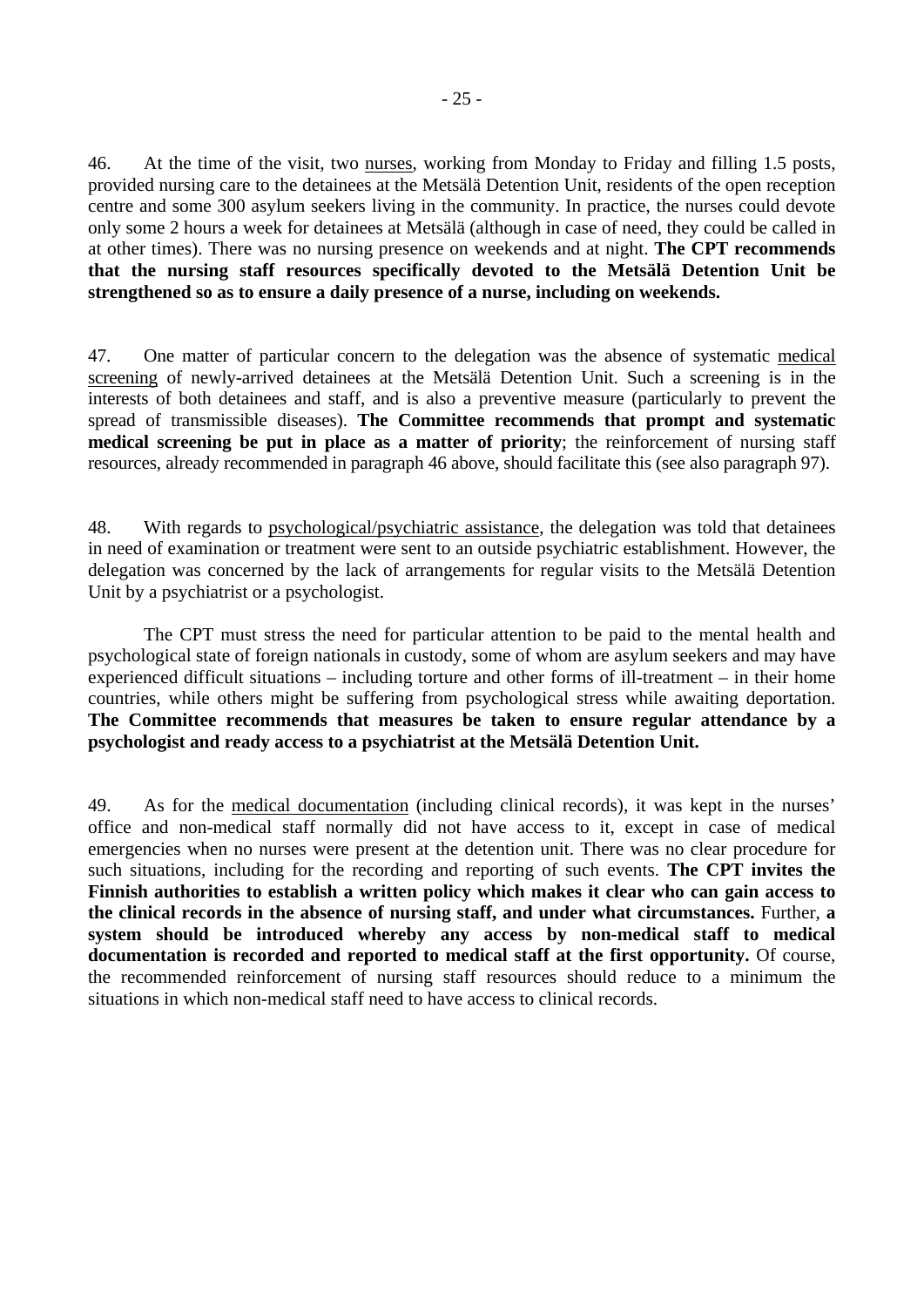d. other issues

<span id="page-25-0"></span>50. The CPT's delegation gained a favourable impression of the staff of the Detention Unit in Metsälä. The "counsellors" (i.e. staff working in direct contact with the detainees) were sufficient in number<sup>[39](#page-25-1)</sup>, had different cultural backgrounds<sup>[40](#page-25-2)</sup> and possessed a wide range of language skills (some 25 languages). Further, the delegation noted that the staff had received initial and ongoing training reflecting the specificity of their job (comprising *inter alia* inter-cultural and inter-personal communication, conflict prevention, etc.).

51. The Metsälä facility employed on contract two private security guards whose task was primarily to guard the perimeter and operate the CCTV system. In case of emergency and following instructions of the unit's manager, they could be authorised to use truncheons, tear gas and handcuffs. The conditions under which these devices could be used were defined in a detailed and restrictive manner in the contract between the unit and the security company<sup>[41](#page-25-3)</sup>, and there were strict recording and reporting requirements. The delegation was informed that not a single case of the use of truncheons, tear gas or handcuffs had taken place since the unit's opening. That said, **the CPT would like to be informed whether the private security guards employed at the Metsälä Detention Unit have received any specialised training on the use of truncheons, tear gas and handcuffs.** 

52. As for contact with the outside world, there was a generous policy concerning visits, telephone calls and correspondence. Further, foreign nationals detained at the Metsälä facility were provided with written information (available in twenty languages) on their rights, including on the right to appeal and to send confidential complaints to outside bodies. The establishment was also visited on a frequent basis (i.e. at least twice a week) by representatives of an NGO (Refugee Advice Centre) who provided foreign nationals with information and legal assistance (see also paragraph 55).

 As regards inspection procedures, the Metsälä Detention Unit could be visited by a range of bodies, including the Parliamentary Ombudsperson and the Ombudsperson for Minorities, representatives of the UNHCR, members of Parliament, the regional government, etc. In this context, **the CPT wishes to stress that, to be fully effective, inspection and monitoring visits should be both frequent and unannounced. Further, the inspecting and monitoring bodies should be empowered to interview detained persons in private and examine all issues related to their treatment (material conditions of detention; custody records and other documentation; the exercise of detained persons' rights, etc.).** 

<span id="page-25-1"></span><sup>39</sup> There were 24 full-time "counsellors", as well as "senior counsellors" occupying 1.5 full-time posts. On one shift, there would be 5 "counsellors" present during day time (4 on weekends), 6 in the evening and 2 at night. Most of them had previously trained in social or political science, pedagogics, social work or health-care.<br>Among others, there were "counsellors" of Afghani, Algerian, Ethiopian, Indian, Iraqi, Congolese, Lithuanian,

<span id="page-25-3"></span><span id="page-25-2"></span>Moroccan, Pakistani, Russian and Somali origins.<br><sup>41</sup> The security guards could only use these means to protect their own or other persons' life, health or property against an attack or an immediate threat of an attack, if all other means failed; the means used had to be the mildest possible in the circumstances.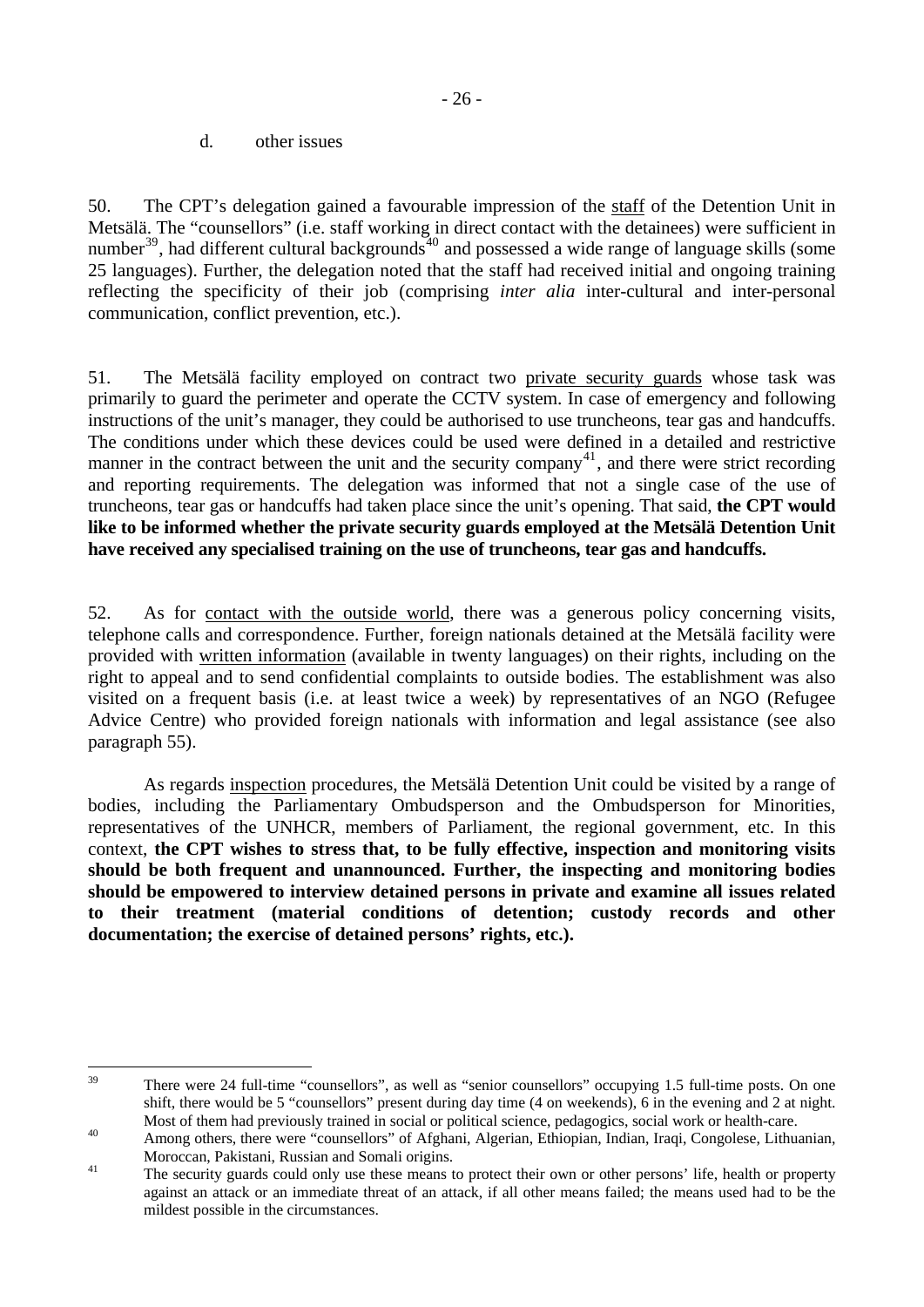<span id="page-26-0"></span>53. There was no evidence of excessive use of isolation at the Metsälä Detention Unit.<sup>[42](#page-26-1)</sup> Conditions in the two isolation rooms, as well as the regime applied to persons placed in isolation (including unrestricted access to outdoor exercise, radio, books and shower) were on the whole adequate; that said, **a nurse should visit persons held in isolation on a daily basis**.

 The CPT's delegation noted a reduction in the number of foreign nationals transferred from the detention unit to police custody for the sake of the unit's security or as a sanction for serious violations of the internal regulations.<sup>[43](#page-26-2)</sup> The approach of the management was to use this as a measure of last resort. While welcoming this, the Committee wishes to stress that, as a matter of principle, foreign nationals held in the detention unit should not be returned to police custody. Appropriate ways could and should be found to respond to the situations referred to in Section 9 (2) of the ADU within the confines of the detention unit.

 The delegation noted that a register had been set up for recording instances of isolation and return to police custody. It is also noteworthy that all access to the establishment by the police now requires prior authorisation by the unit's manager. These are positive developments.

#### **4. Safeguards**

54. The CPT's delegation heard hardly any complaints by detained foreign nationals as regards the possibility to notify their next-of-kin of their detention and the availability of interpretation during police or Border Guard interviews. This is an improvement as compared with the situation observed during the 2003 visit<sup>[44](#page-26-3)</sup>.

55. As regards access to a lawyer, foreign nationals detained pursuant to the Aliens Act were given, once admitted to the Detention Unit in Metsälä, the possibility to benefit from legal assistance provided by representatives of an NGO (Refugee Advice Centre).

 The situation was of more concern as regards the period spent by foreign nationals in police and Border Guard establishments. From the information gathered by the delegation during the visit, it would appear that foreign nationals would hardly ever have access to a lawyer during this period, despite the fact that the initial interviews of detained foreign nationals frequently took place at police or Border Guard establishments. **The CPT recommends that steps be taken to ensure that foreign nationals detained pursuant to the Aliens Act enjoy effectively the right of access to a lawyer as from the outset of their deprivation of liberty (i.e. as from the moment they are first obliged to remain with the police or the Border Guard).** 

<span id="page-26-1"></span> $42 \overline{ }$ 42 Isolation was applied 11 times in 2006, 12 times in 2007 and 10 times between 1 January and 28 April 2008. The usual length of isolation was 1.5 to 3 days.<br>See Section 9 (2) of the ADU. There had been 29 such transfers in 2006 (for 8 days on average, with the

<span id="page-26-2"></span>longest stay of 26 days), 34 in 2007 (mostly for 2 to 6 days, the longest being 15 days), and 6 in the period between 1 January and 28 April 2008 (for 1 to 7 days).<br>See, in particular, paragraph 53 of CPT/Inf (2004) 20.

<span id="page-26-3"></span>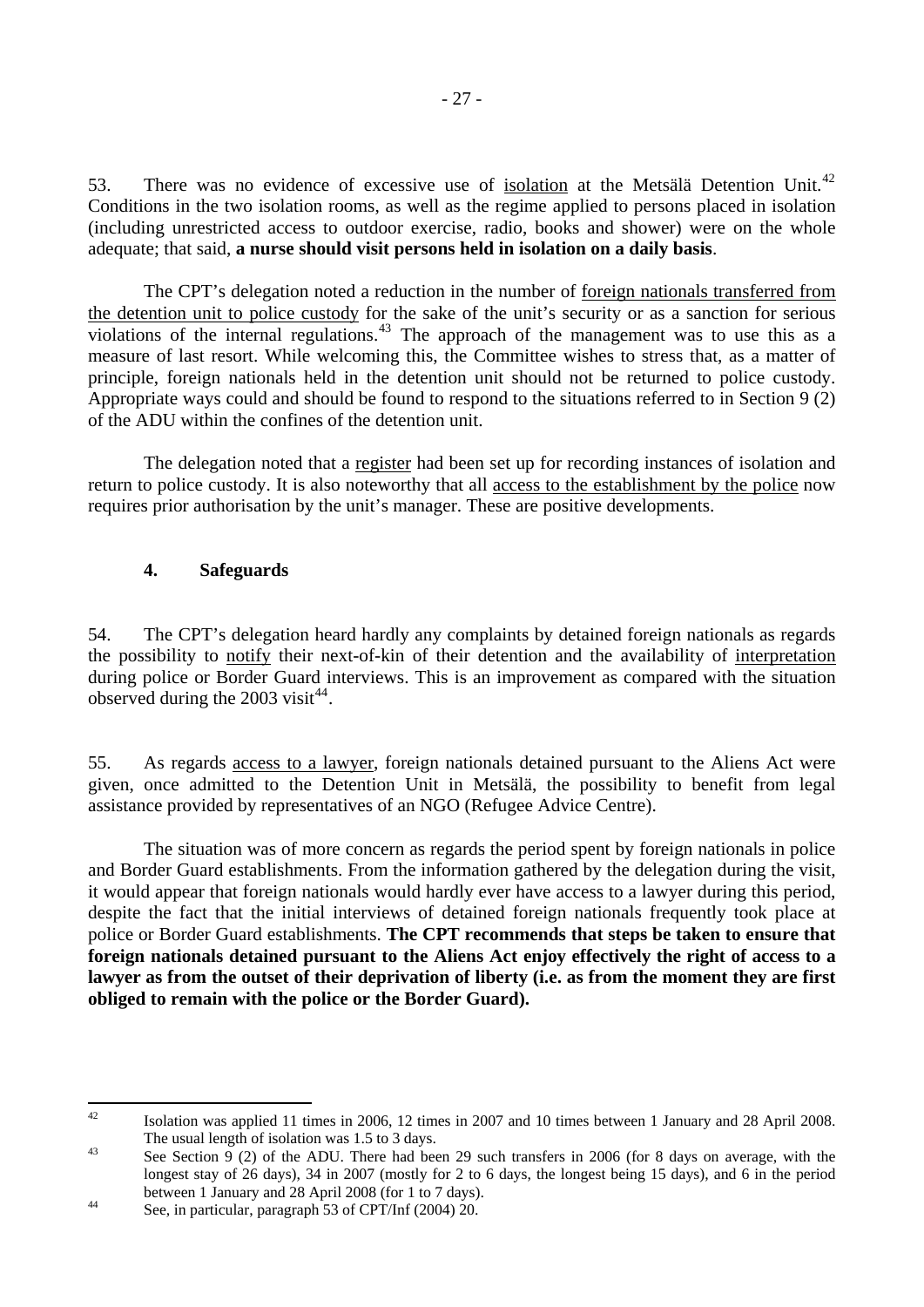<span id="page-27-0"></span>56. Concerning information on rights, there appeared to be some problems with the provision of written information at the stage of custody by the *Border Guard*, despite the fact that information sheets had been issued in several languages and were meant to be handed over to foreign nationals upon their apprehension by Border Guard officers.

 As for the foreign nationals apprehended by the *police*, most of the detainees interviewed by the delegation at the Metsälä facility confirmed having been informed *verbally*, shortly after their apprehension, of at least some of their rights (e.g. of access to a lawyer). However, despite the CPT's previous recommendation in this respect<sup> $45$ </sup>, no *written* information on rights was made available to foreign nationals apprehended by the police.

 Consequently, **the CPT recommends that the Finnish authorities take steps to ensure that all foreign nationals apprehended by the police or the Border Guard pursuant to the Aliens Act are systematically provided with a form setting out in a straightforward manner all their rights as soon as they are brought into a police station. The form should be made available in an appropriate range of languages.** 

#### **5. Deportation of foreign nationals by air**

57. In the report on the 2003 visit<sup>[46](#page-27-2)</sup>, the CPT recommended that detailed instructions be issued without delay on the procedure to be followed and, more particularly, on the use of force and/or means of restraint authorised in the context of deportation operations.

 The Committee is pleased to note that the Finnish authorities have taken steps to implement this recommendation. Two instructions have been issued by the Ministry of the Interior: one concerning the procedure to be followed before, during and after a deportation operation<sup>[47](#page-27-3)</sup>, and the other one, concerning more specifically the use of force in the course of a deportation<sup>[48](#page-27-4)</sup>. These instructions refer expressly to the CPT standards<sup>[49](#page-27-5)</sup> and foresee *inter alia* that, prior to a deportation, a foreign national has to be informed again about his right to have access to a lawyer, to benefit from the services of an interpreter and to inform his/her next-of-kin (including in the country of destination) of his/her situation, as well as to notify a consular/diplomatic representative of his/her country.

<span id="page-27-1"></span><sup>45</sup>  $^{45}$  See paragraph 17 of CPT/Inf (2004) 20.

<span id="page-27-2"></span> $^{46}$  See paragraph 58 of CPT/Inf (2004) 20.

<span id="page-27-3"></span> $^{47}$  SM-2008-00462/Ka-24, issued on 21 February 2008.

<span id="page-27-5"></span><span id="page-27-4"></span><sup>&</sup>lt;sup>48</sup> SM-2004-03240/Tu-41, issued on 18 November 2004.

<sup>49</sup> As set out in paragraphs 27 to 45 of the CPT's 13th General Report, CPT/Inf (2003) 35.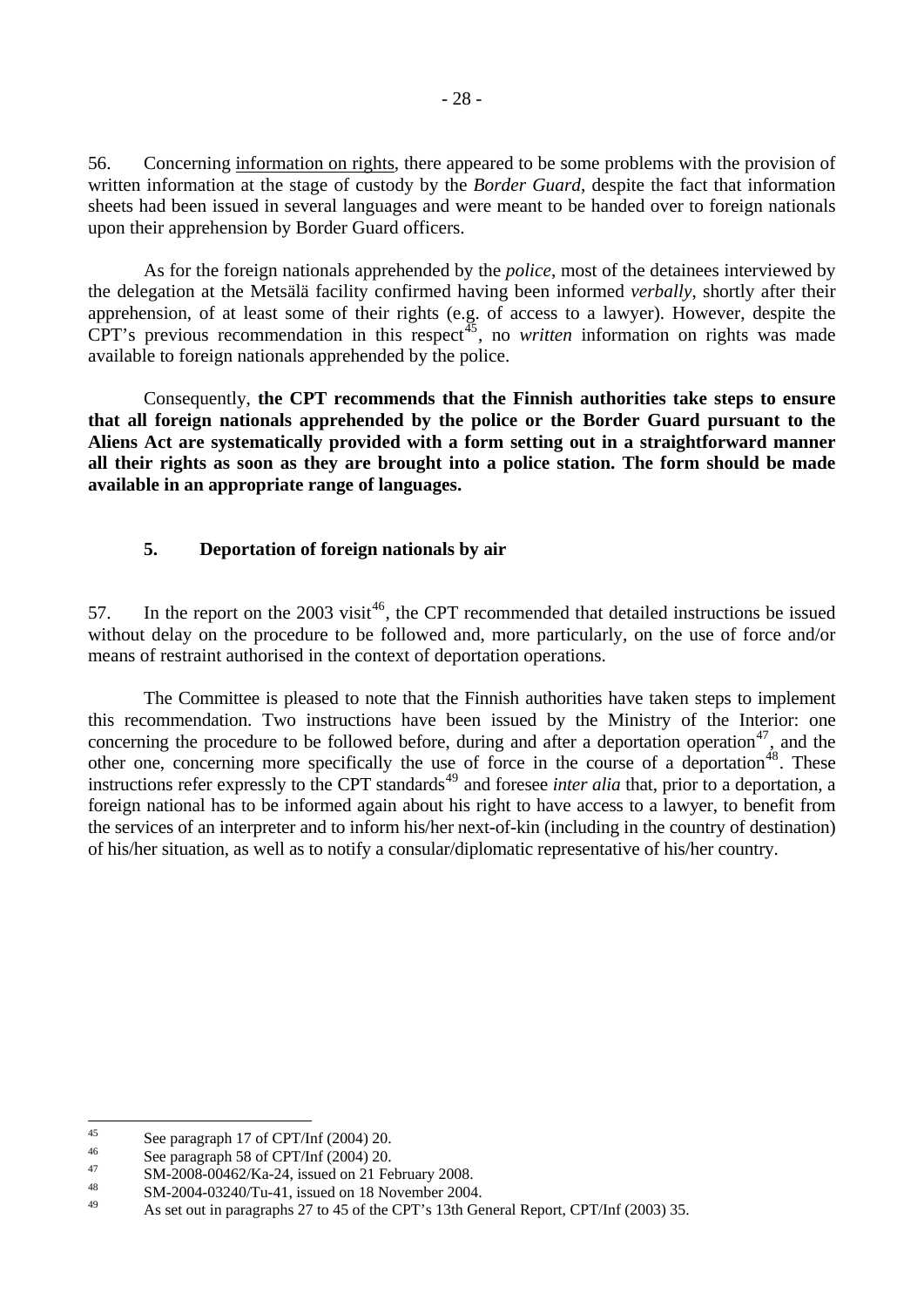The instructions also contain strict rules about the force which can be used by the police in the course of a deportation; in principle, only holding, metal/plastic handcuffs or – in certain cases – "body cuffs" are authorised<sup>[50](#page-28-0)</sup>. It is expressly prohibited to apply any techniques that could prevent breathing. The use of medication during a deportation operation must always be on medical grounds, and be ordered by a doctor following a physical and direct examination of the person by the doctor concerned. Medication should as a rule be administered by a nurse accompanying the deportation team, unless authorised otherwise by the doctor. Further, the instructions impose strict reporting duties (to the Head of Immigration Police and to the Police Affairs Department of the Ministry of the Interior) on members of the deportation team<sup>[51](#page-28-1)</sup> and on the unit in charge of deportations, after the end of each operation.

 The CPT welcomes the adoption of these instructions, which represent important progress compared with the situation observed during the 2003 visit. That said, **the Committee wishes to stress that, prior to and in the course of a deportation operation, any medication should only be administered with the consent of the foreign national concerned (or, if the person is treated against his/her will pursuant to the Mental Health Act, in accordance with all the relevant safeguards)**. In addition, **the CPT is of the view that an independent external monitoring procedure of deportation operations might usefully be introduced, and the recording of deportation operations by audiovisual means (in particular for deportations expected to be problematic) should be considered.**

<span id="page-28-0"></span><sup>50</sup> 50 "Body cuffs" are described in the Instruction SM-2004-03240/Tu-41 as a wide nylon belt with cuffs attached

<span id="page-28-1"></span>to it, and an adjustable strap to permit limited movements of hands.<br>
Since 1 April 2006, the Ministry of the Interior has formed a separate unit dealing with deportations. This unit (belonging to the Helsinki Police Department), handles most of the deportations with escort in Finland (in 2007, it carried out 91 such operations out of a total of 175), and co-ordinates/supervises all the other ones. Further, members of the unit provide specialised training on deportations to other police units in the country.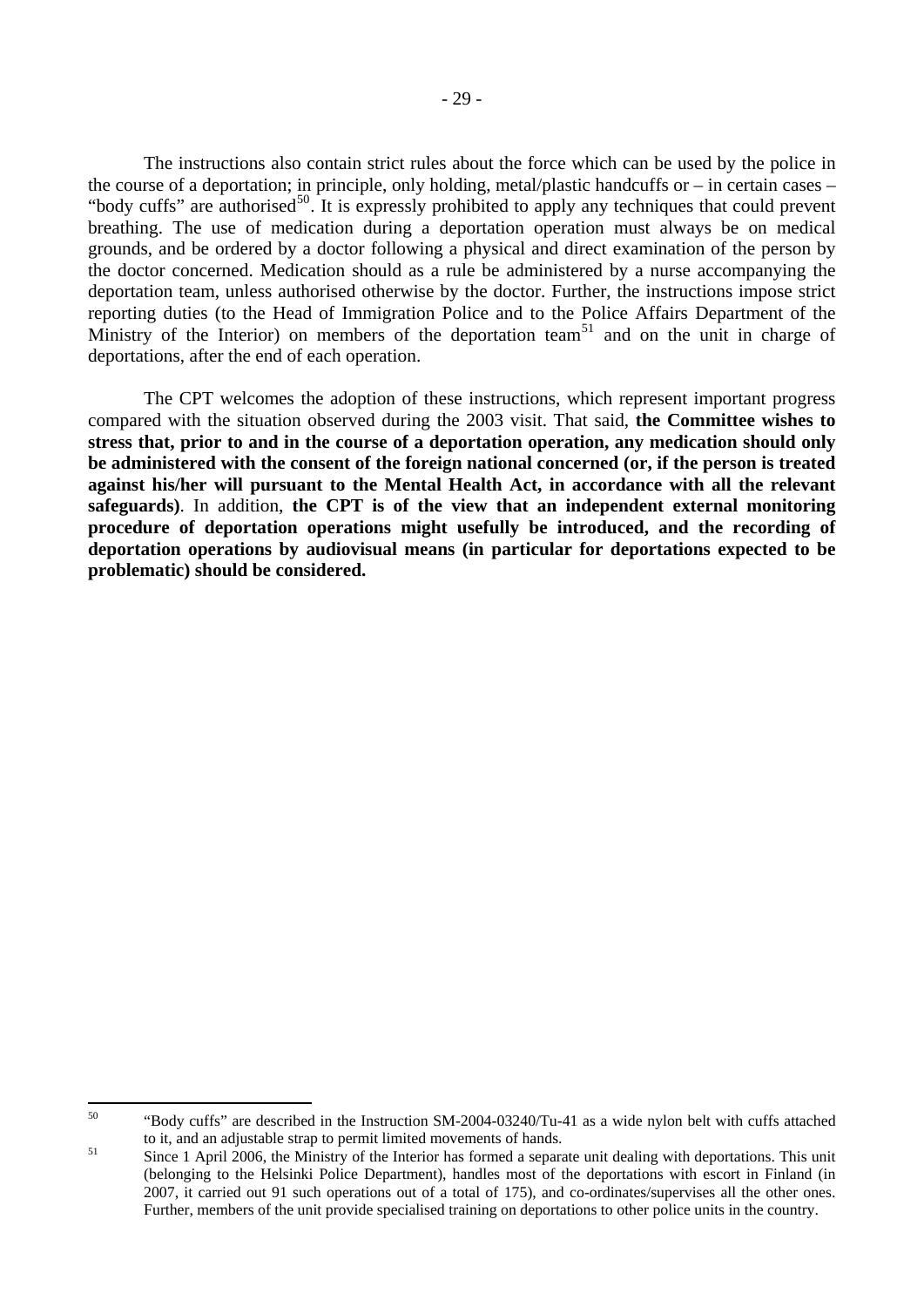#### <span id="page-29-0"></span>**C. Prisons**

#### **1. Preliminary remarks**

58. The CPT's fourth periodic visit to Finland included a first-time visit to Vantaa Prison. Further, the delegation carried out follow-up visits to Helsinki and Riihimäki Prisons.<sup>[52](#page-29-1)</sup>

59. At the outset of the visit, the delegation was informed of action taken since the 2003 visit to carry out a comprehensive prison reform, which had involved the adoption of a new legal framework in September 2005 (Imprisonment Act and Remand Imprisonment Act) and the re-organisation of the Prison Service into five regional prison administrations and autonomous health-care services. The aims of the reform were to enhance the legal protection of remand and sentenced prisoners, to increase "face-to-face" work with inmates and to improve the availability of activity and rehabilitation programmes. As regards sentenced prisoners in particular, the objective was to facilitate reintegration into society and prevent re-offending; in this regard, the setting-up of assessment and allocation units in each region and the drawing-up of individualised sentence plans for all prisoners sentenced to more than six months of imprisonment and certain categories of inmates (e.g. juveniles, sexual offenders) were rightly seen by the Finnish authorities as major progress.

 The prison reform was considered, in many respects, to have been implemented successfully within a short period of time. However, the delegation's interlocutors from the Criminal Sanctions Agency highlighted that financial constraints, resulting in a shortage of staff qualified to provide activities and the need for staff reductions, meant that a number of prisoners could not be provided with suitable programmes of activities.

#### **The CPT invites the Finnish authorities to pursue their efforts to fully implement the new prison legislation, in particular as regards the provision of adequate activity and rehabilitation programmes to prisoners.**

60. The increase in the prison population by some 28% between 1998 and 2005 had prompted the Finnish authorities to take measures to tackle the problem of prison overcrowding. Amendments to the criminal law and the adoption of new prison legislation (which, among other things, leaves the administration with less discretion to keep prisoners entitled to conditional release in prison) have made it possible to reverse the trend as from 2006: there were 3,551 inmates on average in 2007 (for an official capacity of 3,575 places, on the basis of 5.5 m² of living space per prisoner), compared to 3,888 in 2005.

<span id="page-29-1"></span> $52$ 

See paragraphs 48-114 of CPT/Inf (99) 9 as regards the previous visit to those establishments in 1998 and paragraphs 54-146 of CPT/Inf (93) 8 with respect to the first visit to Helsinki Prison in 1992.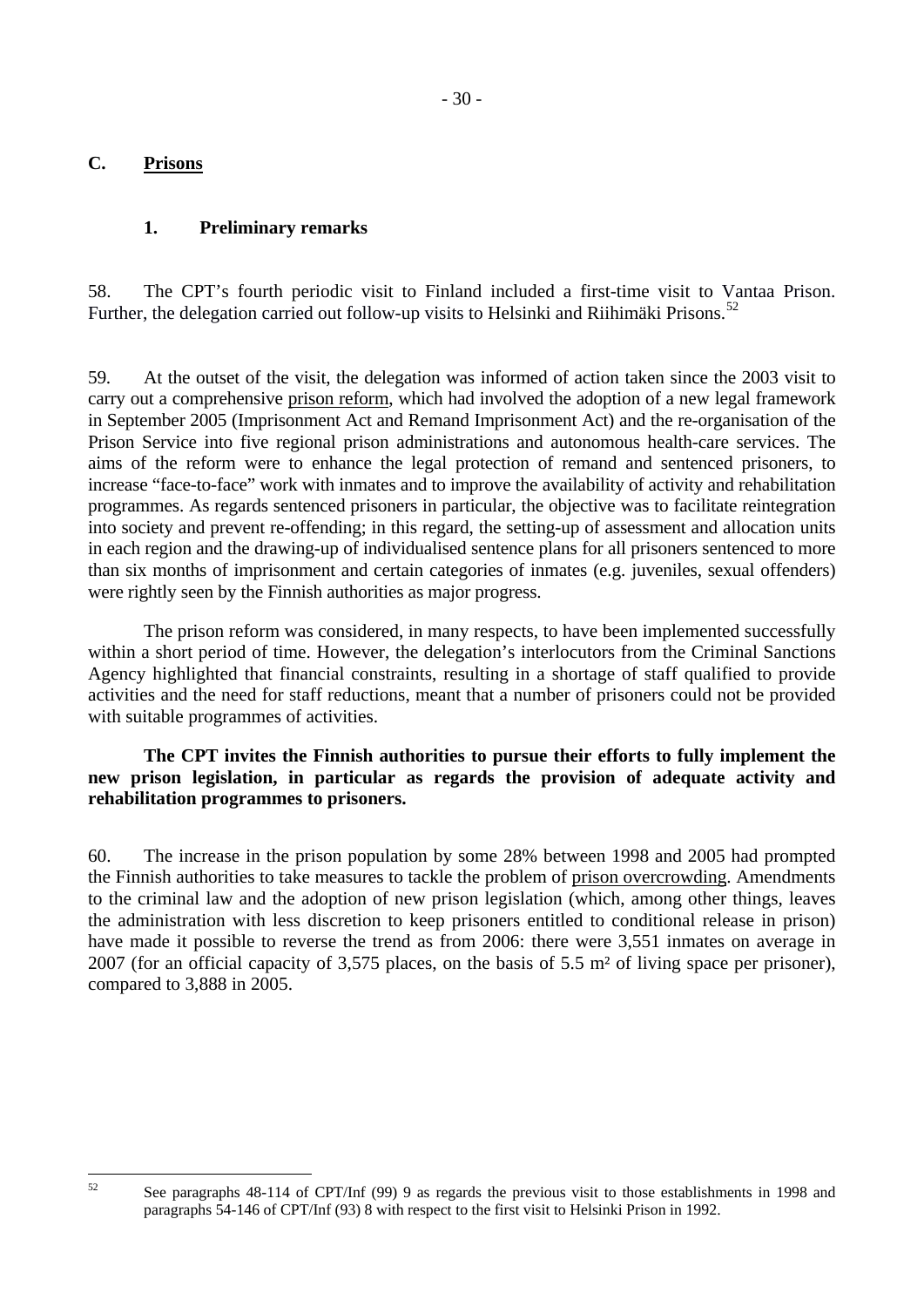<span id="page-30-0"></span> However, the delegation's official interlocutors pointed out that a number of closed prison establishments were still affected by overcrowding at the time of the 2008 visit, with up to 150% overpopulation in some prisons (see paragraph 83 as regards Vantaa Prison).

#### **The CPT trusts that the Finnish authorities will pursue their efforts to combat prison overcrowding and, in so doing, be guided by Recommendation Rec(99)22 of the Committee of Ministers of the Council of Europe concerning prison overcrowding and prison population inflation, as well as Recommendation Rec(2003)22 on conditional release (parole).**

61. The practice of "slopping out"<sup>[53](#page-30-1)</sup>, first criticised by the CPT in the 1992 visit report, remains a feature in prisons, or parts of prisons, in Finland. Despite efforts aimed at equipping cells with sanitary annexes, there were still 508 cells without a toilet in April 2008 (compared to 750 in 2003). The delegation was informed that it was planned to install sanitary annexes in 395 more cells by 2015 (see paragraph 90 in this respect). **The Committee recommends that a considerably earlier date be set up for the completion of this work.**

 Pending the completion of works, attempts were being made to enable prisoners to have ready access to communal toilet facilities at all times (including during the night). However, due to the insufficient number of staff at night, such arrangements were more the exception than the rule. **The CPT calls upon the Finnish authorities to take action in all prisons in Finland to ensure that inmates accommodated in cells without a toilet are granted access to a proper toilet facility at any time of day or night. Such action must involve the provision of an adequate staff presence at night (through the allocation of additional posts or re-deployment of prison officers).**

# **2. Ill-treatment by staff and staff-inmate relations**

<span id="page-30-1"></span> $53$ 

62. In the course of the 2008 visit, the CPT's delegation received hardly any allegations of illtreatment of prisoners by staff at Helsinki, Riihimäki and Vantaa Prisons. Most inmates interviewed by the delegation considered that they were being treated correctly by prison officers.

63. However, staff attitudes towards prisoners, although polite and correct, were of a merely custodial character. Most prison officers working in direct contact with inmates considered their duties as limited to keeping prisoners in their custody safe and ensuring their strict adherence to the rules and regulations. In general, staff appeared reluctant to interact with the inmates for whom they had responsibility. Prisoners with no or few opportunities of contacts with other inmates (e.g. foreigners, inmates segregated for their own protection) particularly suffered from the very limited staff-inmate relations.

In other words, to comply with the needs of nature, some prisoners are still obliged to rely upon buckets which they "slop out" when their cells are opened in the morning.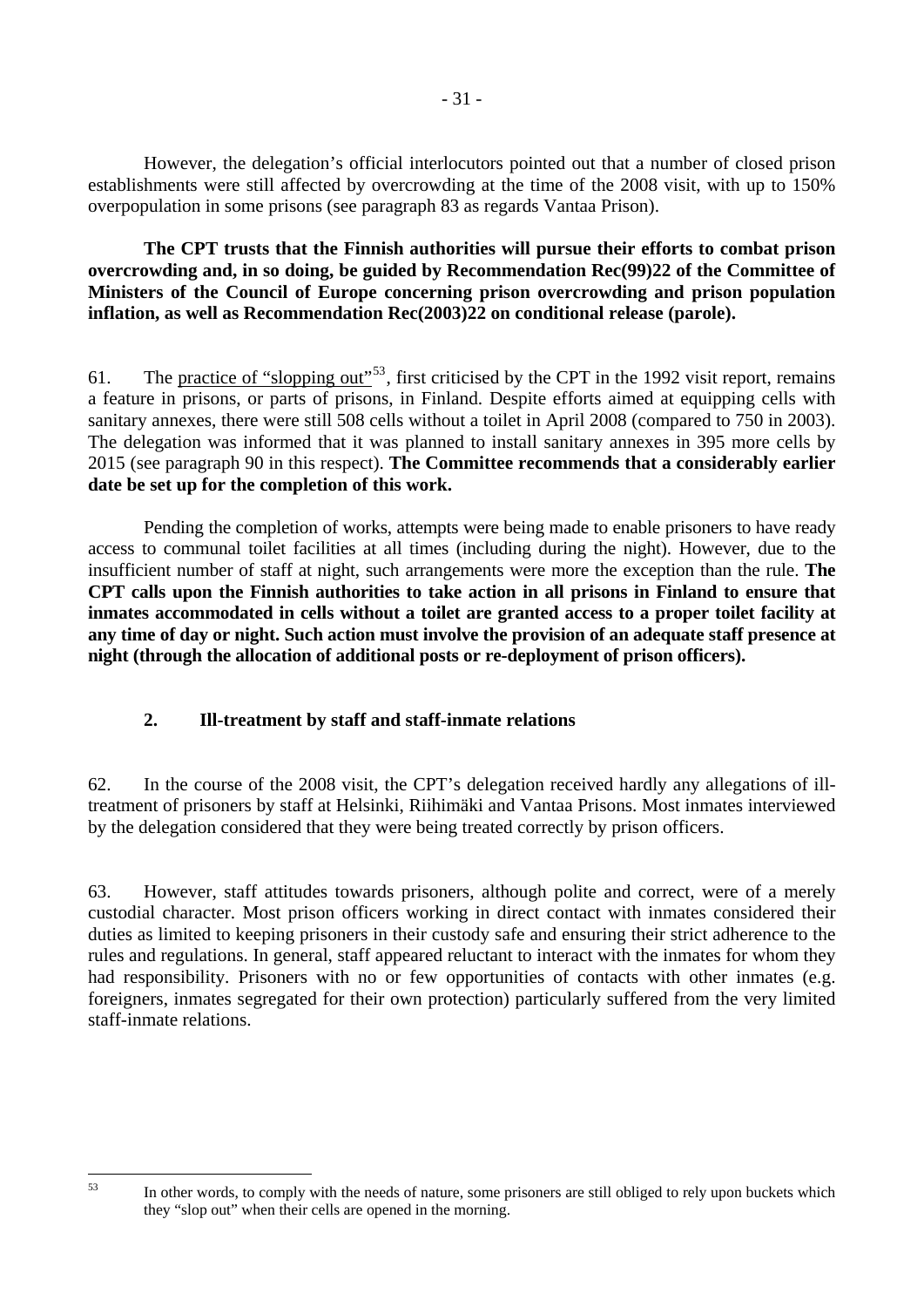<span id="page-31-0"></span> In the Committee's view, the development of constructive and positive relations between staff and inmates, based on the notions of dynamic security and care, would enhance control and security and render the work of prison officers more rewarding. **The CPT recommends that a major investment be made, through initial and ongoing staff training, in the building of positive staff-inmate relations in prison. Such an approach will depend to a great extent on staff possessing and making use of interpersonal communication skills. In this context, action should be taken to ensure that prison officers assigned to high security and closed units, or having in their custody inmates with little human contact with other prisoners, have a genuine commitment to the exercise of such skills in a proactive manner.** 

#### **3. Inter-prisoner violence and intimidation**

64. The issue of inter-prisoner violence and intimidation has been an area of concern for the CPT since its very first visit to Finland in 1992.

 The delegation's findings from the 2008 visit suggest that efforts have been made in this respect. Preventive action is based on individual risk and needs assessment of prisoners at the initial stage of detention and subsequently at regular intervals. The multidisciplinary approach followed by the "assessment and allocation units" for sentenced prisoners is perceived as an essential tool in this regard. At the establishments visited, such steps were combined with a strategy consisting of dividing prisoner accommodation into smaller, "hermetic" detention units, thereby offering more margin of manoeuvre to the management to keep prisoners considered as incompatible separate from each other. Most prisoners interviewed felt that the potential for inter-prisoner violence and intimidation had decreased with these new arrangements, even though some deplored that it led to less opportunities for association. It is noteworthy that the number of prisoners classified as particularly "fearful" reported to the Criminal Sanctions Agency was much lower in the establishments visited than in other prison establishments with larger-capacity detention units.<sup>[54](#page-31-1)</sup> Further, the number of reported instances of inter-prisoner violence seems to have been on the decrease.<sup>[55](#page-31-2)</sup>

65. However, it appeared during the visit that the above approach had so far failed to provide the most vulnerable inmates with an appropriate regime in a safe environment.

 In the three establishments visited, prisoners who could not be allocated to ordinary detention units were kept isolated for prolonged periods (i.e. up to several months on end) in the disciplinary/observation unit, a "travelling" cell or in a closed unit with a regime effectively resulting in cellular confinement for most of the day. Some of them felt they were paying a heavy price for their own safety; they had sought protection and the prison's response was to hold them in conditions akin to solitary confinement.

<span id="page-31-1"></span> $54$ 54 For instance, there were three such prisoners at Helsinki Prison and two at Vantaa Prison, whereas 71 such inmates were reported at Turku Prison, 51 at Sukeva Prison and 40 at Pelso Prison.<br>There were 124 such reports in 2007, compared to 156 in 2004.

<span id="page-31-2"></span>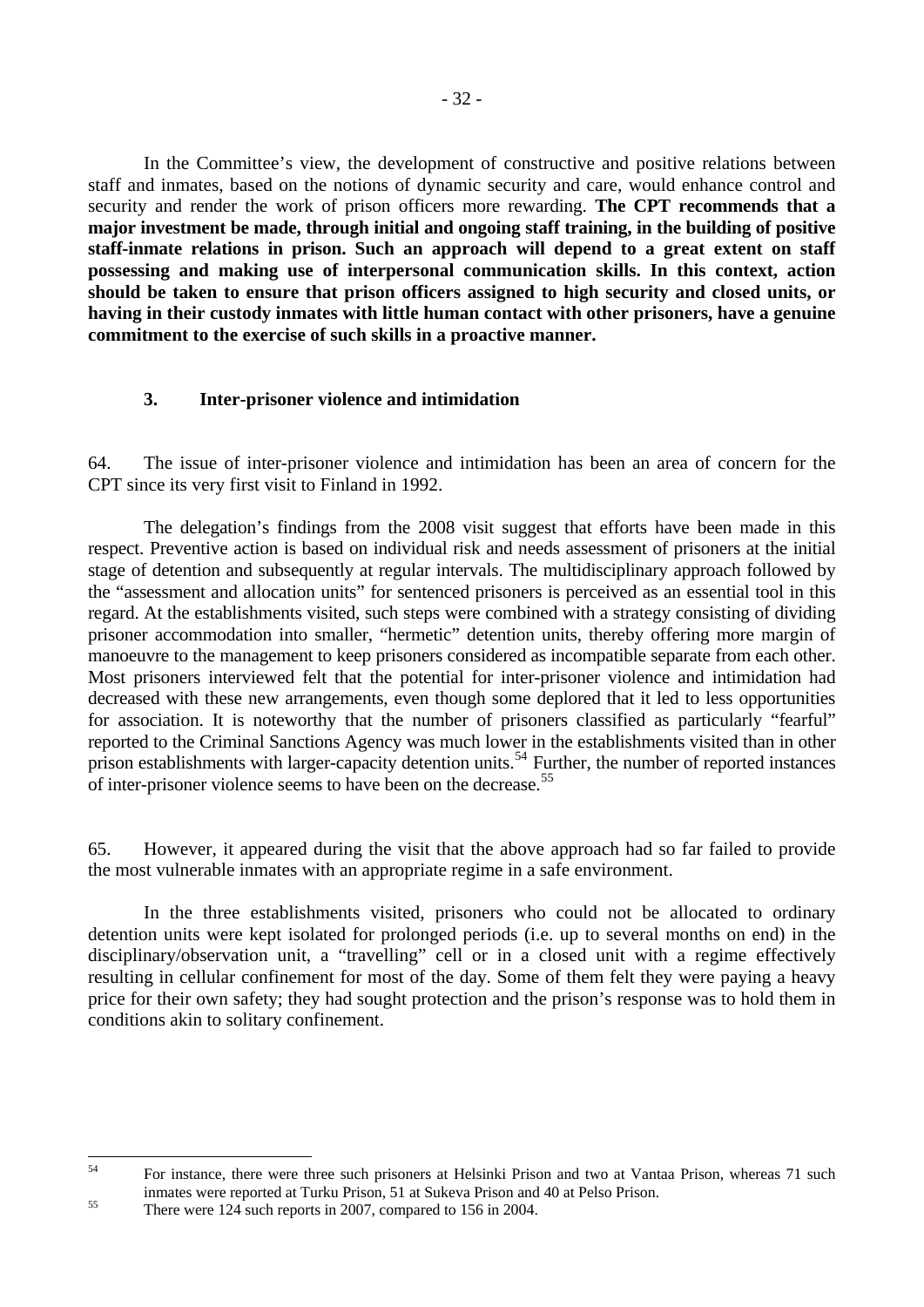Further, certain inmates had good reason not to feel safe, as their (potential) aggressor(s) had been placed in the very same unit where they were being held. They had to completely renounce their right to one hour of daily outdoor exercise or staff had to deny it for security reasons<sup>[56](#page-32-0)</sup>; such a situation is totally unacceptable. Helsinki Prison's ISO-1<sup>[57](#page-32-1)</sup> Closed Unit provided the most striking examples of such situations, with at least two inmates having reasons to believe that other prisoners held in the Unit would attempt to cause them harm. Although staff did their utmost to prevent contacts between the prisoners concerned, some inmates complained about the intolerable psychological pressure such situations generated.

While pursuing their goal of ensuring that all prisoners can serve their sentences under safe conditions, the Finnish authorities should seek to surround the segregation of violent/disruptive prisoners and inmates isolated for their own protection with appropriate safeguards. In this connection, the CPT considers it totally inappropriate to hold prisoners segregated for their own safety together with prisoners segregated for violent or disruptive behaviour. **The Committee calls upon the Finnish authorities to take appropriate measures, in the light of the above remarks. If necessary, the relevant legal provisions and regulations should be amended.**

66. The delegation's findings during the 2008 visit suggest that staff of the three prison establishments visited generally intervened in an appropriate manner when they were confronted with cases of inter-prisoner violence. However, several prisoners at Vantaa and Helsinki Prisons indicated that they had on occasion intervened themselves to put an end to fights between prisoners as no staff member was present at the time. **The CPT encourages the management and staff of Vantaa and Helsinki Prisons to exercise continuing vigilance in order to make sure that no case of inter-prisoner violence goes unnoticed and to make use of all the means at their disposal to prevent such cases. This will depend greatly on having an adequate number of staff present in detention areas and in facilities used by prisoners for activities.**

67. It emerged from discussions with prison health-care staff, including psychiatrists, that situations akin to solitary confinement as described above may well have had some long-term damaging effects on certain "fearful" inmates, thus resulting in deterioration of their mental faculties and social abilities. Even when there were proper facilities for association/activities, as was the case in the IYS<sup>[58](#page-32-2)</sup> Closed Unit at Helsinki Prison, these facilities remained unused due to the lack of qualified staff.

**The CPT recommends that a national approach be developed to address the issue of "fearful" prisoners. In particular, these inmates should be provided with appropriate conditions and treatment; access to activities, educational courses and sport should be possible. Moreover, a proactive approach by the prison health-care service towards prisoners on protection is required, particularly as regards psychological and psychiatric care. There should be an individual assessment of their needs at regular intervals and, where appropriate, transfer to another prison should be considered.**

<span id="page-32-0"></span><sup>56</sup> 56 According to Chapter 7, Section 6, of the Imprisonment Act, and Chapter 3, Section 5, of the Remand Imprisonment Act, an inmate should be given an opportunity to take outdoor exercise for at least one hour daily, unless prevented by his state of health or a particularly weighty reason relating to prison order or

<span id="page-32-1"></span>security.<br>
ISO is the Finnish acronym for the Eastern Cell Wing (*Itäinen Selliosasto*).<br>
ISO is the Finnish acronym for the Eastern Night Cells (*Itäinen Yöselli*).

<span id="page-32-2"></span>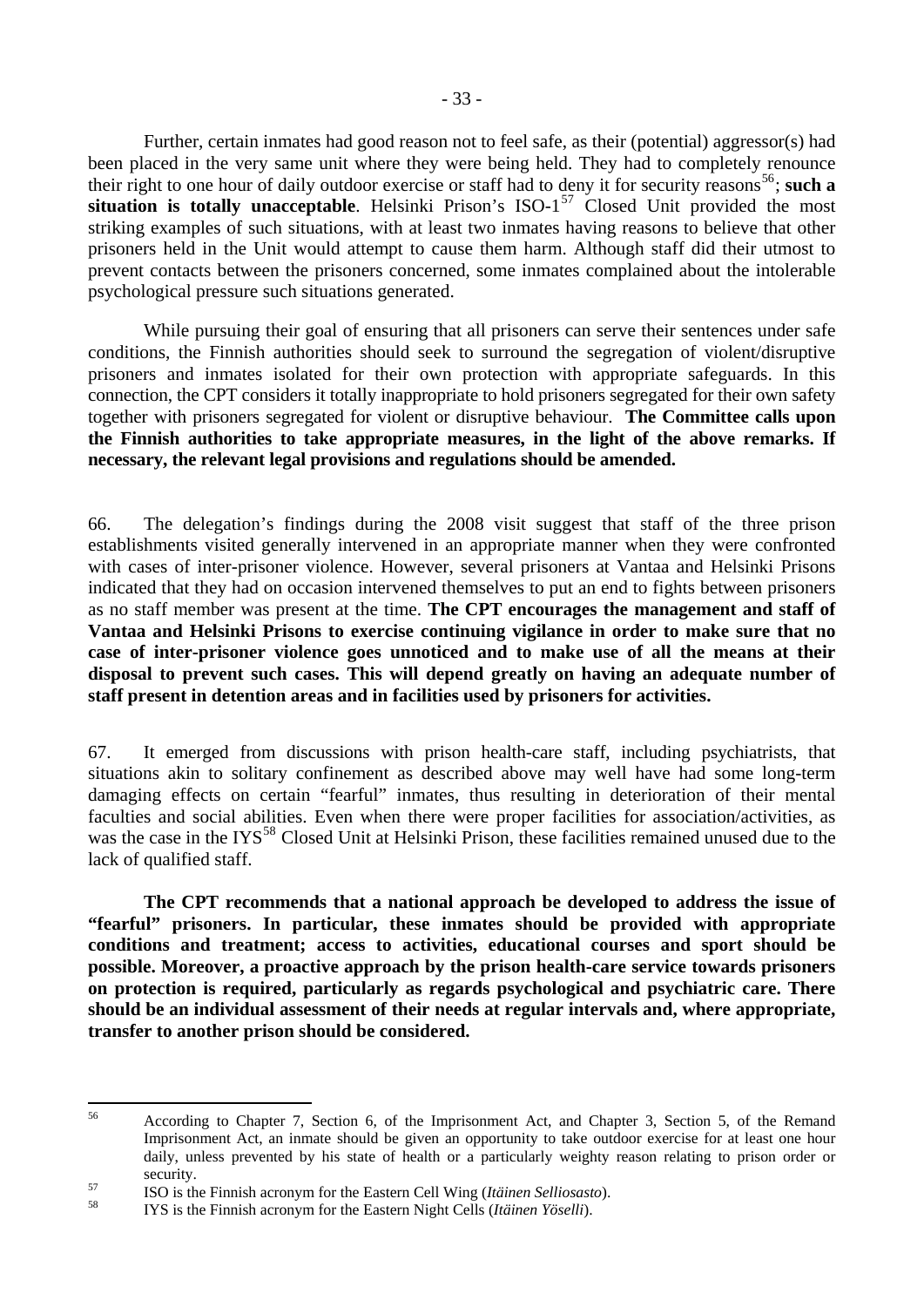# <span id="page-33-0"></span>**4. Prisoners subject to special regimes**

68. In the course of the 2008 visit, particular attention was paid to the situation of prisoners held in conditions of high security or control at Helsinki and Riihimäki Prisons, as well as to the treatment of remand prisoners subjected to judicially-ordered segregation at Vantaa Prison.

# a. prisoners held in conditions of high security or control

# *i. Riihimäki Prison's High Security Unit*

69. Riihimäki Prison's High Security Unit entered into service on 1 August 2007.<sup>[59](#page-33-1)</sup> With a capacity of eight places, it was accommodating seven inmates at the time of the visit. The prisoners concerned were generally considered to be particularly difficult or violent and one of them was kept in the Unit for his own safety (see, in this regard, paragraphs 65 and 67).

70. The decision on initial placement in the Unit was taken by the Criminal Sanctions Agency, upon proposal of the prison management or the director of the assessment and allocation unit. Placement decisions were reviewed by the Agency every three months. A hearing of the inmate concerned took place before a decision was reached. Prisoners were informed in writing of the decision taken, including grounds for placement, and had the opportunity to challenge it before the administrative court.

 Prison staff and management played a central role in the observation and assessment of the prisoners' behaviour and, as far as the delegation could ascertain, efforts were being made to provide a meaningful assessment of progress in their attitudes. Nevertheless, some prisoners questioned the objectivity of the review process; they considered that decisions on continued placement were in reality taken solely on the basis of the prison management's own assessment and proposals, without giving due weight to other points of view.

**It is essential, for the effective management of prisoners whose personality or behaviour is likely to mean that they will spend prolonged periods in conditions of high security, that decisions reached about their management are not only fair but can be seen to be fair.** Otherwise, the likely result would be an increased sense of grievance and descent into a vortex of deteriorating behaviour.

<span id="page-33-1"></span> $59$ 

<sup>59</sup> According to Chapter 5, Section 5, of the Imprisonment Act, a high security unit may be set up within a prison for security reasons, to hold sentenced prisoners suspected of committing drug-related crimes or other crimes of serious nature, inmates considered to be escape risks, prisoners who are seen as seriously endangering prison security or whose placement has been required for their own safety.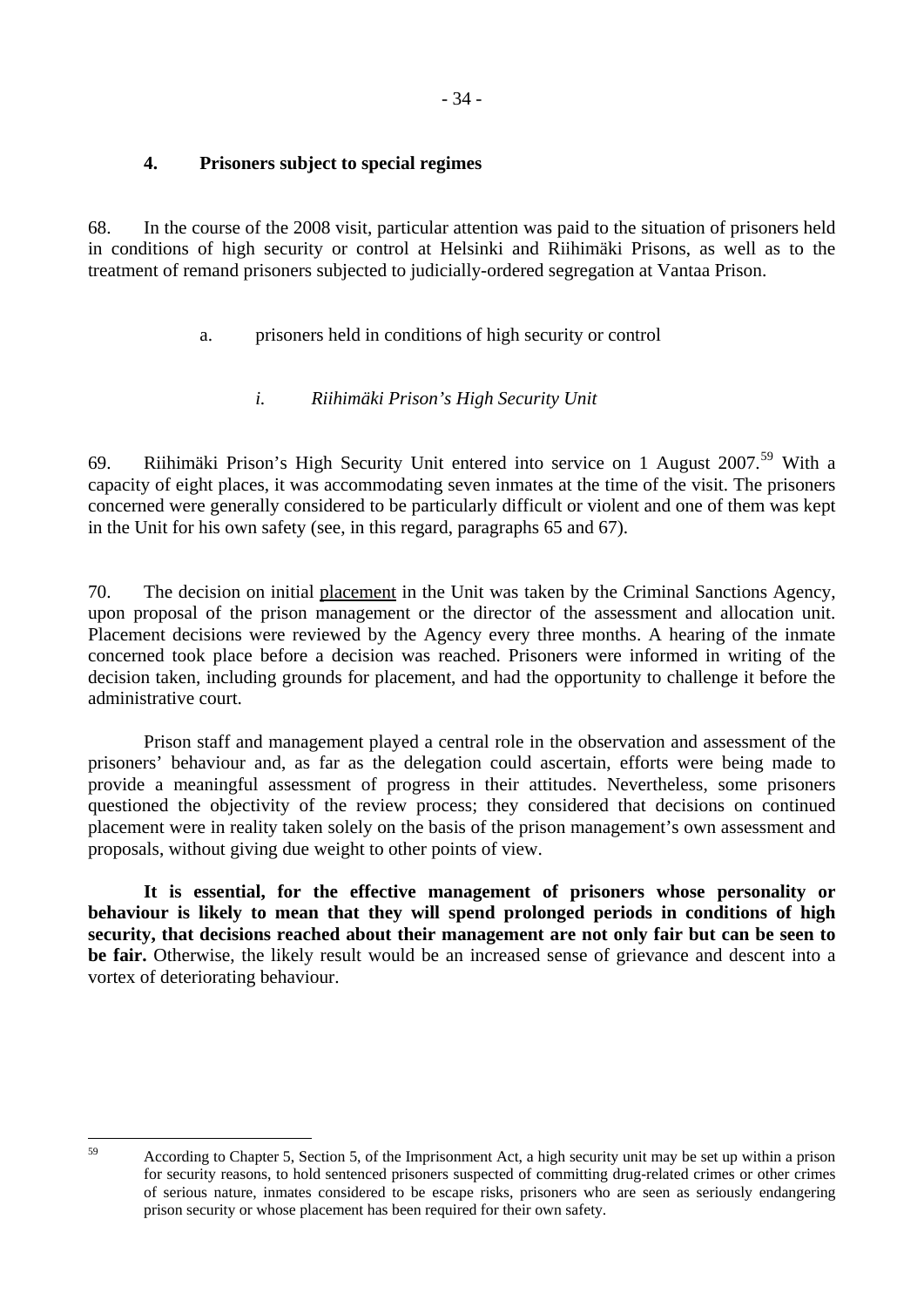<span id="page-34-0"></span>71. Material conditions in the Unit were of a good standard. Prisoners were held in single cells (measuring 9 m²) which were furnished with a bed, table, chair and cupboard, and a sanitary annexe (comprising a toilet, sink and shower). Lighting and ventilation were adequate. The cells were also equipped with radio, TV and an intercom system.

72. As regards activities, prisoners held in the High Security Unit had access to two wellequipped gym rooms and a kitchen for two hours per day, as well as one hour of daily outdoor exercise. During that time, each inmate could associate with two other prisoners of his own choosing. The 75 m² outdoor exercise yards were equipped with some sports equipment, and the delegation was informed that it was planned to build shelters from inclement weather. **The CPT would like to receive confirmation that the shelters have now been installed**.

 For the rest of the time, prisoners held in the Unit were confined to their cells, with little to occupy themselves apart from reading, listening to the radio and watching TV. The CPT considers that the present offer in terms of regime is not a suitable way to respond to disruptive behaviour in prison, to allow safe progress towards release and to reduce the risk of re-offending after release. **The Committee recommends that a suitable programme of purposeful activities of a varied nature (including work, education and targeted rehabilitation programmes) be offered to prisoners held in conditions of high security. This programme should be drawn up and reviewed on the basis of an individualised needs/risk assessment by a multi-disciplinary team (involving, for example, a psychologist and social worker), in consultation with the inmates concerned.**

73. Placement in the High Security Unit automatically resulted in more restricted contact with the outside world. Inmates were entitled to one 45-minute visit a week which took place in a boothtype room with a plexiglas partition. All phone conversations (except with lawyers and outside complaints' bodies) were recorded. **The CPT recommends that the imposition of such restrictions be based on an individual risk assessment**.

## *ii. Helsinki and Riihimäki Prisons' Closed Units*

74. Riihimäki Prison's Closed Unit and the ISO-1 Closed Unit at Helsinki Prison had been set up with a view to allowing greater supervision of certain prisoners by segregating them from the mainstream prison population. Riihimäki Prison's Closed Unit had the same design and capacity as the establishment's High Security Unit and was holding eight prisoners at the time of the visit. The ISO-1 Closed Unit at Helsinki Prison had 12 cells and was operating also at full capacity. Several prisoners were being accommodated in it for their own protection (see paragraphs 65 and 67).

75. Placement in the closed units was decided by the prison management. It appeared from the documentation consulted and interviews with prisoners that the procedures for placement were not fully transparent. In both units, the prisoners interviewed did not receive any written decision on placement and many of them said they were unaware of the grounds for their placement. There was no proper mechanism in place to review placement in such units, nor criteria enabling inmates, where appropriate, to regulate their behaviour. Many inmates interviewed failed to understand why they were kept for months or even years in an environment close to that of high security.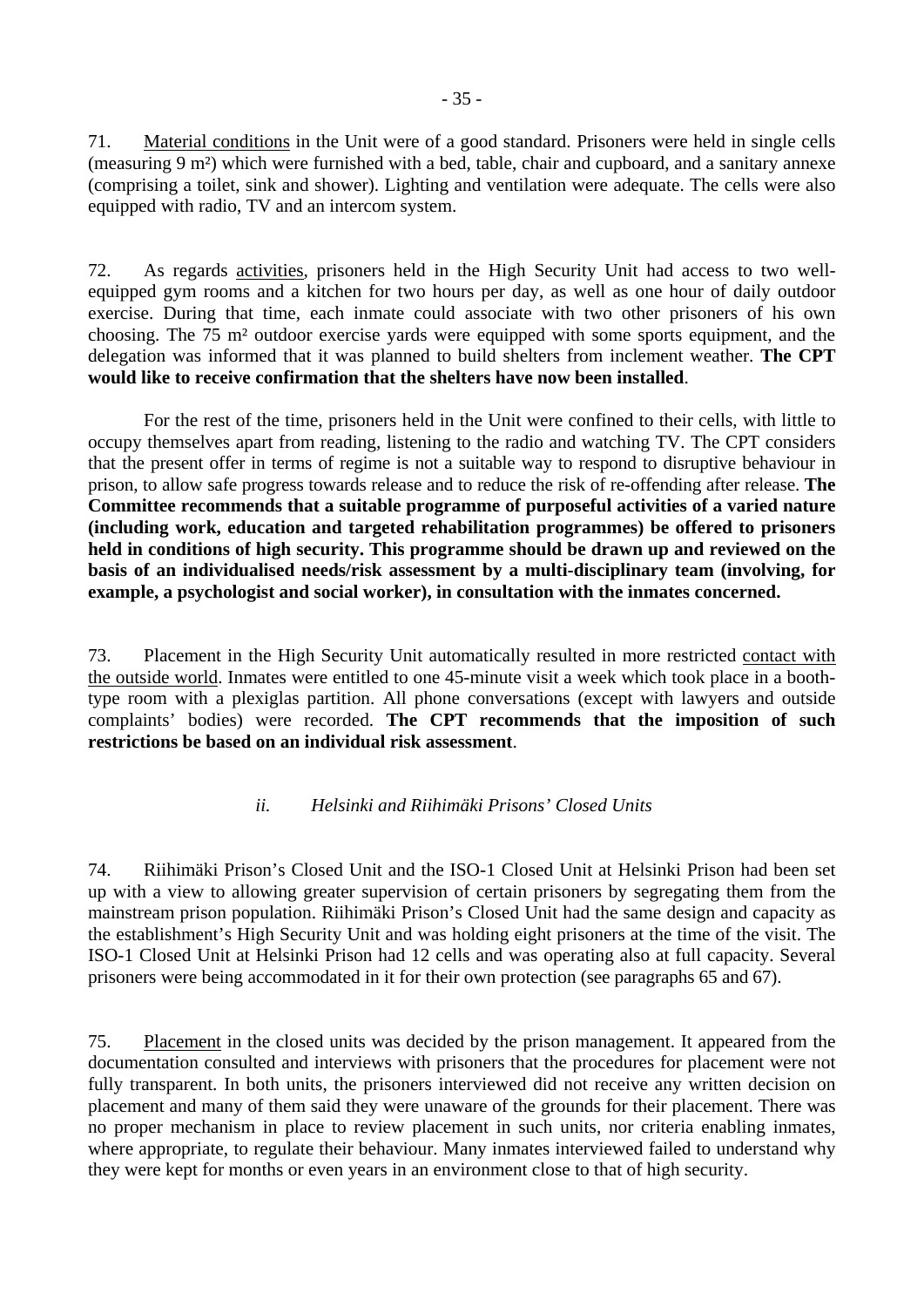It is axiomatic that prisoners should not be subject to a special security regime any longer than the risk they present makes necessary. This calls for regular reviews of placement decisions. Such reviews should always be based on the continuous assessment of the individual prisoner by staff specially trained to carry out such assessment. Moreover, prisoners should as far as possible be kept fully informed of the reasons for their placement and, if necessary, its renewal; this will, *inter alia*, enable them to make effective use of avenues for challenging that measure. **The CPT recommends that the placement of prisoners in the closed units at Helsinki and Riihimäki Prisons be reviewed, in the light of the above remarks.** 

76. Material conditions in the two closed units were similar to those observed in Riihimäki Prison's High Security Unit (see paragraph 71).

77. As regards activities, at Riihimäki Prison's Closed Unit, prisoners had access to the gym and the kitchen for three hours a day, in association with up to three other inmates, and took outdoor exercise for up to two hours a day in a spacious yard.

 At Helsinki Prison's ISO-1 Closed Unit, some prisoners benefited from specific targeted programmes (e.g. anger management programme, with weekly discussion groups). However, the time spent out of the cells, in association with other inmates in the Unit, was generally limited to one hour of outdoor exercise and three half-hour periods of "open regime" time, used for meals, cleaning and using the telephone.

**The CPT recommends that the regime provided to prisoners held in the closed units at Helsinki and Riihimäki Prisons be reviewed. The objective should be to ensure that such prisoners enjoy a relatively relaxed regime within the confines of their units in order to counter the deleterious effects upon the prisoners' mental health and social skills of living in the bubble-like atmosphere of the unit, and to provide them with a variety of organised activities responding to their individual needs (including work, education and rehabilitation programmes).** 

78. In both closed units, the delegation gained the impression that efforts were being made to provide inmates with contact with the outside world on the basis of an individualised risk assessment. By way of illustration, at Riihimäki Prison's Closed Unit, three prisoners were benefiting from family visits and one had had leave shortly before the delegation's visit.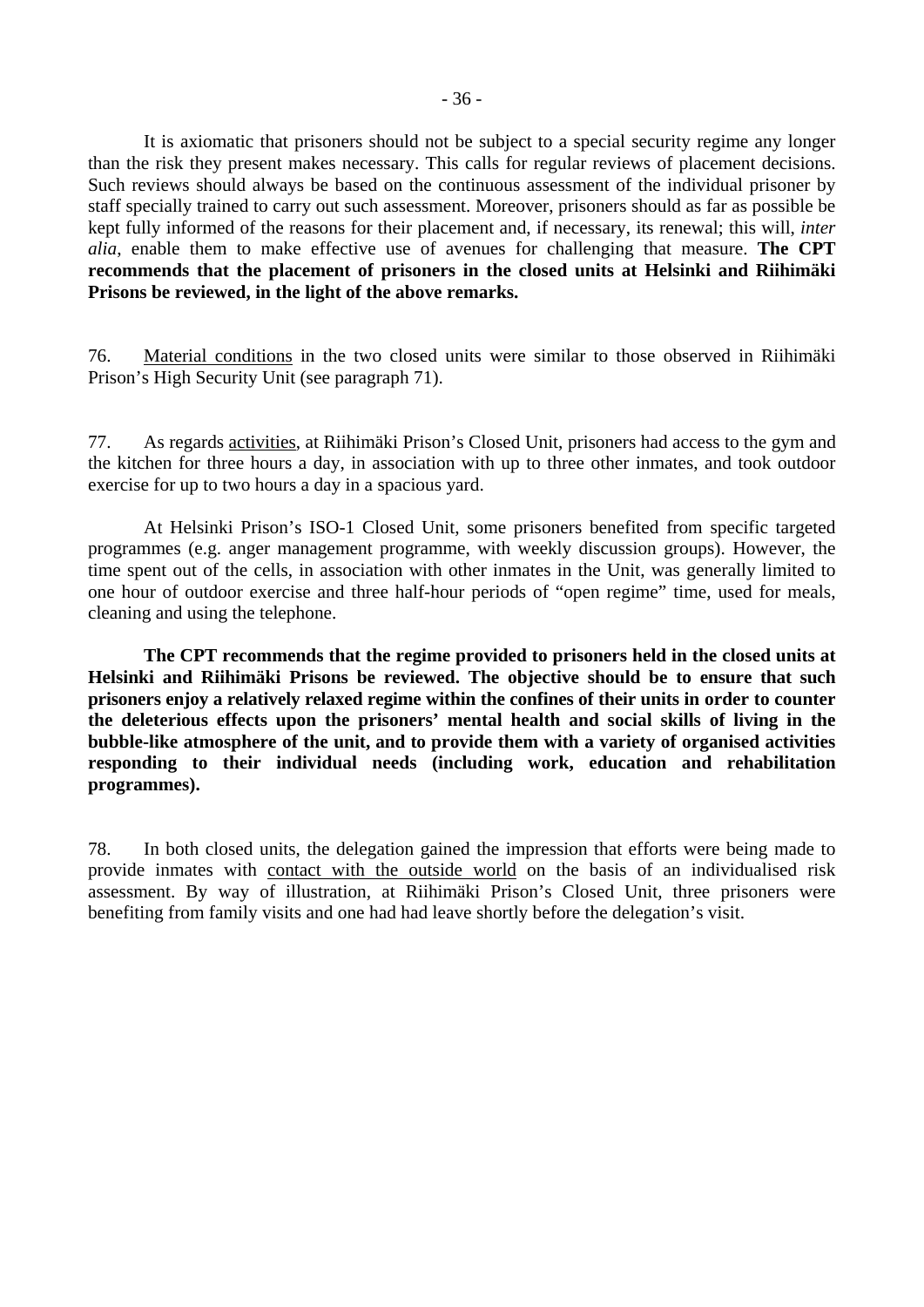b. segregation of remand prisoners by court order

79. Vantaa Prison<sup>[60](#page-36-0)</sup> had four closed units holding a total of 23 male remand prisoners who had been segregated by court order in the interests of the criminal investigation. Female remand prisoners subjected to the same measure were being held in the establishment's unit for women.

 The delegation was informed that inmates could be segregated by court order for up to six months. The longest period of judicially-ordered segregation at the time of the visit was three months and three weeks.

 However, the findings during the 2008 visit suggest that it was not uncommon for remand prisoners to remain in a closed unit well beyond the time-limit for segregation set by the court (i.e. several days, weeks and even months). The inmates who complained about such a state of affairs were explained by prison staff that this was due to overcrowding at Vantaa Prison. **The CPT recommends that remand prisoners whose judicially-imposed segregation has ended be placed on normal location without delay.**

Further, **the Committee would like to receive information on the legal safeguards (e.g. provision of reasoned grounds in writing for any decision to impose or prolong segregation; individual, meaningful and periodic review of the imposition of the measure) established by the Finnish authorities to ensure that court-ordered segregation does not last longer than required.** 

80. Material conditions in the single cells of Vantaa Prison's closed units were of a high standard, as in the rest of the establishment (see paragraph 84).

81. As to the regime applicable to male prisoners segregated by court order, the only possibility to get out of their cell and to associate with other inmates was outdoor exercise of one hour per day, which took place in small groups in two 60 m<sup>2</sup> yards located on the roof of the main prisoner accommodation building. The same approach was being followed in respect of women subjected to a judicially-imposed segregation measure (the only difference being that they had access to a more spacious exercise yard at ground level). Further, contact with staff was very limited, despite efforts by the prison's chaplain to visit the inmates regularly. In addition, the delegation observed that the presence of at least one female prisoner subjected to a judicially-ordered segregation measure in the female unit could result in the prison management turning the unit into a *de facto* closed unit.

**The CPT recommends that the Finnish authorities take resolute action to provide prisoners subjected to judicially-ordered segregation with access to purposeful activities, in order to counteract the negative effects of their being placed in conditions akin to solitary confinement. Further, appropriate steps should be taken to ensure that the application of judicially-ordered segregation to a female prisoner does not adversely affect the regime offered to other prisoners in the female unit.** 

<span id="page-36-0"></span><sup>60</sup> 

See description of this establishment in paragraph 83.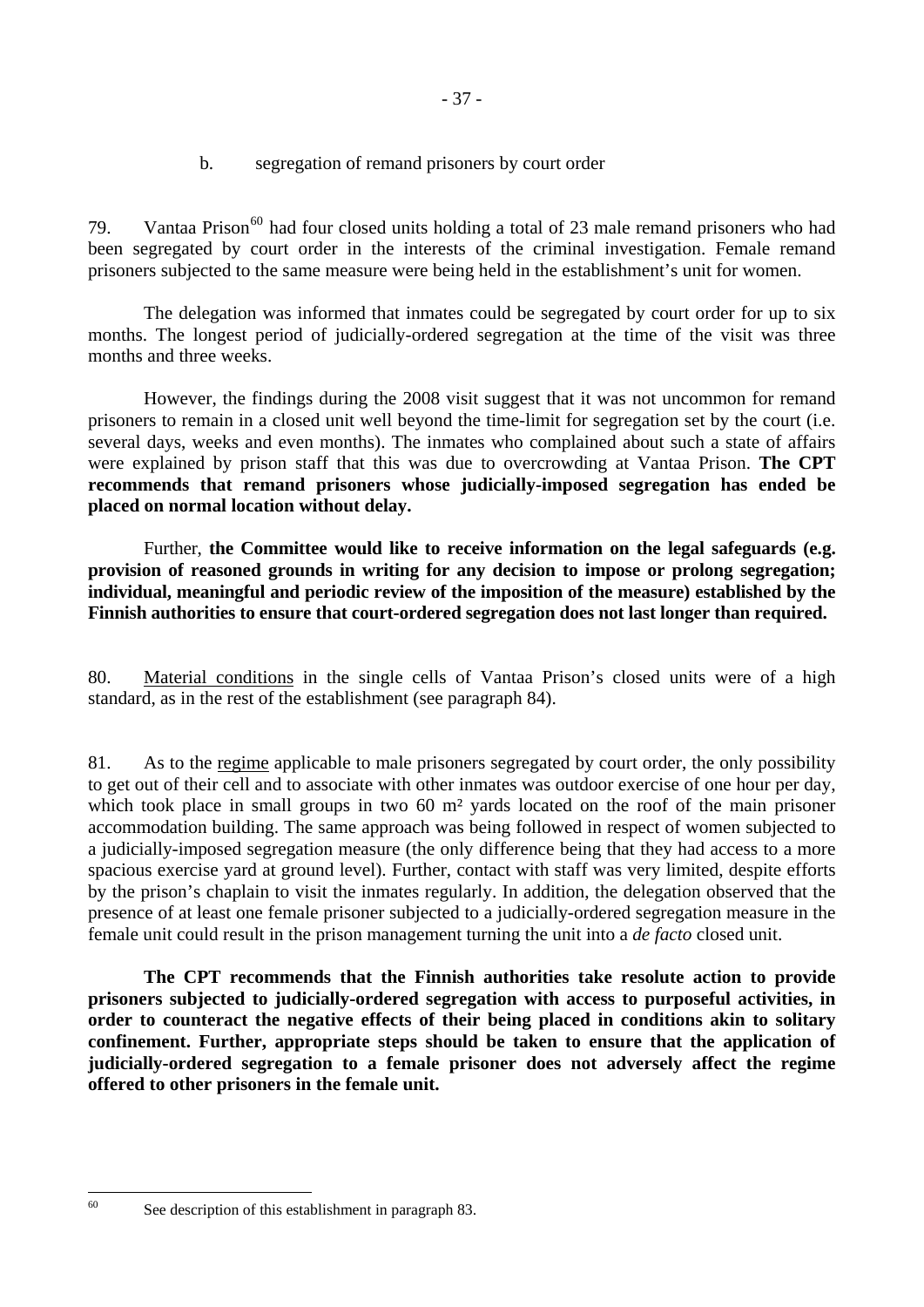82. As regards contact with the outside world, all inmates interviewed by the delegation were allowed visits by their next-of-kin, though, in certain cases, under fully closed conditions only.

 As a rule, prisoners segregated by court order were entitled to phone calls at given times during the day provided that contact with the person they wish to call was not restricted. However, certain prisoners claimed that they were *de facto* denied calls to relatives they were entitled to call, despite repeated requests, as staff constantly adjourned access to a telephone to a later date. **The CPT would like to receive the remarks of the Finnish authorities on this matter.**

# **5. Conditions of detention for prisoners in general**

a. Vantaa Remand Prison

83. Vantaa Prison, located on the north of Helsinki, is a newly-constructed establishment which entered into service in 2002 and replaced the old Helsinki Remand Prison. The original concept was to create a modern remand prison sub-divided into various detention units that would offer differentiated regimes corresponding to the actual needs of remand prisoners while preventing collusion risks. However, due to overcrowding, this aim had not been fully realised.

 With an official capacity of 166, Vantaa Prison was accommodating 218 inmates on the first day of the visit (170 remand prisoners, including seven women, 41 sentenced prisoners, including four women, and seven fine defaulters, including one man).<sup>[61](#page-37-0)</sup> The number of prisoners had been even higher in 2007, with a peak of 292 inmates (22 prisoners having to sleep on mattresses on the floor).

 It is also noteworthy that two male juveniles were being held together with young adults and one female juvenile was held in a single cell in the unit for women. In the CPT's view, juveniles must always be accommodated separately from adults, in a distinct unit. Juveniles can be offered opportunities to participate in out-of-cell activities with adults (under appropriate supervision by staff). However, the Committee believes that the risks inherent in juvenile offenders sharing accommodation with adult offenders are such that this should not occur. **The CPT recommends that the necessary steps be taken at Vantaa Prison, in the light of the above remarks**.

84. The delegation was impressed by the high quality of material conditions in the establishment's detention units. Cells generally measured 11.5 m<sup>2</sup>, including a fully partitioned sanitary annexe (comprising a toilet, sink and shower) and were well-equipped (bed, table, chair, cupboard, radio, TV).<sup>[62](#page-37-1)</sup> Large armoured-glass windows provided excellent access to natural light, and artificial lighting, ventilation and heating were of a very good standard. However, many cells, originally intended for one person, were accommodating two inmates. **The CPT encourages the Finnish authorities to pursue their efforts to ensure that Vantaa Prison operates within its official capacity.** 

<span id="page-37-1"></span><span id="page-37-0"></span> $61$ 

 $\frac{61}{62}$  Foreign prisoners constituted some 25% of the establishment's population.<br><sup>62</sup> "Travelling cells" (i.e. cells holding prisoners in transit) intended for two persons were of the same size; "travelling cells" designed for four inmates measured some 22 m² (however, these cells had in the past accommodated up to six or, exceptionally, even eight persons).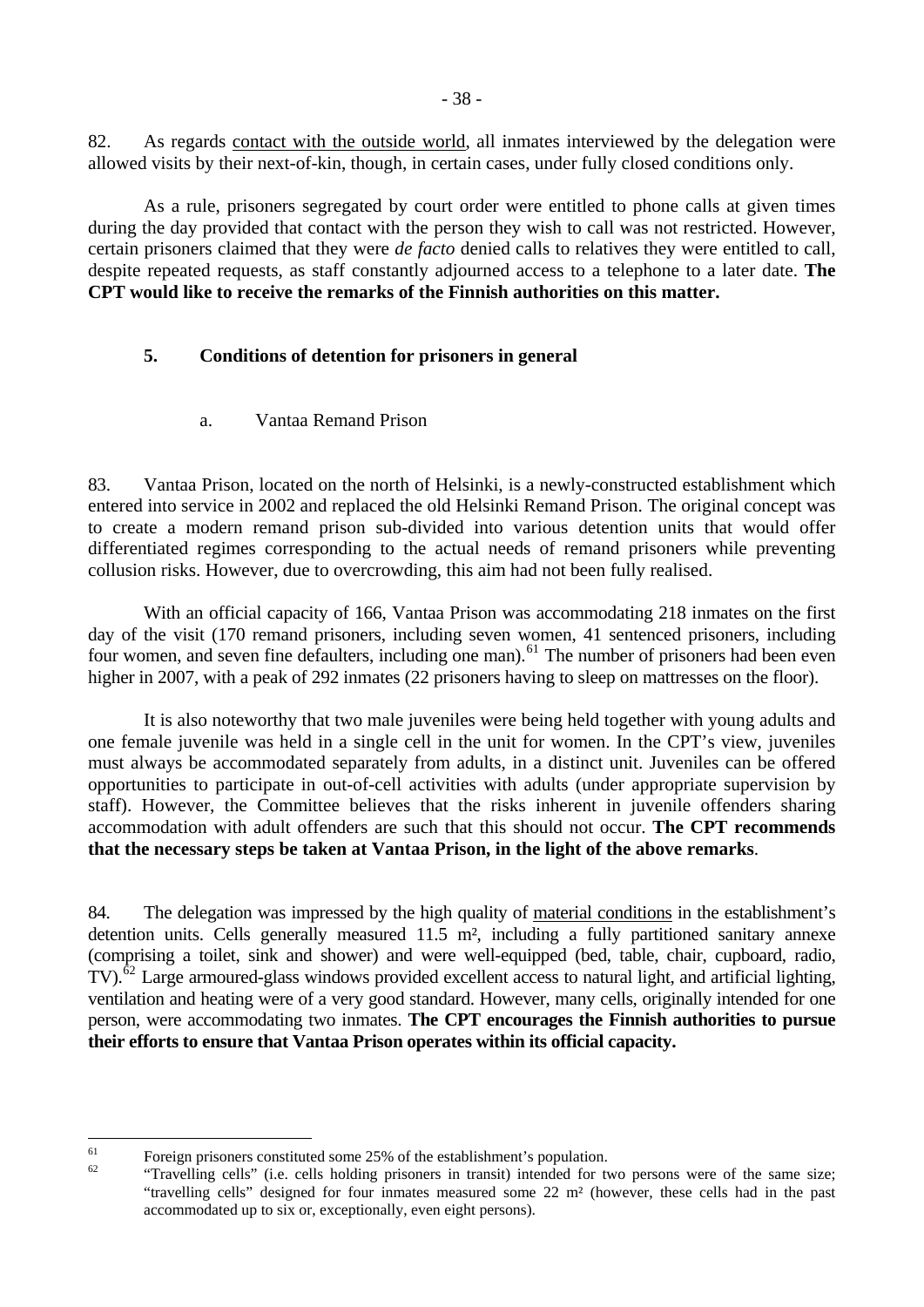Each detention unit had its own kitchen and dining area. Prisoners generally praised the quality of the meals served and considered that food was provided in sufficient quantity; however, a number of prisoners complained that the last meal of the day was served (together with an "evening snack") as early as 2.30 p.m. (or even 1.30 p.m. on weekends in some units). **The CPT would like to receive the remarks of the Finnish authorities on this matter.**

85. The programmes of activities provided to prisoners varied from one unit to another. Remand prisoners were generally allowed to go out of their cells for two to four hours a day (with the exception of remand prisoners subjected to judicially-ordered segregation).

 Approximately a quarter of the inmate population were provided with *work*. 15 to 20 inmates were working daily in the assembly workshop, six to eight prisoners in the carpentry workshop, three in the prison's kitchen and two in the laundry, in addition to two cleaners in the establishment's detention units.

86. Prisoners allocated to the 10-place *rehabilitation* unit for substance abusers were out of their cells for most of the day, benefiting from an anti-dependence programme, including lectures and occupational therapy.

 Further, prisoners had access to well-equipped indoor *gym* facilities twice a week and could play volleyball for one hour per week. They also had the opportunity to go to the establishment's well-stocked *library* once a week.

 Women and juveniles also had access to weekly *discussion sessions* (e.g. "better life" programme in which four women participated twice a week).

*Religious services* were organised once a week and individual discussions with the prison's chaplain were made possible.

87. To sum up, despite efforts being made to provide remand prisoners with activities at Vantaa, much remains to be done in this area. A number of staff deplored that too much emphasis was being placed on security and not enough on activities. Limited activities for remand prisoners result in a regime less favourable than that for sentenced prisoners, which can only aggravate for them the experience of imprisonment. Such a state of affairs is at odds with the presumption of innocence from which prisoners awaiting trial should benefit. **The CPT recommends that the Finnish authorities redouble their efforts to provide remand prisoners (in particular women and juveniles) at Vantaa Prison with a range of activities corresponding to their needs and legal status.**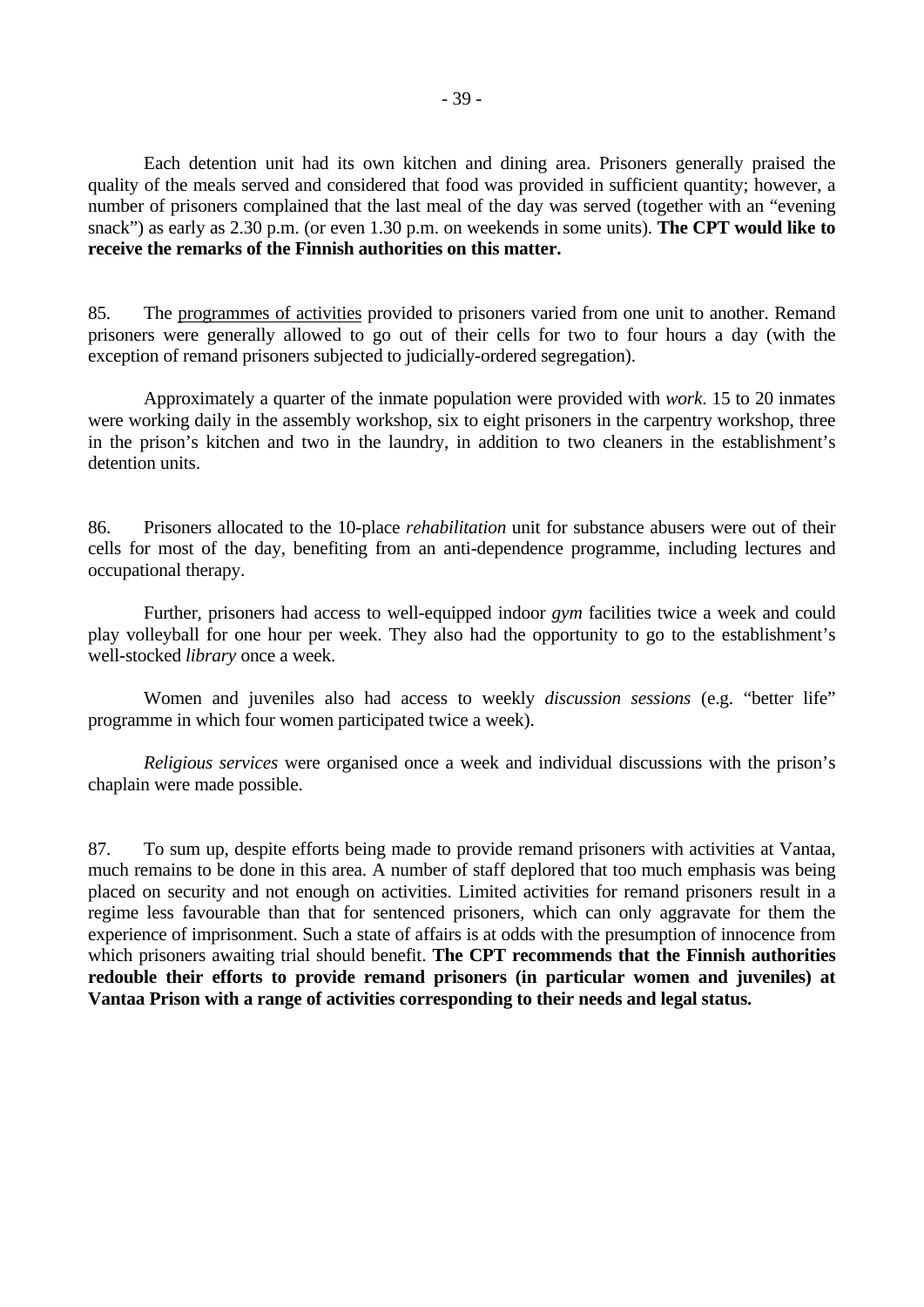# b. follow-up visits to Helsinki and Riihimäki Prisons

88. Helsinki Prison had been the subject of two CPT visits in the past (in 1992 and 1998). With an official capacity of 273, it was holding 283 inmates on the first day of the visit. Riihimäki Prison had previously been visited in 1998. With an official capacity of 223, it was accommodating 247 prisoners. The bulk of the inmate population in both establishments was made up of sentenced prisoners.

89. The delegation was pleased to note that refurbishment work had been carried out at Helsinki and Riihimäki Prisons. This had included in particular the installation of integral sanitation in the cells. At Riihimäki, prisoners no longer used buckets for the purpose of complying with the needs of nature. However, there were still a total of 133 cells without a toilet and running water in the Western and Northern Wings of Helsinki Prison. The detention areas concerned presented additional challenges for the prison management in terms of safety; for example, some prisoners indicated that they had been assaulted by other inmates in the communal sanitary facilities of the Western Wing.

 The worst conditions were observed at Helsinki Prison's Northern Wing (the PSO-3 Unit in particular) where, from 4.30 p.m. to 7.10 a.m., inmates had to rely on buckets to comply with their natural needs and on plastic bottles filled with water to drink and wash themselves.

90. At the end of the 2008 visit, the CPT's delegation expressed its concern that Helsinki Prison was the only establishment not to be included in the national investment plan being drawn up and aimed at reducing the number of "slopping out" cells by 2015 (see paragraph 61). In this context, the delegation failed to understand why ending the practice of "slopping out" in such a large establishment as Helsinki Prison was considered a low priority. The delegation therefore requested the Finnish authorities to reconsider their position on this matter and to inform the Committee, within three months, of the steps taken.

 By letter of 29 August 2008, the Finnish authorities indicated that they were considering turning the detention areas of the Northern Wing into premises for activities and/or introducing an open door policy (day and night) within those areas. **The CPT would like to be informed of decisions taken in this respect.**

 The Finnish response has not dispelled the Committee's misgivings as regards the 73 cells without a toilet in the establishment's Western Wing. Admittedly, 12 inmates benefit from a day/night open door regime policy within their unit and thus have access to communal toilet facilities at any time. However, it transpires from the information provided by the Finnish authorities that there are still no plans in respect of the Wing's other detention areas. **The CPT calls upon the Finnish authorities to take effective steps without delay to end the practice of "slopping out" in the Western Wing of Helsinki Prison.**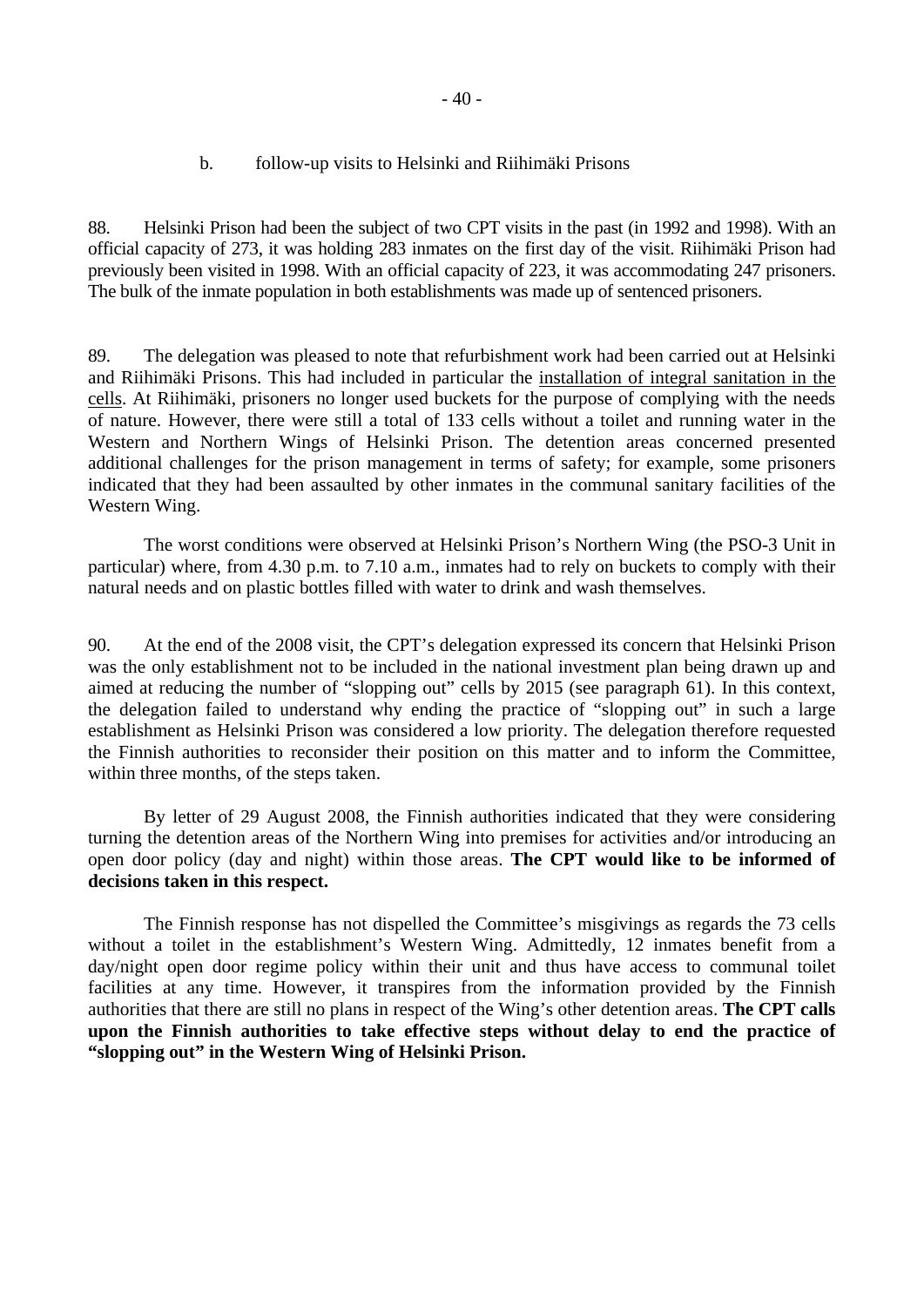91. The range of activities available at Riihimäki Prison was impressive. It included metalwork, woodwork and packaging workshops (50 places), vocational training and educational programmes (60 places), as well as various programmes (16 places in the STOP sexual offenders treatment programme, 24 places in self-control targeted programmes, 75 places in programmes for substance abusers). That said, the establishment's potential was not being fully realised: according to information provided to the delegation, only some 50 % of the inmate population were engaged on a daily basis in activities.

92. At Helsinki Prison, an average of 209 prisoners had been engaged on a daily basis in activities in 2007 (i.e. some 70 % of the inmate population), including work, vocational training, education and rehabilitation programmes. The aim of the prison management was to maintain this figure in 2008.

 Helsinki Prison was holding a significant number of prisoners serving long sentences (including 23 lifers). A special unit for long-term prisoners had been set up, holding four inmates at the time of the visit. The relaxed regime within the unit (an open door policy 12 hours a day, access to the Unit's spacious and well-equipped sports room and kitchen) sharply contrasted with that in the neighbouring ISO-1 Closed Unit (see paragraph 77). However, although prisoners were rather pleased with their conditions of detention, they complained that they were not given genuine opportunities for rehabilitation.

93. In the light of the above, **the CPT invites the management of Helsinki and Riihimäki Prisons to pursue efforts to provide more prisoners with purposeful activities tailored to their needs (including work, vocational training, education and targeted rehabilitation programmes).** 

 **The Committee also encourages the management of Helsinki Prison to further develop the programmes for long-term prisoners, including the provision of targeted rehabilitation programmes and appropriate psychological and social support to assist them to come to terms with their period of incarceration and prevent re-offending after release.**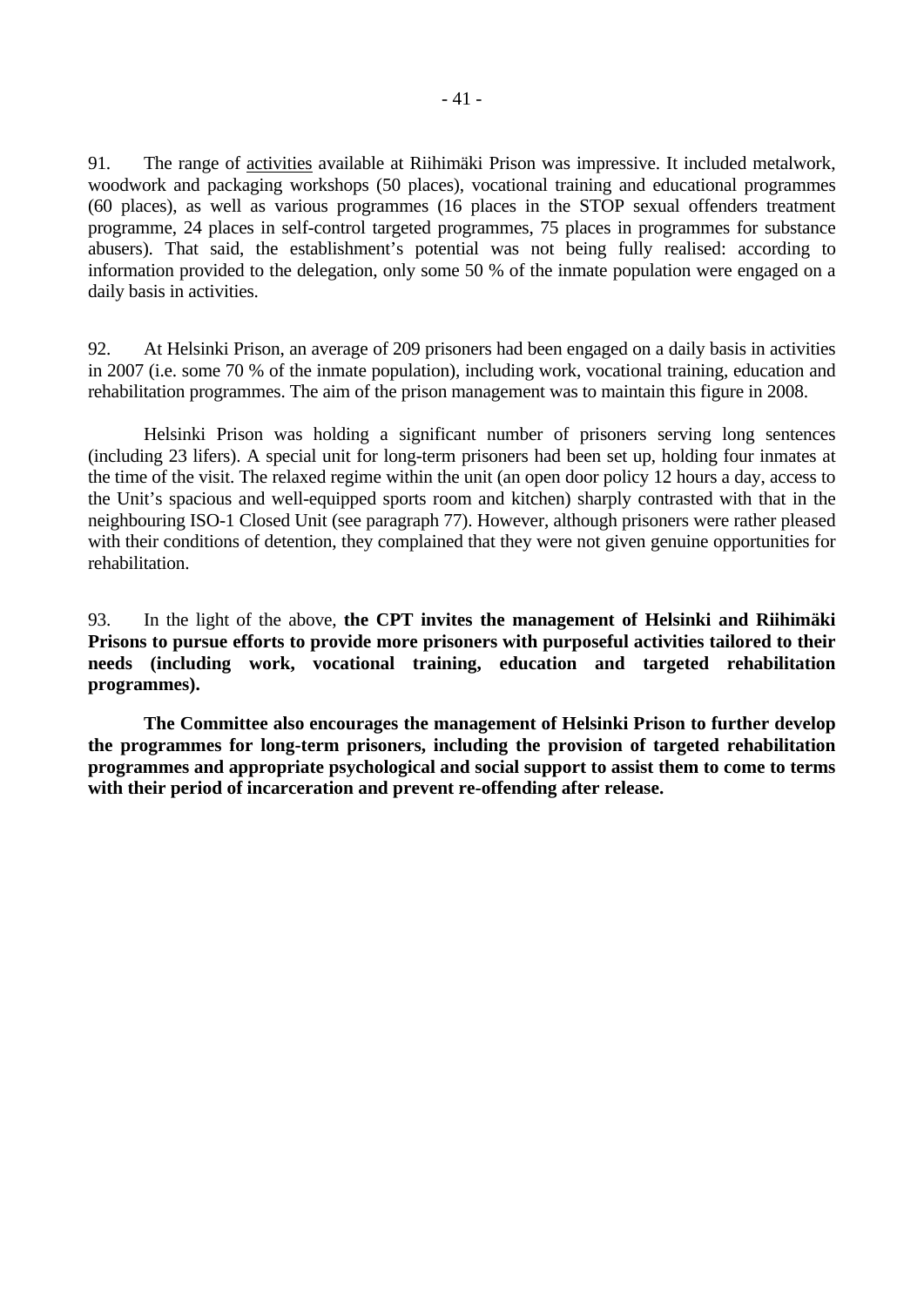# **6. Health-care services**

a. health-care staff

94. As regards general health care, a contracted medical company secured the presence of a doctor two days a week at Vantaa Prison, a doctor being available on call the rest of the time. There were six full-time nurses; however, no nurse was present at night (after 5 p.m.).

 At Helsinki Prison, a doctor held consultations two days a week and was otherwise on call. There were five full-time nurses. As was the case in 1998, there was no nursing presence at night (after 4 p.m. on weekdays and 4.30 p.m. on weekends).

 The doctor's post had been vacant for one year at Riihimäki Prison. A medical company was ensuring the presence of a doctor one day a week. Shortly before the visit, the establishment had been granted permission to employ an additional doctor; medical consultations were to be held two or three days a week. Further, there were five nurses providing cover from 7 a.m. to 5 p.m.

95. The resources in terms of doctors were not satisfactory in any of the three establishments. An establishment of the size of Helsinki Prison should benefit from the equivalent of a full-time doctor. Further, in view of the number of inmates Riihimäki and Vantaa Prisons are accommodating, a doctor should be present at the former four days a week and at the latter three days a week. **The CPT recommends that the attendance by a doctor be increased in each of the prisons visited, in the light of these remarks.** 

Nursing staff resources in the three prisons were in principle adequate. However, **the CPT must reiterate its previous recommendation that steps be taken to ensure that someone qualified to provide first aid, preferably with a recognised nursing qualification, is always present, including at night, in the prison establishments visited.** 

96. As regards psychiatric care, a psychiatrist was visiting Vantaa and Helsinki Prisons (for up to eight hours a week). However, there were still no regular visits by a psychiatrist at Riihimäki Prison. **The CPT calls upon the Finnish authorities to establish a system of regular visits to Riihimäki Prison by a psychiatrist.**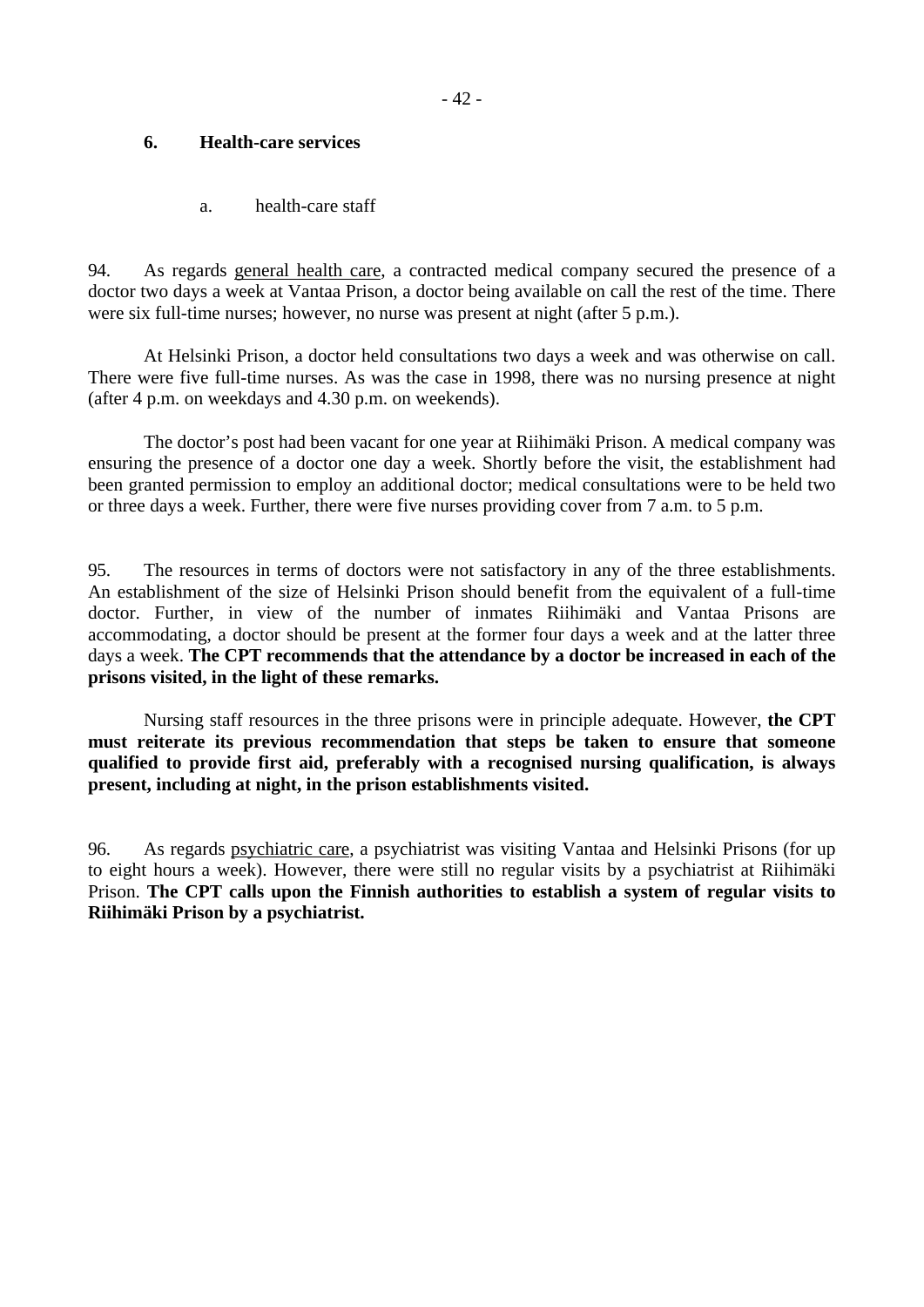- 43 -

# b. medical screening on admission

97. In the course of the 2008 visit, the CPT's delegation observed that efforts had been made to ensure that newly arrived prisoners were seen by health-care staff soon after admission, the objective being to screen all inmates within two weeks after arrival. However, it appeared that not all prisoners had been examined by health-care staff. The case of one inmate at Riihimäki Prison who was found to have tuberculosis after he had been transferred to another prison is an illustration of the importance of a systematic and prompt medical screening on arrival.[63](#page-42-0) **The CPT recommends that steps be taken to ensure that medical screening of newly arrived prisoners in the three establishments visited is carried out systematically on the day of arrival or the following weekday.**

# c. Vantaa Prison's Psychiatric Unit

98. Vantaa Prison's Psychiatric Unit has replaced the one visited by the CPT in the past at Helsinki Prison.<sup>[64](#page-42-1)</sup> At the time of the 2008 visit, it had 15 places for persons undergoing forensic psychiatric assessment or prisoners admitted and treated on a voluntary basis and it was  $\alpha$  accommodating eight persons.<sup>[65](#page-42-2)</sup> Patients usually stayed for some 30 days, but patients receiving treatment could stay for longer periods.

99. Staff consisted of a full-time forensic psychiatrist (Head of Unit), a part-time psychiatrist and eight full-time nurses trained in psychiatric care (providing cover from 7 a.m. to 7 p.m.). The nurses' contact with patients depended to a large extent on the presence of prison officers who had to accompany health-care staff during rounds of the accommodation area. Prison officers were the only staff present at night. In other words, the Unit presented the same deficiency as the one at Helsinki Prison: there was no nursing presence at night (instead, a nurse of the general health care services was on call). The CPT must stress once again that the profile of the patients held in the Unit calls for the permanent presence of a nurse trained in psychiatric care. **The Committee calls upon the Finnish authorities to take steps to ensure such a presence at Vantaa Prison's Psychiatric Unit.** 

 Unlike in the former Psychiatric Unit at Helsinki Prison, there was no occupational therapist, nor were there any other specialists qualified to provide therapeutic and rehabilitative activities. The Unit shared the services of the prison's social worker and sports instructor. **The CPT invites the Finnish authorities to employ staff qualified to provide therapeutic and rehabilitative activities at Vantaa Prison's Psychiatric Unit.**

100. In terms of material conditions, the patients' rooms were similar to the establishment's cells. Although the equipment was of high quality, a prison-like atmosphere in the patient accommodation area reigned. **The CPT invites the Finnish authorities to provide a less austere and more personalised environment in the Unit's patient accommodation area.** 

<span id="page-42-0"></span><sup>63</sup> 63 All prisoners who had been in contact with the inmate in question had to be screened and treated. It appeared that the prisoner concerned had had tuberculosis for a long time, including during previous stays in prison; in other words, he had been in contact with other fellow-inmates and other persons after release.<br>See paragraphs 85-88 of document CPT/Inf (99) 9.

<span id="page-42-1"></span>

<span id="page-42-2"></span><sup>65</sup> In addition, one female juvenile patient was being held in the unit for women (see also paragraph 83).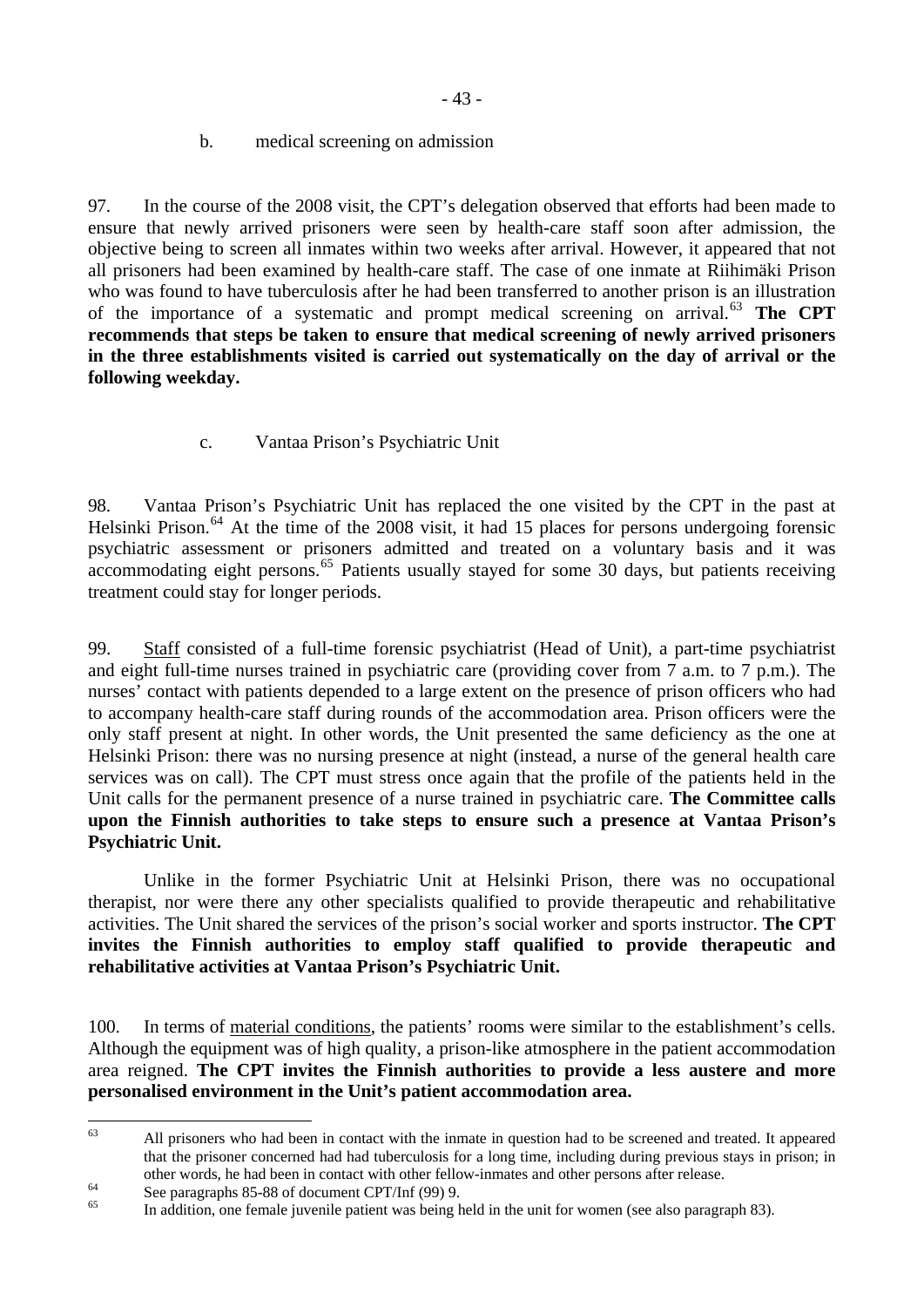101. It appeared that health-care staff had a very limited role in the management of agitated patients at Vantaa Prison's Psychiatric Unit, a responsibility which was left in the hands of prison staff. For instance, some two weeks before the delegation's visit, a patient had become seriously agitated. A nurse and a prison officer had tried to calm him down, unsuccessfully. The person concerned was subsequently not treated as a patient in a state of agitation, but as a prisoner refusing to obey orders. The prison's intervention group had been called in and, when the person concerned tried to attack a prison officer, prison staff shot him with an electric stun-gun (X26 Taser). The patient had subsequently been placed in one of the seclusion rooms where medication was left at his disposal (as treatment was voluntary); he had finally calmed down before being transferred to Turku Prison Psychiatric Hospital for involuntary psychiatric treatment.

 It is also noteworthy that only prison staff was allowed to place a patient involuntarily in a seclusion room.

**The Committee recommends that steps be taken to ensure that the management of agitated patients is the responsibility of the Unit's health-care staff; all assistance by prison staff in dealing with such patients should be provided under the instructions and close supervision of health-care staff.**

102. The CPT must also stress that it has serious reservations as to the use of stun-guns in a prison setting, and more especially in a prison medical facility.<sup>[66](#page-43-0)</sup> Resort to a stun-gun would only be justified as a means of last resort in very extreme circumstances where a real and immediate threat to life had arisen. From the information gathered by the delegation during the visit, it would appear that the above-mentioned use of a stun-gun did not occur in such a situation.

# **The CPT recommends that instructions on the use of stun-guns in prisons be reviewed, in the light of these remarks. The Committee would also like to receive a copy of those instructions, as reviewed.**

103. The Unit had two seclusion rooms, which in terms of design resembled the cells seen in the prison's disciplinary/observation unit (see paragraph 109). **Such a design is unsuitable in a psychiatric unit.**

 There were apparently no rules or guidelines as to the manner in which monitoring of a patient placed in a seclusion room (whether on a voluntary or involuntary basis) should be carried out.<sup>[67](#page-43-1)</sup> In the CPT's view, it is essential that video surveillance does not replace a continuous staff presence. A health-care staff member may be outside the seclusion room, provided that the patient is able to maintain direct contact. Staff should also ensure that all instances of seclusion and any incidents in the course of the observation are duly recorded.

**The Committee recommends that health-care staff working at Vantaa Prison's Psychiatric Unit be provided with detailed guidelines on the monitoring of patients placed in a seclusion room, in the light of the above remarks.** 

<span id="page-43-0"></span><sup>66</sup> The use of stun-guns in prisons was being trialled and assessed at the time of the visit. The above-mentioned case was the only instance of resort to stun-guns at Vantaa Prison.<br>Due to the absence of a nurse at night, only prison officers could be involved in such monitoring after 7 p.m. until

<span id="page-43-1"></span>the next morning.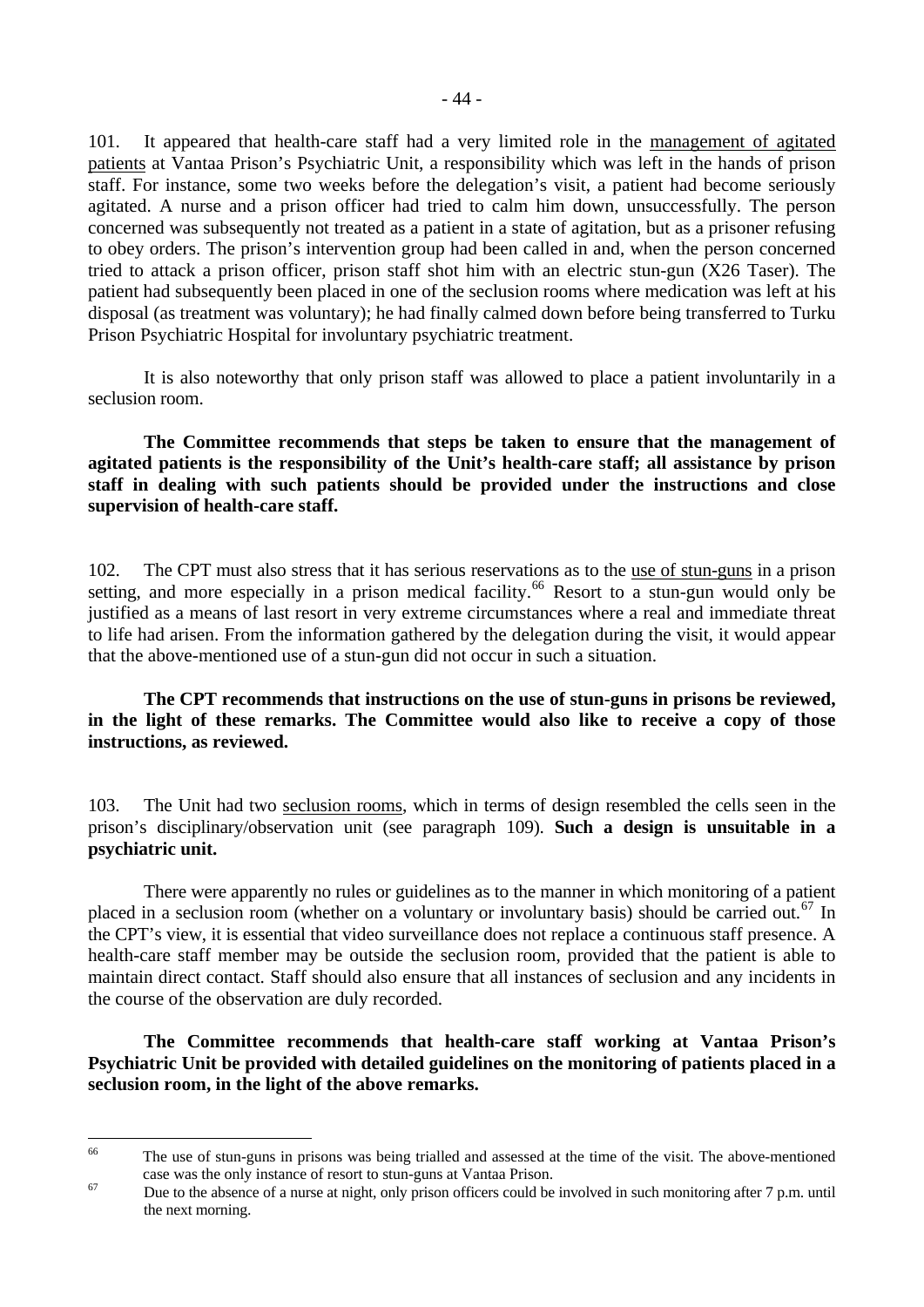# **7. Other issues of relevance to the CPT's mandate**

a. discipline, segregation and observation

104. According to Finnish law, the most severe disciplinary sanction is solitary confinement, the length of which has been reduced to a maximum of  $\overline{14}$  days.<sup>[68](#page-44-0)</sup> In practice, as shown by the statistics provided to the delegation in respect of 2007, sanctions of solitary confinement of more than 7 days was a rare occurrence in Finnish prisons. Further, resort to disciplinary solitary confinement did not appear to be excessive in the three prison establishments visited.

105. The disciplinary procedure contains appropriate safeguards, including the possibility of appeal in court. Prisoners interviewed appeared to have been made aware of this possibility and some of them had used it.

 However, some inmates at Helsinki Prison claimed that they had been placed in solitary confinement for up to four days, without benefiting from the formal safeguards. **The CPT would like to receive the remarks of the Finnish authorities on this subject.**

106. Finnish law requires that health-care staff are notified of a placement in solitary confinement as soon as possible and that in case of solitary confinement of more than seven days, such staff are heard on the matter. This provision is an important safeguard to ensure that health-care staff are in a position to monitor the health of prisoners placed in isolation. However, in the interests of safeguarding the health-care staff/patient relationship, such staff should not be asked to certify that a prisoner is fit to undergo disciplinary solitary confinement. The delegation observed that this was happening at Helsinki Prison, where nurses had to certify that "there were no medical reasons not to isolate" an inmate.[69](#page-44-1) **The CPT recommends that this practice cease immediately.**

107. According to the new prison legislation, segregation as a precautionary measure (e.g. in the interest of prison order) may apply to both sentenced and remand prisoners.<sup>[70](#page-44-2)</sup> The CPT notes that the law provides for a number of procedural safeguards, including the right of appeal.

<span id="page-44-0"></span>68

See Chapter 15, Section 8, of the Imprisonment Act and Chapter 10, Section 8, of the Remand Imprisonment Act. In the event of a sanction of solitary confinement of 14 days being imposed on an inmate, no new solitary

<span id="page-44-1"></span>confinement should be enforced until seven days have elapsed from the end of the previous sanction.<br>Reference can be made in this regard to the Commentary to Rule 43 of Recommendation Rec (2006) 2 of the Council of Europe Committee of Ministers on the European Prison Rules: "Medical practitioners or qualified nurses should not be obliged to pronounce prisoners fit for punishment but may advise prison authorities of the risks that certain measures may pose to the health of prisoners. They would have a particular duty to prisoners who are held in conditions of solitary confinement for whatever reason: for disciplinary purposes; as a result of their "dangerousness" or their "troublesome" behaviour; in the interests of a criminal investigation; at their own request. Following established practice, (see for example Rule 32.3 of the UN Standard Minimum Rules

<span id="page-44-2"></span>for the Treatment of Prisoners) such prisoners should be visited daily".<br>See Chapter 18, Section 5, of the Imprisonment Act and Chapter 13, Section 5, of the Remand Imprisonment Act.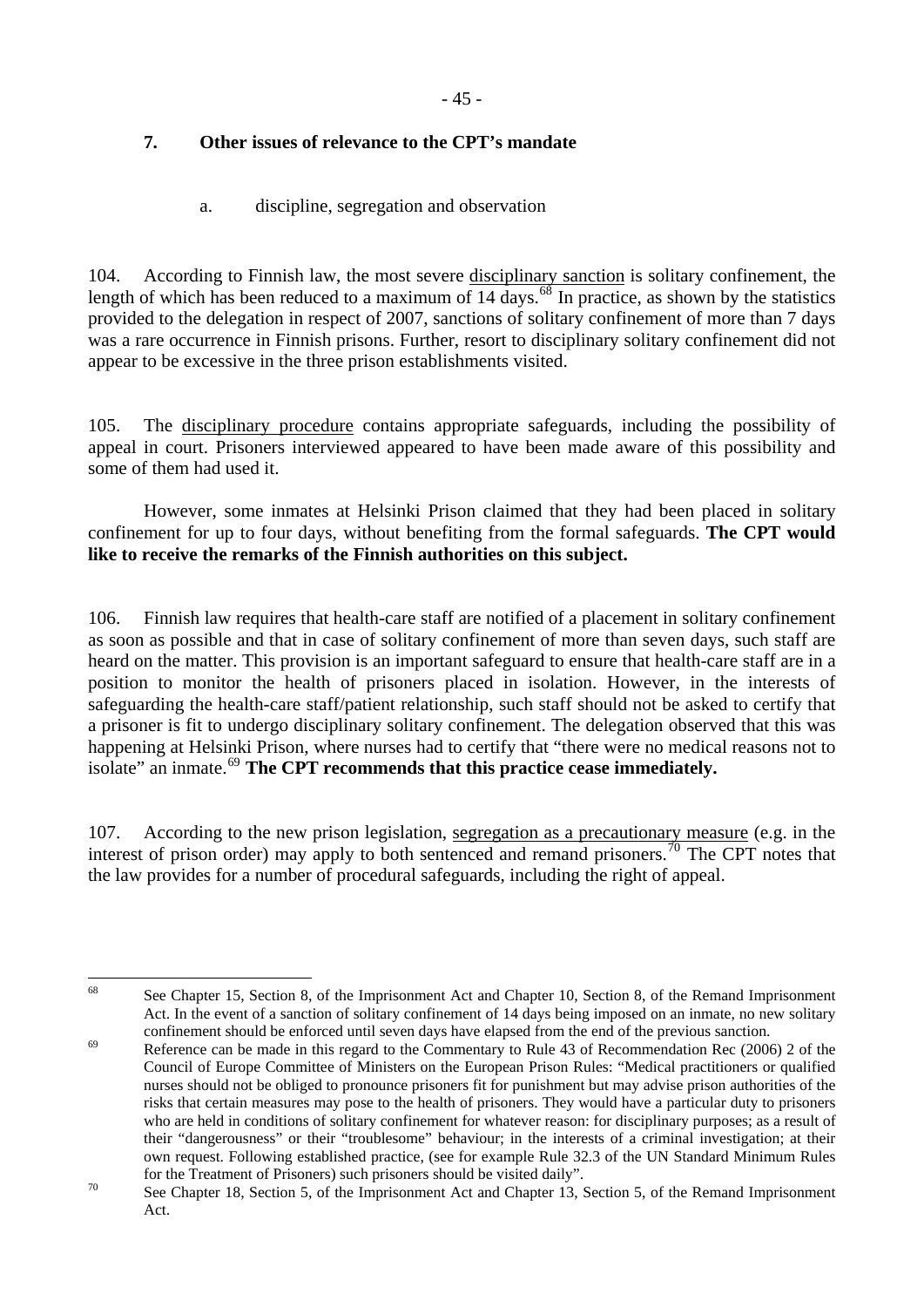108. Finnish law provides that an inmate in a state of intoxication or presenting violent or suicidal behaviour may be placed under constant observation and that, in such a case, health-care staff should be notified without delay. The placement should not last longer than seven days. However, at Riihimäki Prison, some prisoners complained that they had been left naked several hours after having been placed in an observation cell, apparently while awaiting to be provided with tear-proof clothes. This issue had already been made the subject of criticism by the CPT ten years ago.[71](#page-45-0) **The CPT recommends that steps be taken at Riihimäki Prison to ensure that prisoners are promptly provided with appropriate safe clothing when placed in an observation cell.**

109. As regards material conditions, the disciplinary/observation cells of the three establishments had a similar design: they measured some 6-7 m<sup>2</sup> and were equipped with a concrete platform, table and chair, as well as a toilet and sink. Prisoners were provided with a fire-proof mattress. The cells were under video surveillance and had an intercom/call system.

 At Helsinki and Vantaa Prisons, the toilet facilities in the disciplinary cells were in full view of supervising staff and within the cameras' field of vision. By contrast, the disciplinary cells at Riihimäki Prison were equipped with a separate sanitary annex. **The CPT recommends that the Finnish authorities take steps to ensure that the privacy of prisoners placed in conditions of disciplinary solitary confinement at Helsinki and Vantaa Prisons is preserved when they are using a toilet and washing themselves. This should apply to inmates placed in observation cells to the greatest extent possible.**

110. Pursuant to Chapter 18, Section 4, of the Imprisonment Act, prisoners believed to be concealing unlawful substances (e.g. drugs) or items inside their body may also be held in a cell under constant observation. This measure should not be applied for more than seven days, unless unlawful substances or items have been detected inside the body, in which case the isolation can be extended for a further seven days. The 2008 visit provided an opportunity to examine in detail the application of this measure at Helsinki and Riihimäki Prisons.

 The above measure was usually being used at Helsinki and Riihimäki Prisons after a family visit or prison leave. It was seen by staff as a necessary tool for controlling drug-smuggling and use inside the prisons. Staff also considered that it had a certain dissuasive effect against the use of vulnerable prisoners as "body-packers". At Helsinki, it had been used eight times between January and late April 2008 and was considered as successful four times. At Riihimäki Prison, it had been used 15 times during the same period, with one "positive result".

111. The procedure involved the placement of the inmate concerned in a specially designed cell equipped with a non-partitioned toilet outside the accommodation area and video surveillance. This arrangement prevented the prisoner from having access to the toilet without staff allowing it and supervising him during defecating.<sup>[72](#page-45-1)</sup>

<span id="page-45-0"></span> $71$  $\frac{71}{72}$  See paragraph 102 of CPT/Inf (99) 9.

<span id="page-45-1"></span><sup>72</sup> Meals were also taken outside the accommodation area under the same supervision arrangements.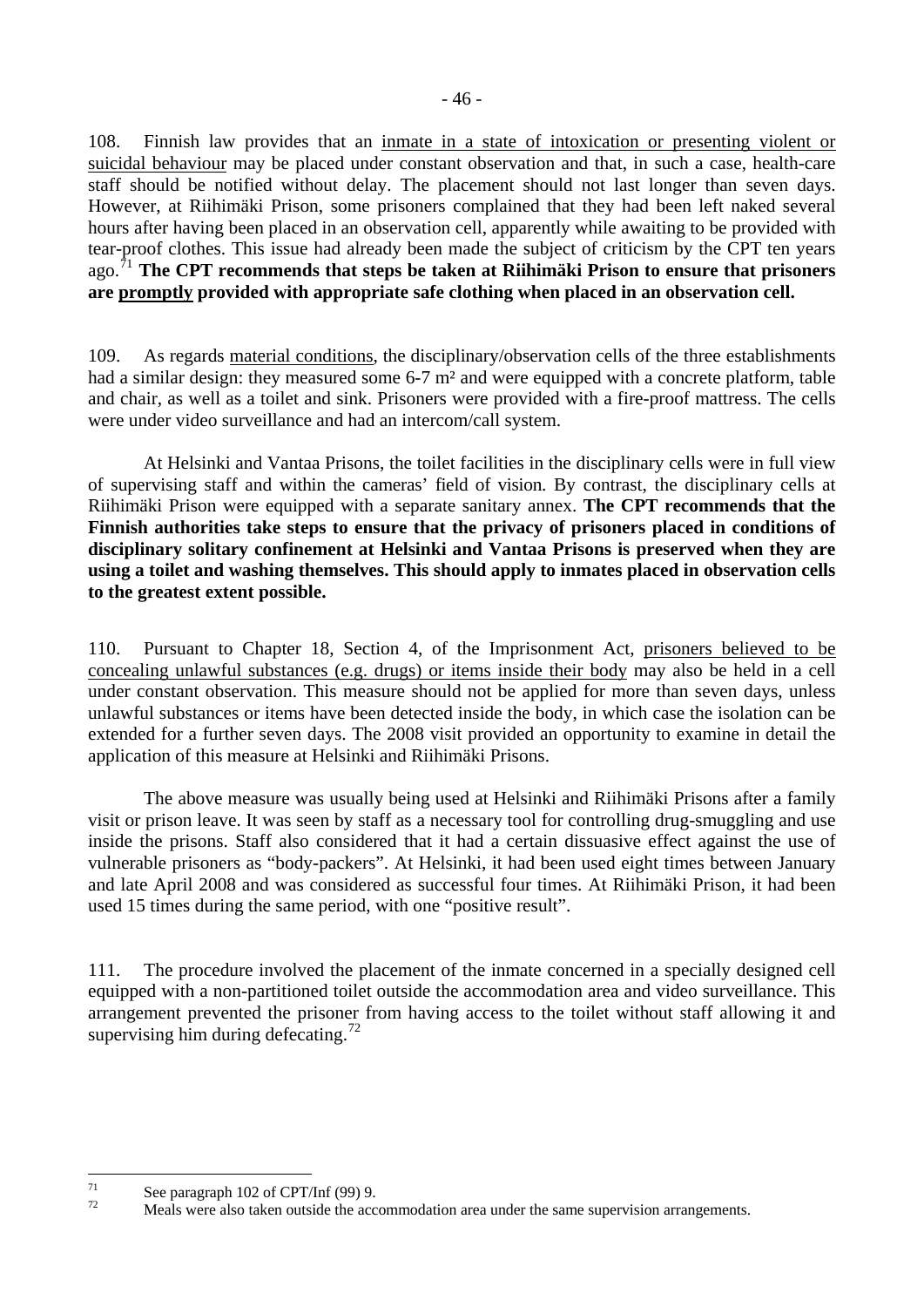At Helsinki Prison, the prisoner concerned also had to wear overalls from feet to neck and was "locked" by staff with plastic strips when he was not using a toilet (including during outdoor exercise). This was in contradiction to the information received at the outset of the 2008 visit from officials of the Criminal Sanctions Agency, according to which the application of this measure had been suspended in Finnish prisons pending the outcome of ongoing legal proceedings. In contrast, it had been effectively suspended at Riihimäki Prison.<sup>[73](#page-46-0)</sup> The CPT would like to receive the **remarks of the Finnish authorities on this issue.**

112. Many prisoners interviewed who had been subjected to the measure complained about its demeaning character. They emphasised in particular the waiting time of up to half an hour before being granted access to the toilet and defecating (naked at Helsinki) in front of members of staff. **The CPT recommends that prison staff at Helsinki and Riihimäki Prisons receive detailed instructions as to the manner in which the measure should be implemented. These instructions should include the inmates' ready access to a toilet at all times (including at night). Arrangements should also be made (e.g. tinted glass partitioning of the toilet facility) to preserve a minimum amount of privacy when the inmates concerned are using a toilet;**  provided that these facilities are well designed, they would in no way create obstacles to effective staff supervision and safeguarding of evidence.

 In addition, some of the prisoners concerned alleged that they had been refused a blanket or pillow by staff. **The CPT recommends that suspected "body-packers" held under constant observation be always provided with appropriate bedding for overnight stays.**

113. From the prisoners' health standpoint, nurses did their best to promptly see the inmates on placement, but it clearly appeared during the 2008 visit that they were not in a position to visit them as regularly as their condition requires it. The CPT must point out that prisoners suspected of carrying unlawful substances or items inside their body should be subject to appropriate medical examination<sup>[74](#page-46-1)</sup> and supervision, preferably in a medical facility, due to the serious risks involved<sup>[75](#page-46-2)</sup>. **The Committee invites the Finnish authorities to take the necessary measures at Helsinki and Riihimäki Prisons, in the light of these remarks.**

b. contact with the outside world

114. The CPT has already made some comments as regards inmates held in high-security and closed units (see paragraphs 73 and 78). As regards the general prison population, inmates (including those on remand) at the three prison establishments visited had good opportunities for maintaining contact with their families and friends, through visits, telephone calls and letters. Sentenced prisoners could also be granted prison leave or entitled to go to a so-called prison "family camp" where they were allowed to spend three to four days with their relatives.

<span id="page-46-0"></span><sup>73</sup> Several prisoners had complained about their treatment during such isolation; in particular, they claimed that they were serious delays in access to the toilet so that they had to defecate in the overalls. By decision of 16 May 2007, the Riihimäki District Court considered that the incriminated measure was legitimate and there were no sufficient evidence that the implementation of the measure infringed the prisoners' dignity. The appeal against this decision was pending at the time of the visit.<br>For instance, an X-Ray examination.

<span id="page-46-2"></span><span id="page-46-1"></span>

Those risks include acute intoxication and obstruction of the intestines, either of which may lead to death.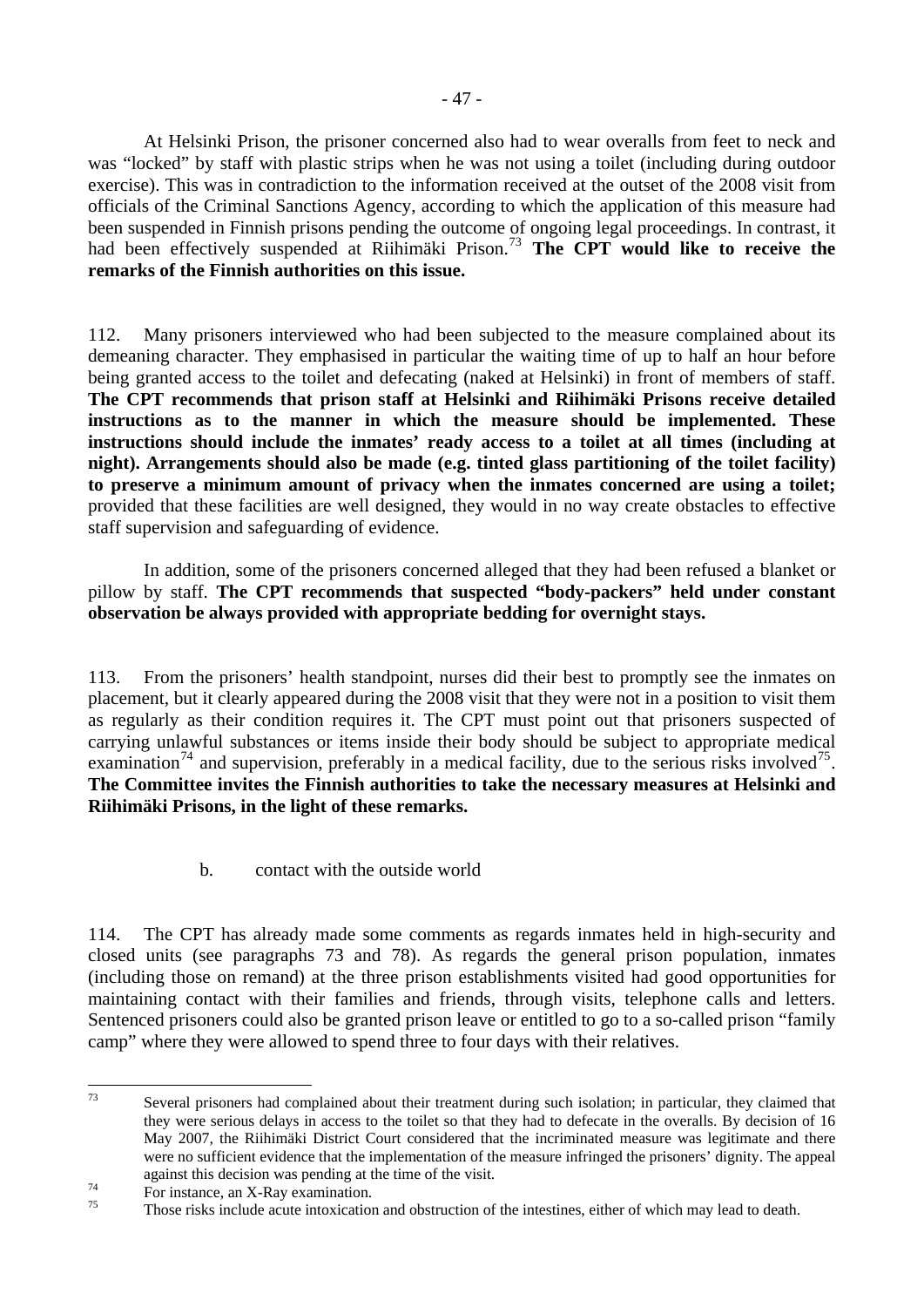facilities (i.e. with a partial glass partition, prohibition of physical contacts with visitors, and staff and video supervision). At Vantaa in particular, some inmates complained of not being able to touch their partner and/or children and having to rely on the monthly family visit to do so. The CPT acknowledges that it may be necessary for certain inmates to be subject to restrictions over the manner in which visits take place. However, **the imposition of such restrictions should be based on an individual risk assessment**.

c. inspection procedures

116. In its report on the 2003 visit, the CPT noted that, even after the appointment of a Deputy Ombudsman dealing with prison matters, the frequency of inspections remained relatively low. At the outset of the 2008 visit, the delegation was informed that the Deputy Ombudsman was not in a position to carry out more regular visits to prison establishments (in 2007, twelve visits to prisons had been carried out), mainly due to the heavy workload in the processing of complaints addressed to the Ombudsman's Office.

**The CPT invites the Finnish authorities to allocate sufficient resources to the Ombudsman's Office (or to another independent body) to ensure that it is in a position to carry out frequent and unannounced inspections of prison establishments**.

d. information to prisoners

<span id="page-47-0"></span>76

117. According to new prison legislation, inmates should be informed without delay on arrival of the prison rules and of their rights and obligations.[76](#page-47-0) However, many prisoners with whom the delegation spoke at the three establishments visited complained that they had not been provided with such information on admission. The delegation observed for itself that the information leaflets available were outdated and referred to the previous prison legislation.

**The CPT recommends that measures be taken to ensure that up-to-date information leaflets are systematically given to prisoners on their arrival. These leaflets should be available in an appropriate range of languages.**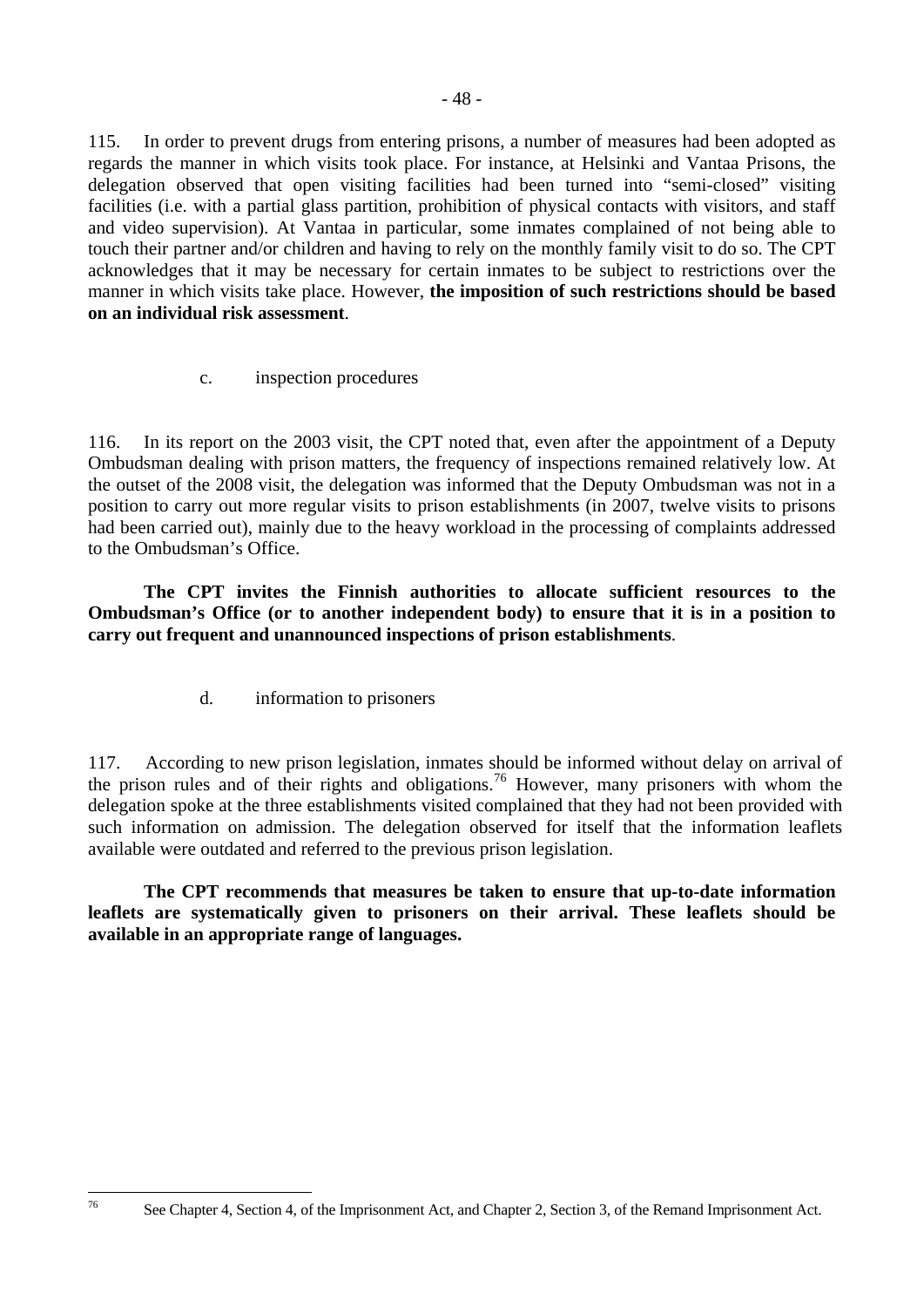# **D. Psychiatric establishments**

# **1. Preliminary remarks**

118. The legal provisions governing involuntary psychiatric hospitalisation and treatment have not undergone any major changes since the CPT's visits in 1998 and  $2003^{77}$  $2003^{77}$  $2003^{77}$ . That said, the delegation was informed at the meeting with senior officials from the Ministry of Health that new draft amendments to the Mental Health  $Act^{78}$  $Act^{78}$  $Act^{78}$  were under discussion. The aim of these proposals was to create the possibility for courts to order compulsory outpatient care for forensic patients, which should reduce recourse to hospitalisation and shorten hospitalisation periods.<sup>[79](#page-48-2)</sup> **The CPT would like to receive more detailed information on the new provisions.** 

119. In the course of the 2008 visit, the CPT's delegation visited, for the first time in Finland, a psychiatric unit for adolescent intensive care. Further, the delegation visited one of the country's two State psychiatric hospitals for forensic patients and civil patients considered dangerous or otherwise challenging.

 The Psychiatric Treatment and Research Unit for Adolescent Intensive Care (EVA) is administratively part of the Psychiatric Department of Tampere University Hospital. It is located in an extensive compound at Pitkäniemi, near the town of Nokia. The unit was opened in 2003 and is a mixed-gender closed establishment specialising in the treatment of juvenile patients (both civil and forensic). More than 60% of the patients admitted to the unit had been diagnosed as suffering from psychosis, followed by ADHD<sup>[80](#page-48-3)</sup> and other behavioural disorders; many patients had multiple diagnoses (including personality disorders and learning disabilities). At the time of the visit, the unit was operating at full capacity (12 places) and was accommodating seven boys and five girls, aged from 11 to 18. Ten of them were involuntary patients under the provisions of the MHA. The average length of hospitalisation was said to be several months, the longest stay at the time of the visit being approximately 2 years.

 The delegation was informed by the management of the EVA unit that the establishment was usually operating at full capacity and that there was a waiting list for admission. In this context, the possibility of enlarging the unit or opening a similar facility in the greater Helsinki area was apparently under consideration. **The Committee would like to receive more information on this subject.** 

Vanha Vaasa State Psychiatric Hospital is located in a green belt, some 6 km from the centre of the town of Vaasa. The hospital was opened in 1768 and has been a psychiatric establishment since the beginning of the 19<sup>th</sup> century. It serves as a high-security hospital providing long-term treatment to forensic and civil patients considered as dangerous or otherwise challenging, and whose treatment in a municipal psychiatric hospital is not deemed suitable.

<span id="page-48-0"></span> $77$ <sup>77</sup> Cf. paragraphs 116, 117 and 139 of CPT/Inf (99) 9, and paragraphs 116 to 118 of CPT/Inf (2004) 20.

<span id="page-48-1"></span><sup>&</sup>lt;sup>78</sup> Act No. No. 116/1990, hereafter referred to as the MHA.

<span id="page-48-2"></span>At the time of the visit, the mean stay of forensic patients in psychiatric hospitals was said to be approximately 5 years, i.e. much longer than the civil patients. 80 Attention-Deficit Hyperactivity Disorder.

<span id="page-48-3"></span>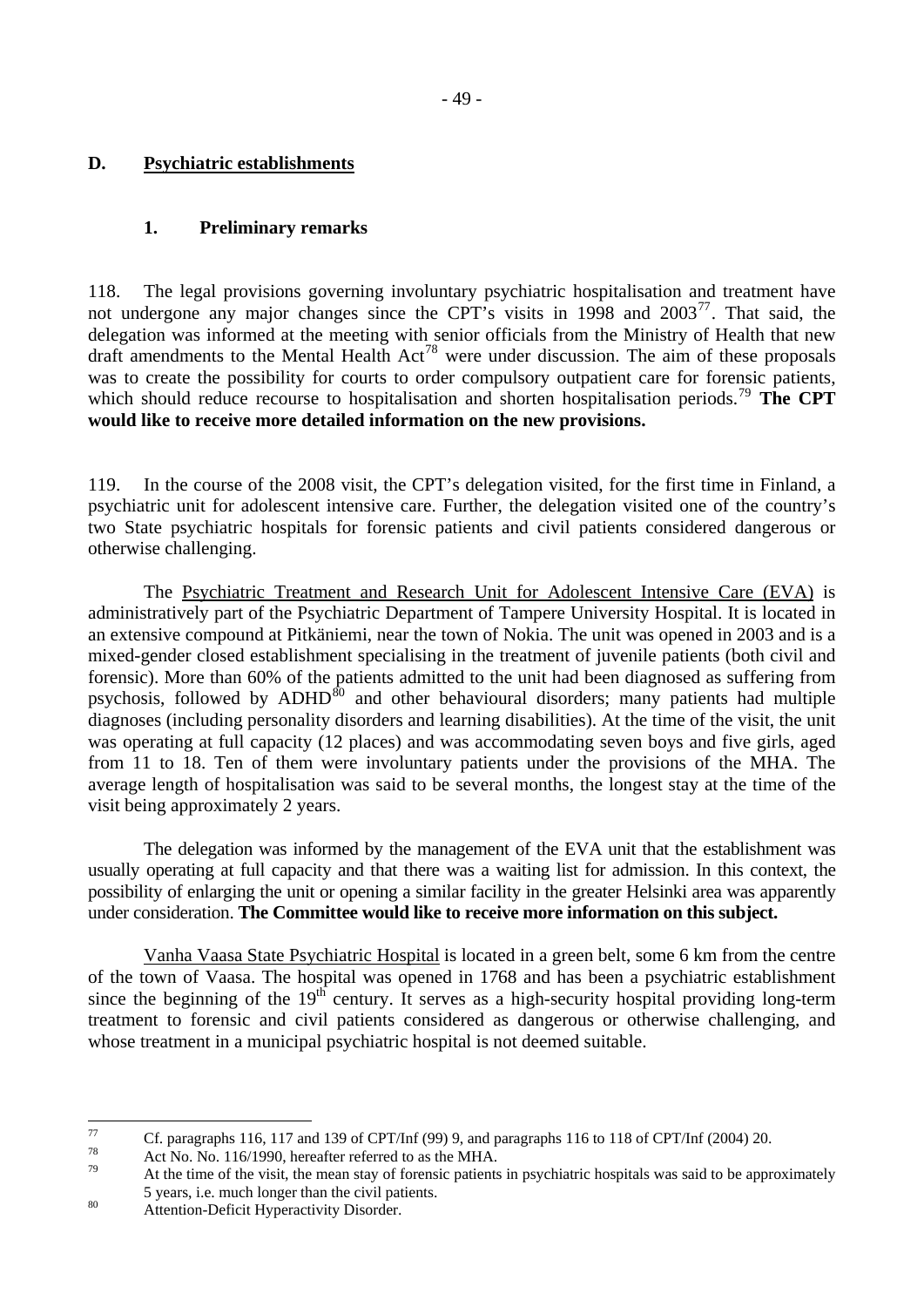At the time of the visit, Vanha Vaasa hospital had a total of 147 beds and was accommodating 142 adult patients, of whom 24 were women. Among the patients, 84 had been declared criminally irresponsible, 51 were involuntary civil patients and 7 were undergoing psychiatric assessment in the context of criminal proceedings. The majority of the patients were diagnosed as suffering from psychosis (mainly schizophrenia), and many of them had concomitant diagnoses such as personality disorders, drug or alcohol dependence. The mean length of stay was between 4 and 5 years; however, several patients had been living at the hospital for over 30 years.

# **2. Ill-treatment**

120. The CPT's delegation heard no allegations of physical ill-treatment of patients by staff at the two psychiatric establishments visited and gathered no other evidence of such treatment. On the contrary, the vast majority of the patients interviewed by the delegation spoke favourably about staff, and the delegation observed a professional and caring attitude on the part of staff towards their patients. Further, inter-patient violence did not appear to be a major problem in either of the establishments.

 That said, at Vanha Vaasa Psychiatric Hospital, a few patients alleged occasional rude behaviour and verbal abuse by certain nurses and orderlies. **The CPT invites the management of Vanha Vaasa Psychiatric Hospital to regularly remind staff that patients should be treated with respect and that any form of ill-treatment – including verbal abuse – is unacceptable and will not be tolerated.** 

# **3. Patients' living conditions**

a. Psychiatric Treatment and Research Unit for Adolescent Intensive Care (EVA)

121. Despite the age of the building, which dated back to the  $19<sup>th</sup>$  century, living conditions were very good. The patient accommodation areas were bright, airy and impeccably clean. Further, the delegation noted efforts to create a personalised environment.

 Patients were accommodated in individual rooms (measuring 10 to 12 m²), which were adequately furnished (bed with full bedding, table, desk, chair, wardrobe). The communal sanitary facilities were of a very high standard, and patients had ready access to them at all times. Further, there were no problems as regards the provision of personal hygiene items, and no complaints were made concerning the food.

122. However, due to the absence of a secure outdoor yard, some of the patients were prevented from taking outdoor exercise, on occasion for up to 6 weeks. This is totally unacceptable, in particular given the young age of the patients. A suitable solution could and should be found to offer all juvenile patients the possibility to take daily outdoor exercise in both a safe and unoppressive environment. **The CPT recommends that steps be taken to ensure that this is the case at the EVA unit**.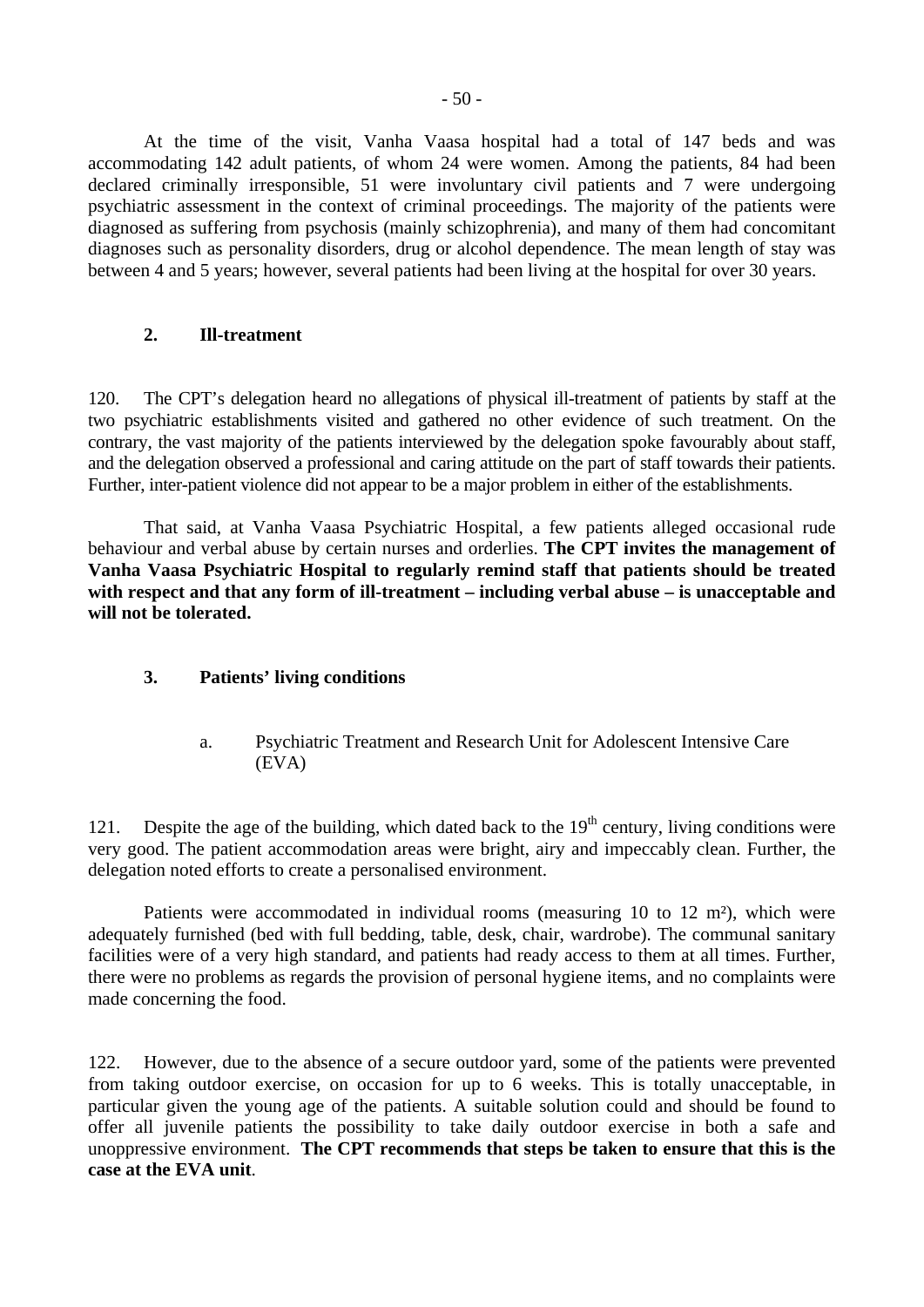# b. Vanha Vaasa State Psychiatric Hospital

123. Patient accommodation was provided in five closed<sup>[81](#page-50-0)</sup> and two open wards<sup>[82](#page-50-1)</sup>, spread over four different buildings $83$ . Despite the structural constraints due to the age of the buildings (dating back to mid-19<sup>th</sup> century), living conditions were good overall. The patient accommodation areas benefited from good access to natural light, artificial lighting and ventilation, and were pleasantly decorated and personalised. The state of repair and standards of hygiene were good throughout the establishment.

124. Patients in the more recent building (housing the U wards) were accommodated in single or double rooms, which offered adequate conditions as regards their size (8 to 10 m² for a single room; 12 to 18 m² for a double room) and equipment (bed with full bedding, table, chairs, wardrobe, shelves). The situation was less good in the older buildings (especially those housing the A wards), where up to four patients could share a room, and conditions were quite cramped in a few of the rooms (e.g. three patients in a room measuring some 14 m²).

 Like at the EVA unit, no problems were reported or observed as regards patients' access to the communal toilet and washing facilities, the supply of personal hygiene items and the food served to patients.

125. Patients who were not allowed to move freely within or outside the establishment's grounds could take daily outdoor exercise (at least two periods of 45 minutes in the winter, and three periods of 45 minutes in the summer) in two spacious and well-appointed facilities, which were equipped with sheltered seating areas and sports grounds. Patients accommodated in the U wards, who were considered to represent a higher security risk,  $84$  took outdoor exercise in a somewhat smaller (some 100 m²) and more secure yard.

# **4. Treatment and staff**

126. In both establishments, the use of psychiatric medication appeared appropriate. Further, all patients had individual treatment plans (which were drawn up and regularly reviewed with the patients' participation), and staff worked in multidisciplinary therapeutic teams. The prevailing positive therapeutic milieu was clearly enhanced by the absence of window bars and special security staff, and by the general open doors policy within the wards. The CPT welcomes this state of affairs.

 Patients at the EVA unit underwent an initial 2-month multidisciplinary clinical assessment. At the end of this period, there was a case conference attended by the patient's parents or guardian, a child welfare representative and the patient. Subsequently, the patients' situation was reviewed by the multidisciplinary therapeutic team on a frequent basis.

<span id="page-50-0"></span><sup>81</sup> 81 U 1-2: male admission/assessment ward (18 beds); U 3-4: male ward (26 beds, accommodating mostly more "chronic" and more severely ill patients); U 5-6: mixed-gender ward (27 beds, mostly "chronic" patients);

A 1-2: female ward (17 beds, including assessment); H 1: male ward (25 beds).<br>A 3-4 : male ward (20 beds); F 1: mixed-gender rehabilitation ward (14 beds).

<span id="page-50-2"></span><span id="page-50-1"></span>Wards U, A and F were located on the main compound. Ward H 1 was located on the territory of the nearby Psychiatric Department of Vaasa Central (Municipal) Hospital in Huutoniemi.<br><sup>84</sup> Including those admitted less than 2 weeks before, and those who had left seclusion less than a week before.

<span id="page-50-3"></span>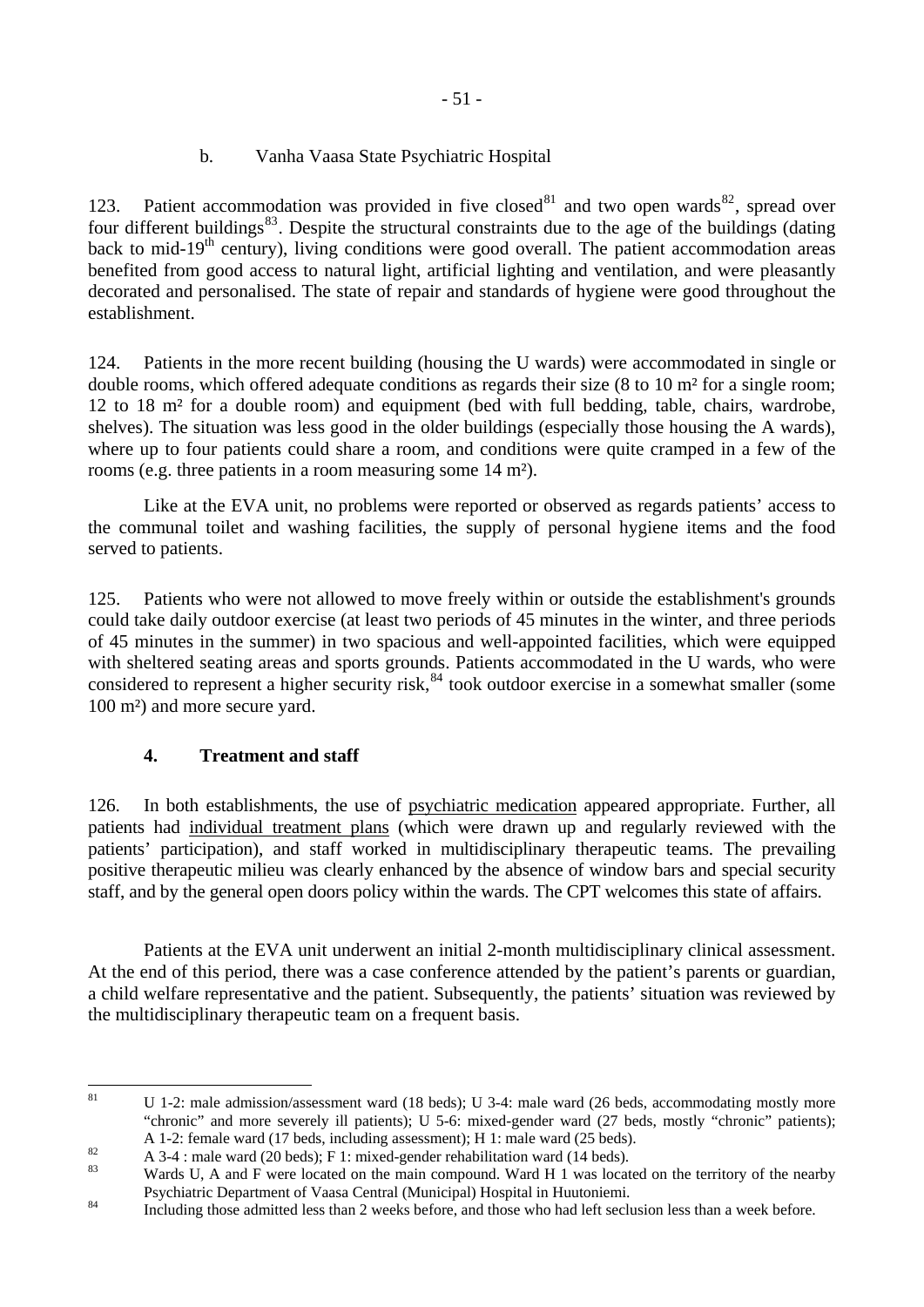As regards Vanha Vaasa Hospital, the current rhythm of formal multidisciplinary clinical review (twice a year) is not sufficient. Staff representing different specialties (psychiatrists, nurses, psychologists, occupational and work therapists, social workers) should all meet and discuss each patient's condition and progress on a more frequent basis. **The CPT recommends that steps be taken in the light of these remarks.** 

127. Electroconvulsive therapy (ECT) was occasionally used at Vanha Vaasa Psychiatric Hospital to treat severe depression or catatonic stupor. It was always applied with anaesthesia and muscle relaxants, and was administered at the psychiatric department of Vaasa Central (Municipal) Hospital, which had specially trained staff and the necessary equipment. Recourse to ECT was recorded in patients' medical files; however, there was no specific register established for recording recourse to ECT, and the patients' consent was not sought before undergoing this therapy. **The CPT reiterates its previous recommendation that such a specific register be set up in all psychiatric establishments in Finland where recourse is had to ECT and that patients' informed consent be sought before undergoing this therapy.** On this latter issue, reference is also made to the recommendation in paragraph 140.

128. The programmes available at the EVA unit offered a wide range of therapeutic and rehabilitative activities (individual psychotherapy, support and group therapy, education, work therapy, life skills training, art, sports, etc.). Juvenile patients had access to a well-staffed and adequately equipped school, high-quality workshops and outside sports grounds (including a swimming pool and cross-country skiing tracks).

 The situation was less favourable at Vanha Vaasa Hospital, where a large proportion of patients who were confined to their wards (especially in wards U 1-2, U 3-4 and A 1-2) spent most of their time in a state of inactivity<sup>[85](#page-51-0)</sup>. This was due to the fact that most of the therapeutic activities (e.g. woodwork, upholstery, painting, pottery, music, cooking, etc.) were provided outside these wards. **The CPT invites the Finnish authorities to seek to involve more patients at Vanha Vaasa Hospital in activities which correspond to their individual needs and abilities.** Further, **the offer of individual and group psychotherapy should be increased[86](#page-51-1).** 

129. As regards recreational activities, patients in both establishments had access to common areas where they could watch TV/DVD, and could listen to the radio, read books, newspapers and magazines, play computer and board games, table tennis and billiards, and had restricted access to the internet. Occasionally, outings were organised to the cinema or theatre in town.

130. Turning to staff issues, the situation was fully satisfactory at the EVA unit, which had 3 fulltime psychiatrists (including the head doctor) and 24 nurses. Further, there was a full-time clinical psychologist, a full-time occupational therapist, a youth counsellor and a social worker.

<span id="page-51-0"></span> $85$ 85 At the time of the visit, only five patients from Ward U 1-2, three from Ward U 3-4 and nine from Ward A 1-2 took part in occupational and work therapy. In total, some 13 patients of Vanha Vaasa Hospital participated in occupational therapy, and approximately 60 in work therapy (that is, about a half of all the patients).<br><sup>86</sup> The establishment's psychologists were spending most of their time on testing and assessment of patients.

<span id="page-51-1"></span>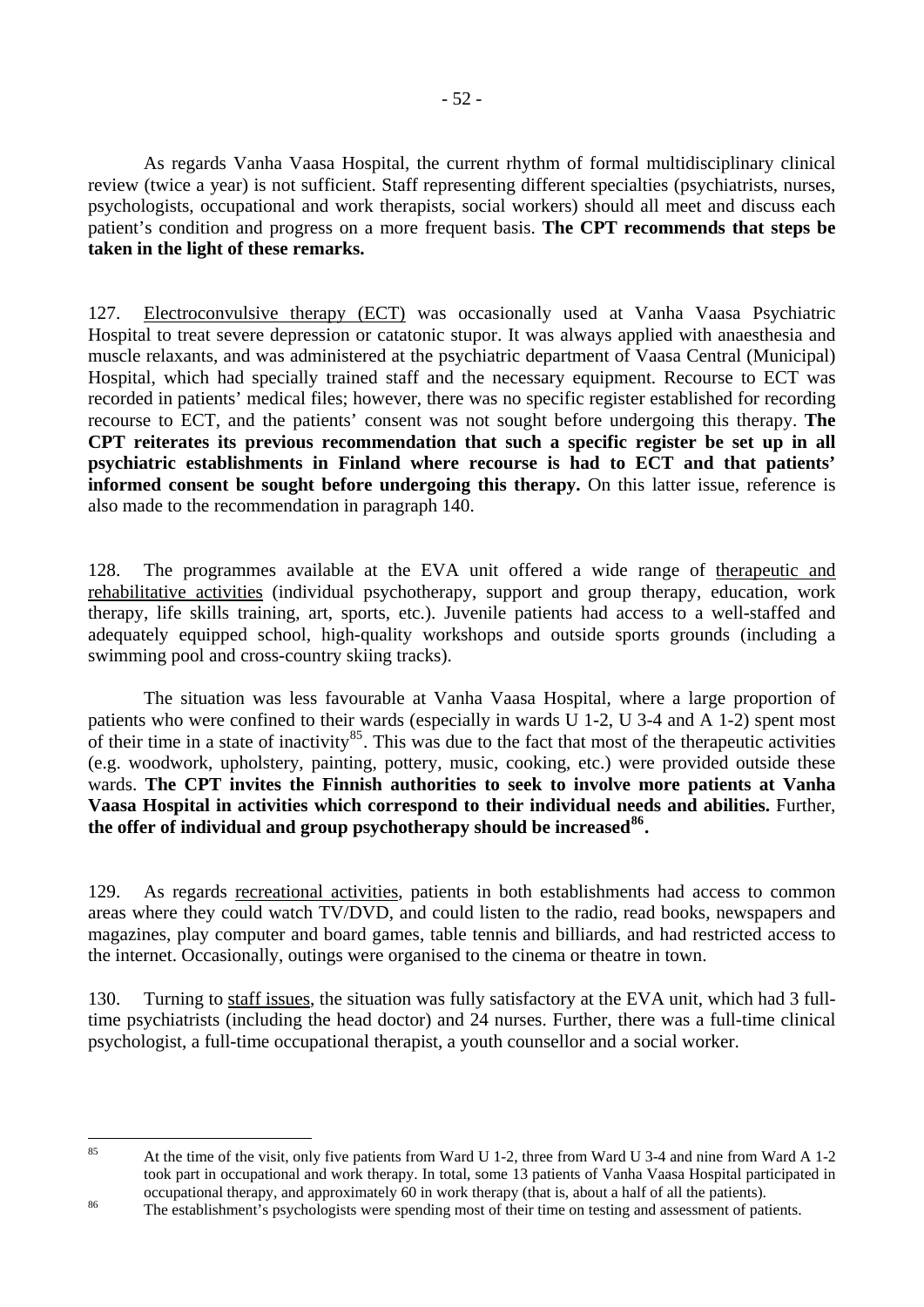Staffing levels were less favourable at Vanha Vaasa Psychiatric Hospital, which employed the equivalent of 5.5 full-time psychiatrists, 125 full-time nurses and 16 orderlies. The staff team qualified to provide psycho-social rehabilitative activities was composed of 3 psychologists, 2 occupational therapists (one of them working on a 60% basis), 6 work therapists, a sports instructor and 2 social workers (employed on a half-time basis). Although the psychiatrist/patient ratio at the time of the visit (1:25) could be considered as sufficient to meet the hospital's needs, **a reinforcement of the staff qualified to provide psycho-social rehabilitative activities is necessary** (see also paragraph 128).

# **5. Means of restraint/seclusion**

131. At the EVA unit, the CPT's delegation noted that recourse to means of chemical and physical restraint did not appear excessive  $\frac{87}{7}$  $\frac{87}{7}$  $\frac{87}{7}$ , in particular bearing in mind the challenging nature of the patients. Further, seclusion was not used $^{88}$  $^{88}$  $^{88}$ .

 Each patient had an individual plan to address his/her possible aggression in advance. The initial intervention would always be through verbal de-escalation, followed by holding and, if necessary, placing in a special room (measuring some 18 m²) and using a "safe blanket" (i.e. rolling the patient in a mat). As a measure of last resort, patients could be physically restrained by placing them on a restraint bed fitted with magnetic leather straps. The restraint beds were out of sight of other patients. A staff member was present continuously when a patient was restrained and made written observations on the patient's condition every 15 minutes

 All chemical and physical restraint measures were decided by a doctor. If the measure had been initiated by a nurse, a doctor was immediately informed and his/her approval sought; the doctor had to confirm the measure within one hour<sup>[89](#page-52-2)</sup> and the need to continue or modify the measure was reviewed every 2 hours by the doctor.

 The delegation heard hardly any complaints regarding the practice of restraining patients by rolling them in a mat. That said, one of the juvenile patients told the delegation that, while rolled in a mat, he had found it difficult to breathe as his head had been partially covered by the mat. In this context, **staff of the EVA unit should remain vigilant to avoid patients feeling claustrophobic or fearing they cannot breathe when subject to this means of restraint**.

132. As at the EVA unit, there was no evidence of excessive recourse to means of mechanical restraint at Vanha Vaasa Hospital.<sup>[90](#page-52-3)</sup> By contrast, there appeared to be an excessive reliance on seclusion, either in a dedicated seclusion room or in a patient's own room (usually at least partially emptied of its furniture)<sup>[91](#page-52-4)</sup>. For example, according to the data provided to the delegation during the visit by the management of the hospital, seclusion had been applied to over a third of all patients in the course of 2007<sup>[92](#page-52-5)</sup>, often for days and occasionally for over 100 days at a time<sup>[93](#page-52-5)</sup>.

<span id="page-52-0"></span><sup>87</sup> 87 For example, restraint was applied 24 times in the course of 2007 and 10 times between 1 January and 16 April

<span id="page-52-1"></span><sup>2008,</sup> in most cases for less than 4 hours.<br><sup>88</sup> The delegation was informed that, under the MHA, minors could not be secluded alone, therefore patients were never locked alone in their rooms (although they could be segregated in their own room with the door open and a member of staff present).

<span id="page-52-2"></span> $\frac{89}{20}$  If a juvenile patient was younger than 12, the staff had to obtain parental consent to hold/restrain him/her.

<span id="page-52-4"></span><span id="page-52-3"></span><sup>&</sup>lt;sup>90</sup> There had been 6 cases, involving 3 patients, in the 5 years preceding the delegation's visit.

Seclusion was decided by a doctor (or initiated by a nurse and immediately reported to a doctor, who had to confirm it within an hour) and the measure was reviewed by a doctor twice a day; the length of the measure was always set in advance (but was frequently extended several times).

<span id="page-52-5"></span><sup>&</sup>lt;sup>92</sup> The statistics made available to the delegation at Vanha Vaasa Hospital suggest an increase in the number of seclusion measures in recent years: 104 cases (involving 26 patients) in 2005; 131 (involving 45 patients) in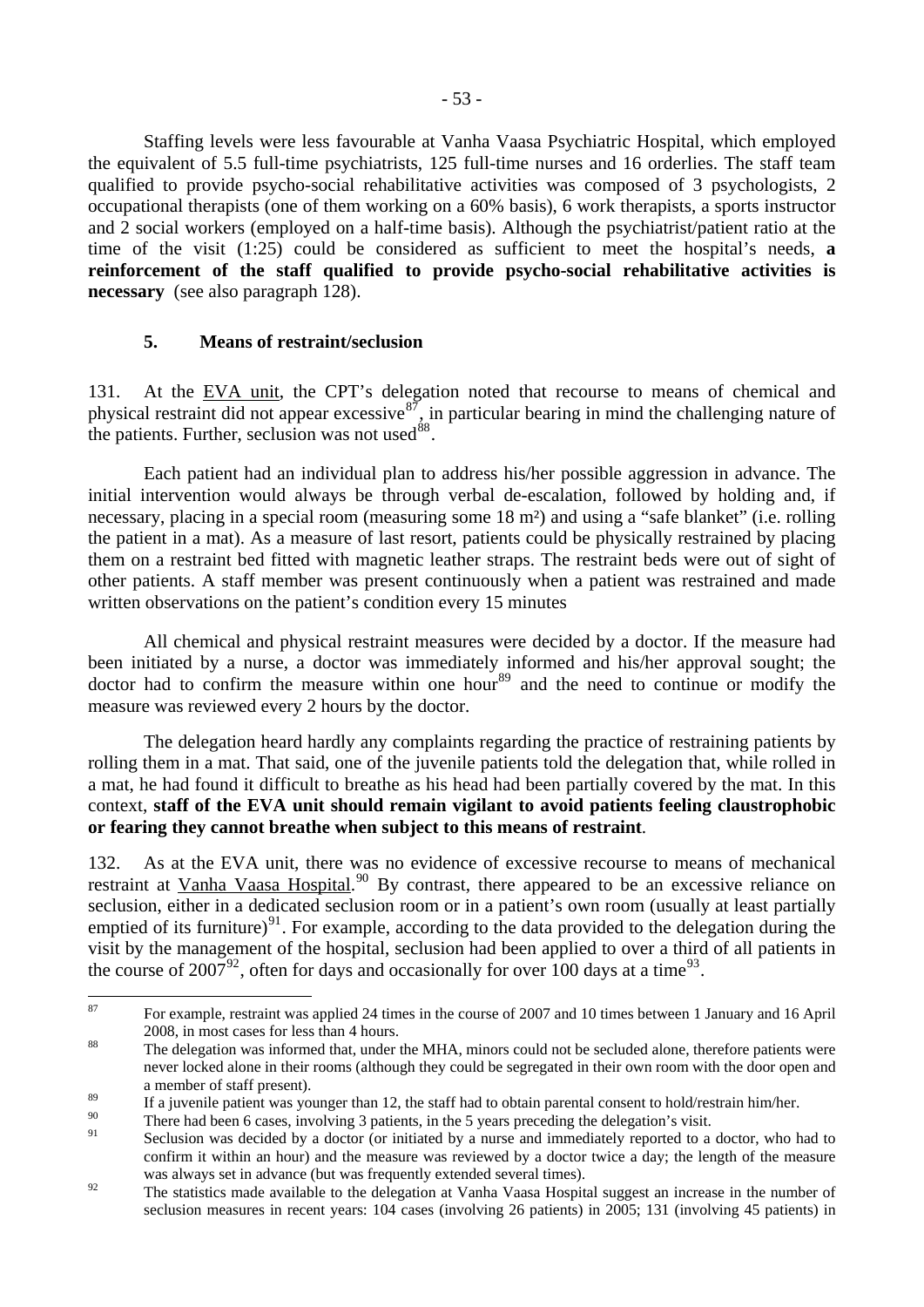The CPT wishes to stress in this respect that locking up a vulnerable mentally disordered patient alone in a room must be very carefully applied and should only be a measure of last resort and for the shortest possible period; seclusion should not be resorted to because – as sometimes appeared to be the case at Vanha Vaasa Hospital – there is a lack of alternative strategies, staff and regime provision. Further, patients should always be debriefed after the end of the seclusion measure, in order to explain the rationale behind it.

133. The delegation was concerned to note that patients in seclusion at Vanha Vaasa Hospital were not subject to adequate supervision by a dedicated member of staff (the routine being 30 minute checks, often with only cursory contact). The conditions in which patients were secluded at the hospital (either in specific seclusion rooms or in their own rooms) were also a matter of concern. Patients in seclusion were often obliged to strip down to their underwear and were not provided with anything but a thin plastic mattress placed directly on the floor. Further, they had no ready access to a toilet and no means of diversion (such as radio or reading materials). Moreover, secluded patients, when held in their own rooms (which had a window in the door) were within view of other patients.

134. In light of the above findings, at the end of the visit the delegation requested the Finnish authorities to provide to the CPT, within three months, a detailed action plan (comprising precise deadlines and the resources required) to reduce significantly recourse to seclusion (both as regards its frequency and duration) at Vanha Vaasa State Psychiatric Hospital. Further, the delegation stressed that steps should be taken at the Hospital to ensure that there is adequate contact between staff and patients subjected to a seclusion measure, that patients are not secluded within view of other patients (unless the patient explicitly requests otherwise), and that patients in seclusion have access to some diversion, e.g. reading or music.

 In their letter of 29 August 2008, the Finnish authorities informed the Committee that a number of measures would be taken at Vanha Vaasa Psychiatric Hospital with a view to reducing recourse to seclusion, in particular the introduction of a more effective recording system (to allow monitoring of the grounds for applying the measure and of the length of seclusion) and the development of rehabilitative activities (through the setting-up of new facilities designed for such activities and the subsequent employment of specialised staff). In addition, steps aimed at improving the conditions in which patients are secluded (e.g. increased time for discussions with the patients concerned, access to reading material and radio) would be taken. More generally, the Finnish authorities indicated that procedures and methods used in psychiatric facilities (such as seclusion) would be subject to review in the context of legislative reforms to be launched in the course of 2009.

**The CPT would like to be informed, in due course, of the implementation of the above measures at Vanha Vaasa Psychiatric Hospital. The Committee would also like to receive information on the outcome of the nationwide assessment of procedures and methods used in psychiatric facilities, including seclusion measures, and its implications at legislative level.**

 $\overline{a}$ 

<sup>2006 ; 139 (</sup>involving 53 patients) in the course of 2007; 85 between 1 January and 12 March 2008. That said, in their letter of 29 August 2008, the Finnish authorities provided significantly lower figures in respect of 2007 (76 seclusion measures in respect of 32 patients).

<sup>&</sup>lt;sup>93</sup><br>The longest period, found by the delegation in the relevant records covering the period starting from January 2005, was 146 days.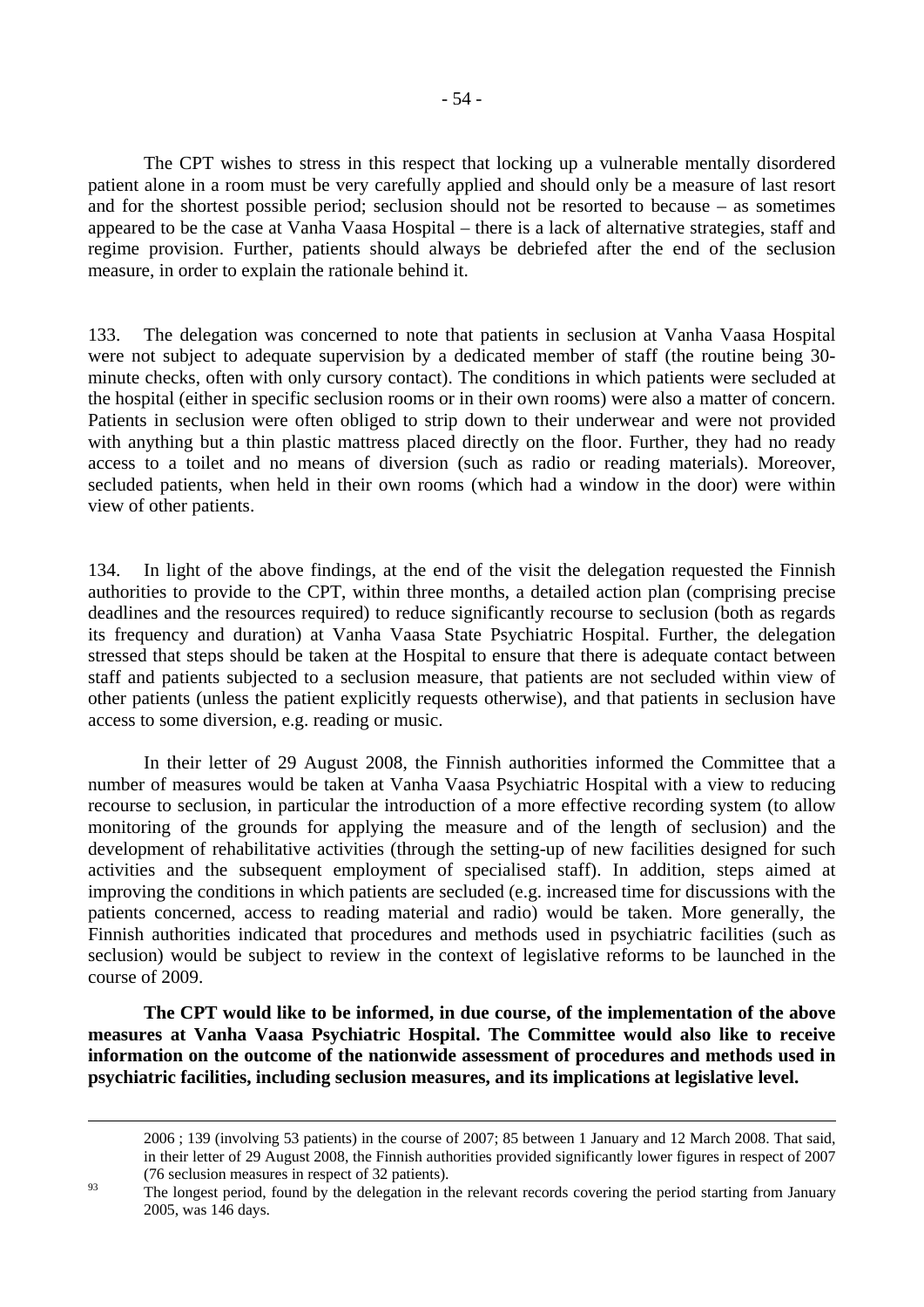135. In both psychiatric establishments visited, cases of mechanical restraint and seclusion were properly recorded (in both the patients' files and at hospital level) and reported to the State Provincial Office every 2 weeks.<sup>[94](#page-54-0)</sup> **The same standards of recording and reporting should be applied at the EVA unit as regards the use of restraint mats and chemical restraint**; this is not always the case at present.

136. Staff in direct contact with patients received initial and refresher training in manual control and other means of restraint vis-à-vis agitated or violent patients. At Vanha Vaasa Hospital, at the time of the visit, not all the staff had yet completed the above-mentioned training. **The CPT encourages the Finnish authorities to continue their efforts in this area.** 

# **6. Safeguards**

137. As regards the legal safeguards in the context of involuntary psychiatric hospitalisation, the existing legal procedures were followed scrupulously in the two establishments visited. That said, the CPT is concerned to note that some of the lacunas of the legislative framework – many of them observed as long as 10 years ago – have still not been remedied.

138. There was still no access to independent, outside psychiatric expertise in the context of the initiation and review of civil involuntary hospitalisation. The procedure of referral to a hospital for observation continued to be based on a statement by only one doctor, who was usually a general practitioner. Further, there was still no requirement for a second independent medical opinion in the context of appeals against decisions to order involuntary psychiatric hospitalisation and treatment. Despite the information provided by the Finnish authorities in their responses to the reports on the 1998 and 2003 visits, it was, by far, not standard practice that the courts would appoint an expert psychiatrist (independent from the hospital where the patient was placed) during consideration of the hospitalisation measure.

 **The CPT reiterates its recommendation that the existing legal provisions be amended so as to provide for a psychiatric opinion (independent of the hospital in which the patient is placed) in the context of the initiation and review of the measure of involuntary hospitalisation.** 

<span id="page-54-0"></span> $Q\Delta$ 

Pursuant to Section 22f, sub-section 4, of the MHA.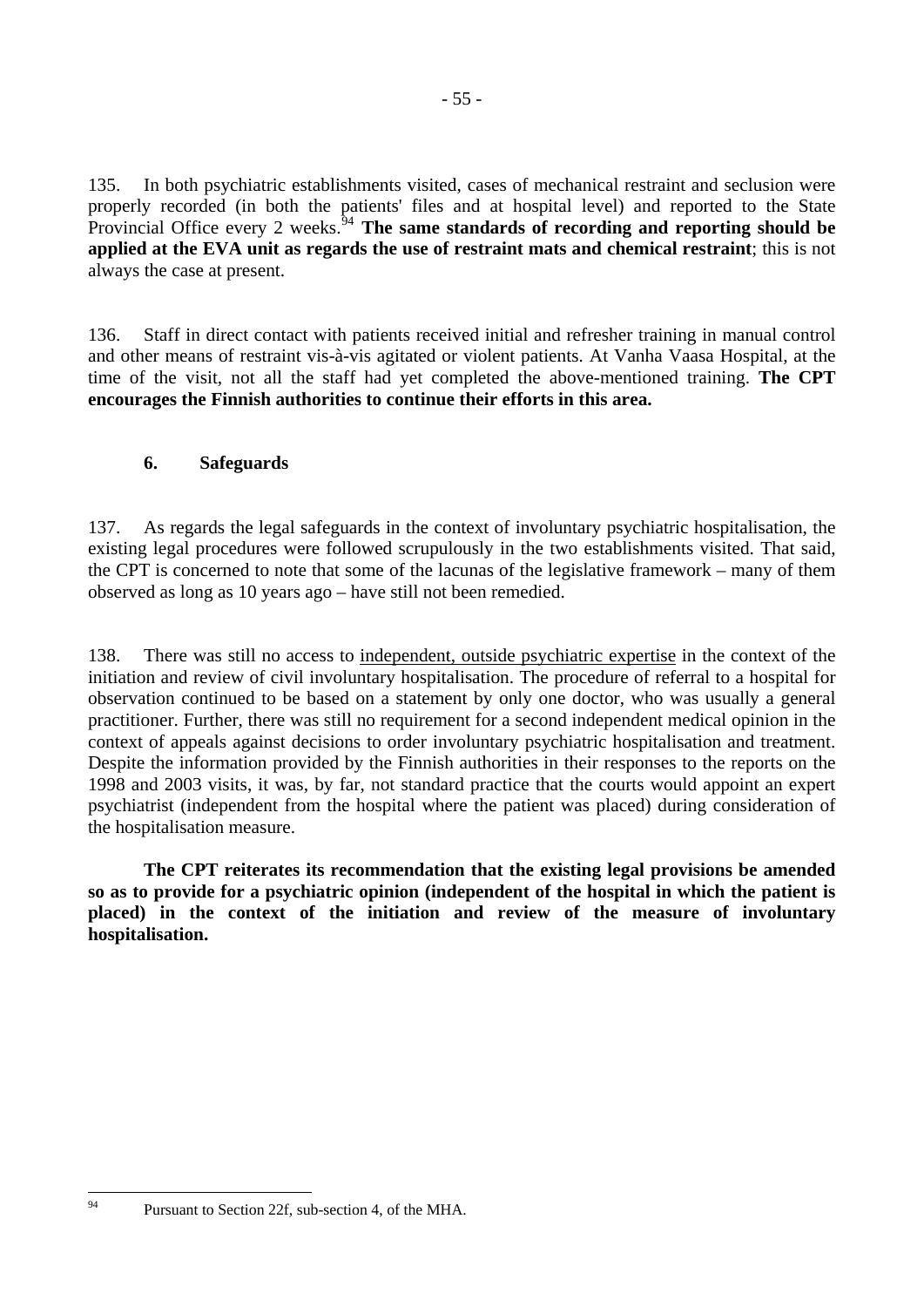139. Involuntary hospitalisations beyond 3 months were subject to court approval.<sup>[95](#page-55-0)</sup> Further, in the case of juvenile patients, the competent court had to be notified at the latest 4 days after their admission with a view to obtaining its approval.  $96$ 

 The delegation observed that the competent courts usually took a long time (up to several months) to issue their decisions in this regard. Further, courts based their decisions on the hospital records relating to the patient, patients themselves virtually never appearing before the court.<sup>[97](#page-55-2)</sup> This gave the court procedure the appearance of "rubber-stamping".

**The CPT recommends that the Finnish authorities take effective steps to ensure that there is always a meaningful and expedient court review of the measure of involuntary hospitalisation.** Further, **steps should be taken to ensure that psychiatric patients have the effective right to be heard in person by the judge during the involuntary hospitalisation procedure.** 

 It is also noteworthy that very few patients from the two psychiatric establishments visited had appealed against the initial involuntary hospitalisation measure (despite being informed of the possibility to appeal) and that these appeals had hardly ever been successful.<sup>[98](#page-55-3)</sup>

140. Involuntary hospitalisation of a psychiatric patient continued to be construed as automatically authorising treatment without his/her consent. In practice, doctors in the two psychiatric establishments visited sought to obtain patients' *verbal* consent to treatment, but there was no *written* proof that such informed consent had been given. Further, a patient's refusal or subsequent withdrawal of consent to treatment did not result in an external independent psychiatric review as to whether treatment could be provided against the patient's will. In addition, patients could not appeal against such decisions to a court.

**The CPT recommends that a special form relating to informed consent to treatment, signed by the patient and (if he is incompetent) by his legal representative, be introduced at the EVA unit and Vanha Vaasa Hospital (as well as in all other psychiatric establishments in Finland). The relevant legislation should be amended so as to require an external psychiatric opinion in any case where a patient does not agree with the treatment proposed by the establishment's doctors;** further, **patients should be able to appeal against a compulsory treatment decision to the court.** 

<span id="page-55-0"></span><sup>95</sup> 95 Pursuant to Section 12 of the MHA, which states as follows: "A person ordered to treatment on the basis of a decision based on Section 11 may be detained for treatment against his or her will for a maximum of three months. [...] A decision on whether treatment should be continued or discontinued must be made in writing by the physician referred to in Section 11 before the treatment has continued for three months. A decision to continue treatment must be made known to the patient without delay and submitted immediately for the approval of the Provincial Administrative Court. On the basis of a decision to continue treatment the patient may be detained for treatment against his or her will for a maximum of six months. At the end of this time, conditions for ordering the patient to treatment against his or her will shall be assessed anew."<br>Sections 11 and 13 of the MHA.

<span id="page-55-1"></span>

<span id="page-55-2"></span>Except for forensic patients, who always appeared before the court. As for civil involuntary patients, the delegation was informed at Vanha Vaasa Hospital that there had been only one hearing with a patient's participation since the beginning of 2006.

<span id="page-55-3"></span><sup>&</sup>lt;sup>98</sup> For example, at Vanha Vaasa Hospital, there had been 29 appeals in the period from 1 January 2006 to 1 April 2008, none of which was successful.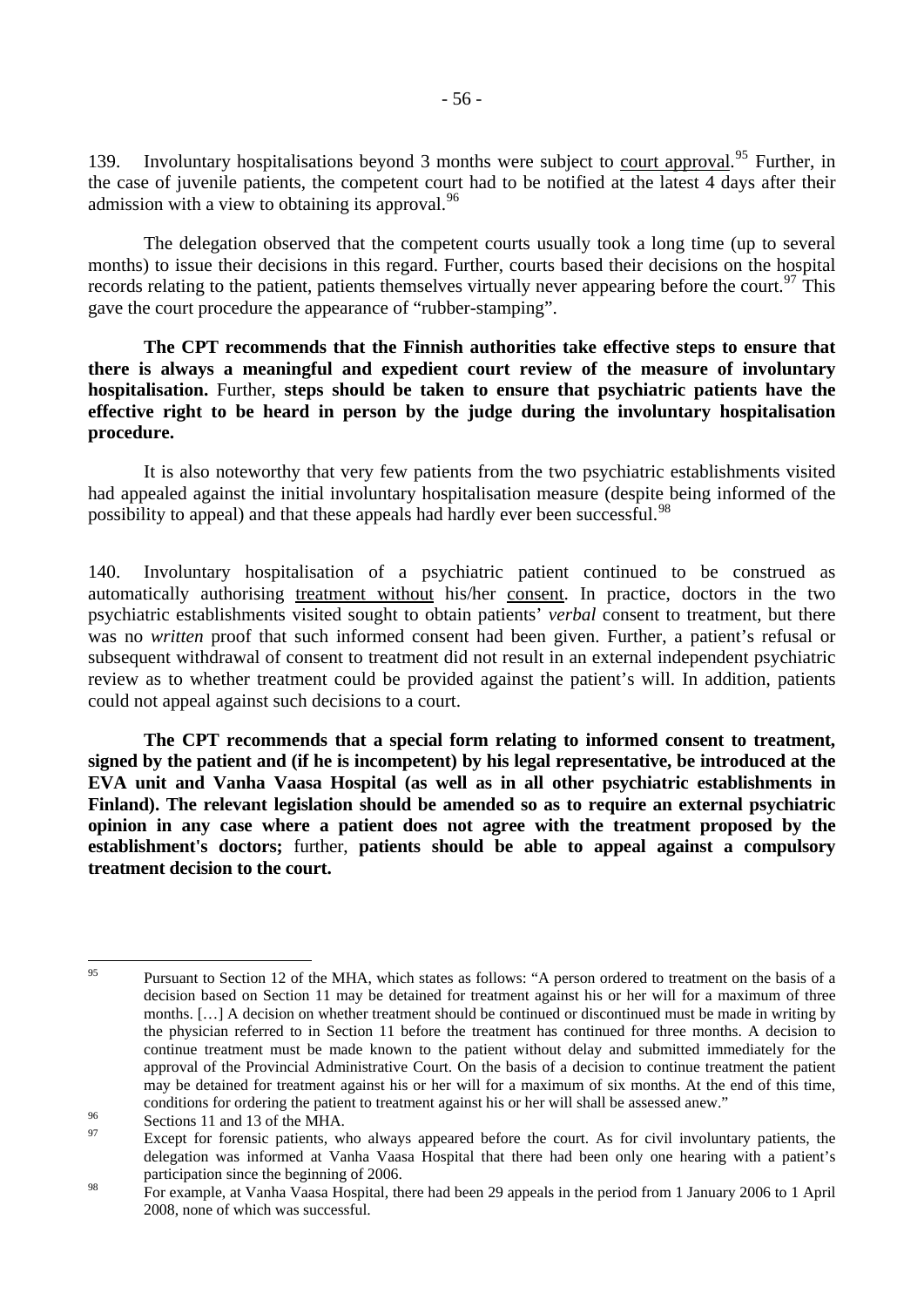141. The CPT is concerned by the fact that its long-standing recommendation to systematically provide all newly-admitted patients (and their relatives) with a brochure setting out in a comprehensible manner patients' rights (including the right to complain to relevant outside bodies) has not been implemented in the two hospitals visited. **The CPT reiterates its recommendation that such a brochure be drawn up and systematically provided to patients and their families on admission.** 

142. Patients in both psychiatric establishments visited had good possibilities to maintain contacts with their families and friends, and such contacts were actively encouraged by the two institutions. Patients could receive visitors in pleasantly arranged facilities, and a number of them could leave the hospitals for certain periods of time, subject to authorisation by the treating doctor. Moreover, patients had access to the telephone, usually without restrictions. The CPT welcomes these positive practices.

143. Both psychiatric establishments visited employed patients' ombudspersons, who saw their role as being advisors to patients on personal matters, rather than as legal assistants. Patients' ombudspersons had no right to represent patients in procedures before judicial or administrative bodies, and could not initiate procedures to defend patients' legal interests. While appreciating the positive contribution made by patients' ombudspersons in general, **the CPT recommends that steps be taken to ensure that involuntary psychiatric patients have effective access to legal assistance (independent of the admitting hospital), if necessary free of charge.** 

144. The CPT also attaches considerable importance to psychiatric establishments being visited on a regular basis by an independent outside body which is responsible for the inspection of patients' care. Both psychiatric establishments had received visits by the Parliamentary Ombudsperson<sup>[99](#page-56-0)</sup>, but there was no system of frequent (including unannounced) outside inspections.

**The CPT recommends that steps be taken to ensure that psychiatric establishments in Finland are visited on a regular basis by independent outside bodies responsible for the inspection of patients' care. These bodies should be authorised, in particular, to talk privately with patients, receive directly any complaints which they might have and make any necessary recommendations.** Further, **the management of all psychiatric establishments should be duly informed of the results of any inspections carried out on their premises.** 

<span id="page-56-0"></span><sup>99</sup> 

The Parliamentary Ombudsperson visited Vanha Vaasa Hospital some days before the CPT's visit; the previous visit reportedly dated back to 2005 (and there had been in total 4 visits in the last 10 years). As for the EVA unit, it had been visited by the Parliamentary Ombudsperson once since 2003.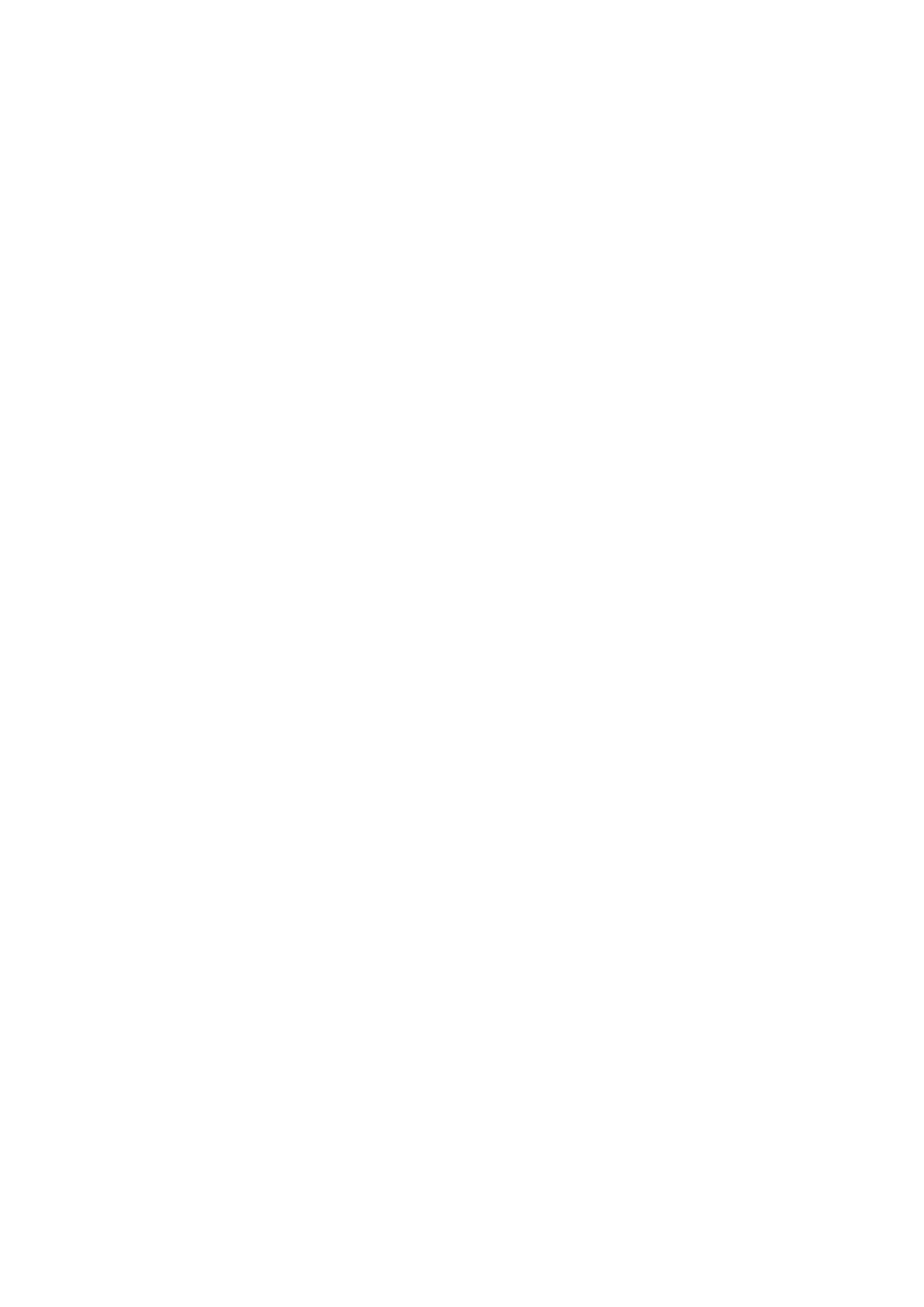### - 59 -

# **APPENDIX I LIST OF THE CPT'S RECOMMENDATIONS, COMMENTS AND REQUESTS FOR INFORMATION**

### **Co-operation encountered**

#### comments

- the Committee trusts that the Finnish authorities will take steps to ensure that delays in access to police establishments as described in paragraph 5 are not encountered during future visits. This should involve the dissemination of relevant information on the CPT's mandate and working methods to all the staff concerned (paragraph 5).

#### **Police establishments**

### **Safeguards against ill-treatment**

#### recommendations

- the period during which an apprehended/arrested person can be denied the right to notify his next-of-kin or another appropriate person of his situation to be shortened substantially (e.g. to 48 hours) (paragraph 12);
- the types of situation in which the exercise of the right of notification of custody may be delayed to be spelt out more clearly and any delay in the exercise of a person's right to notify someone of his situation to be always subject to the approval of a senior police officer with the right to arrest (paragraph 12);
- Chapter 2, Section 2 of the Act on the Treatment of Persons in Police Custody (ATPPC), restricting the right of notification of custody in certain cases, to be rescinded (paragraph 12);
- steps to be taken to ensure that persons detained by the police enjoy effectively the right of access to a lawyer as from the very outset of custody (paragraph 13);
- steps to be taken, if necessary through amendment of the ATPPC, to ensure that persons in police custody have an effective right to be examined, if they so wish, by a doctor of their own choice (in addition to any medical examination carried out by a doctor called by the police), it being understood that an examination by a doctor of the detained person's own choice may be carried out at his/her own expense (paragraph 16);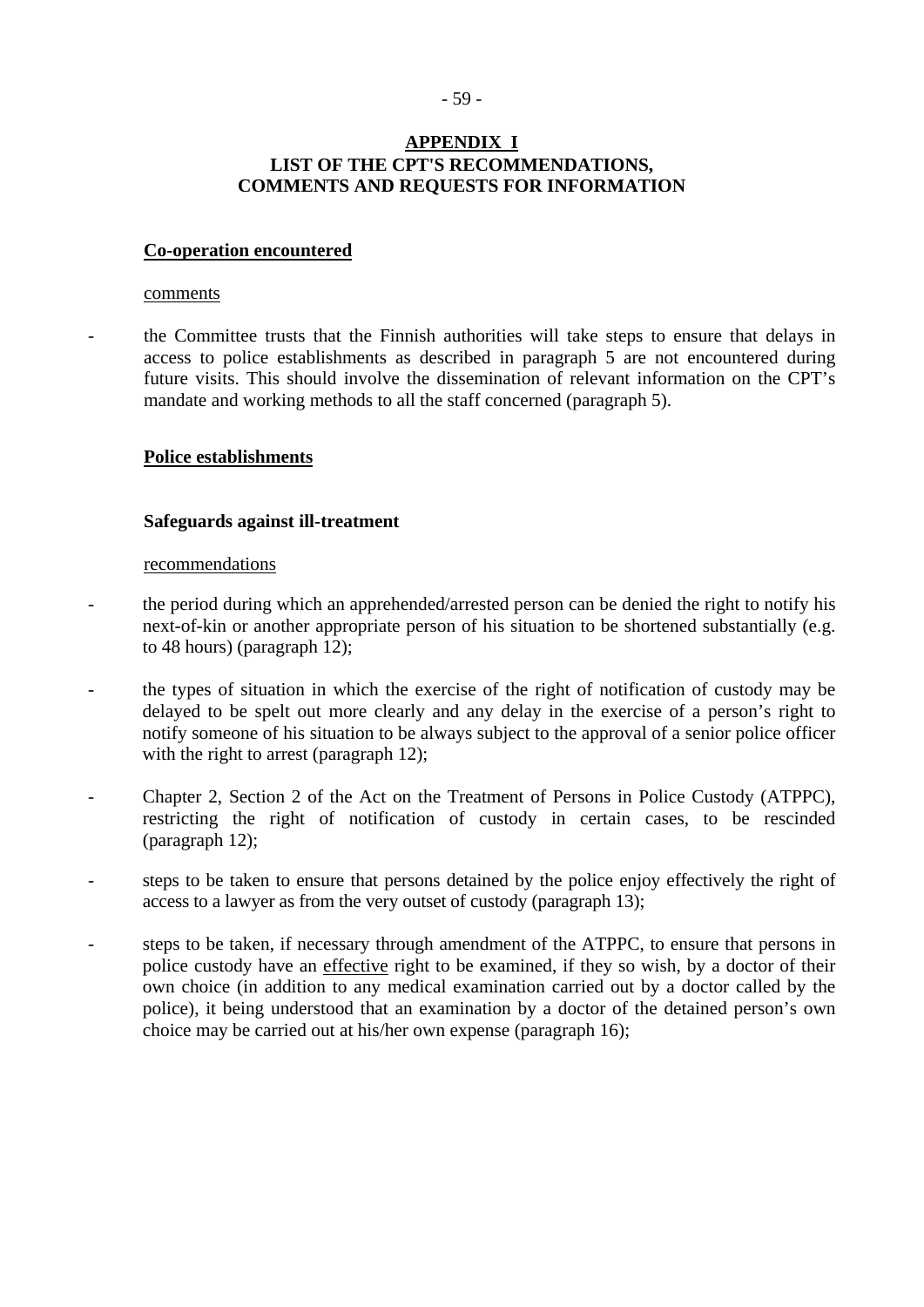- the Finnish authorities to take steps to ensure that complete and accurate verbal information on rights is given systematically to all persons apprehended by the police, at the very outset of their deprivation of liberty (i.e. as from the moment the persons concerned are first obliged to remain with the police). As regards the information form on rights, it should set out in a straightforward manner all the rights of persons deprived of their liberty by the police (including the right of access to a doctor of one's own choice), and should be given systematically to all detained persons as soon as they are brought into a police station. Particular care should be taken to ensure that detained persons are actually able to understand their rights; it is incumbent on police officers to ascertain that this is the case, to verify that these rights have been respected in practice and to take appropriate action if this is not the case. Further, detained persons should be requested to confirm with their signature that they have been provided with information on their rights, with an indication of the precise time when it occurred (paragraph 18);
- steps to be taken to ensure that, whenever a person is deprived of his liberty by the police, for whatever reason, this fact is duly recorded without delay (paragraph 19);
- standard-format and comprehensive custody registers to be kept at each police establishment, containing information on all aspects of the person's custody (including movements between establishments) and all the action taken in connection with it (paragraph 19);
- the Finnish authorities to take steps to develop a specific system for independent monitoring of police detention facilities. To be fully effective, monitoring visits should be both frequent and unannounced. Further, the monitoring bodies should be empowered to interview detained persons in private and examine all issues related to their treatment (material conditions of detention; custody records and other documentation; the exercise of detained persons' rights, etc.) (paragraph 20).

#### comments

if the current legislation restricts the rights of persons suspected of having committed "minor" offences" to have access to a lawyer and to be informed of their rights, such restrictions should be abolished (paragraphs 15 and 17).

#### requests for information

- remarks of the Finnish authorities on complaints from detained persons that the police had prevented them from choosing their lawyer freely and imposed on them *ex officio* lawyers who were said by the persons concerned to be "working with the police" (paragraph 14);
- remarks of the Finnish authorities on the issue raised in paragraph 16 (paragraph 16);
- whether the "witness" to be present during police interviews of juveniles must always be someone independent from the police (paragraph 17).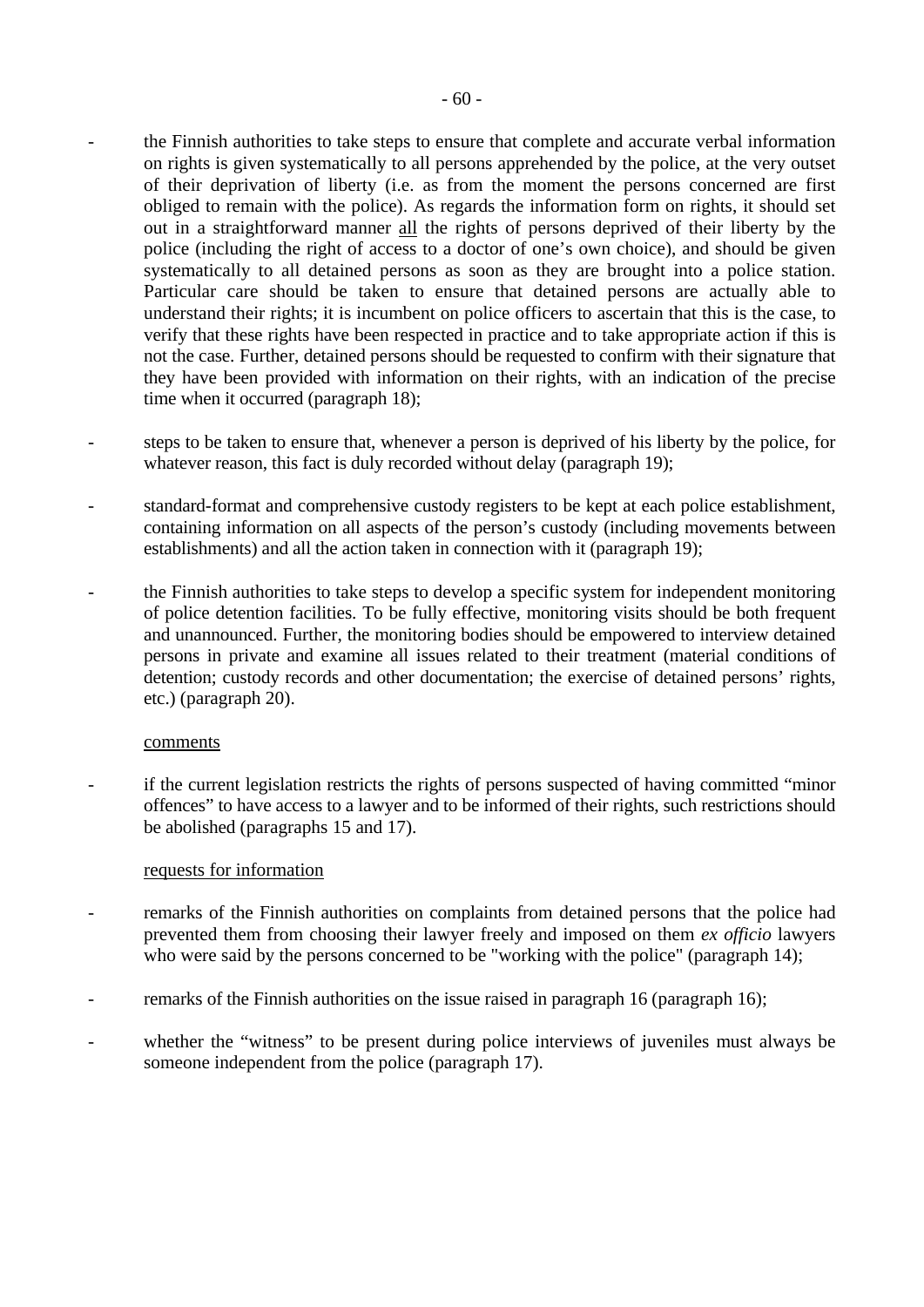# **Conditions of detention**

### recommendations

- the Finnish authorities to take steps to remedy the deficiencies observed in police custody cells (paragraph 22);
- steps to be taken to remedy the deficiencies observed at the Custodial Facility for Intoxicated Persons in Töölö (paragraph 24);
- steps to be taken to ensure that a nurse is present at all times at the Custodial Facility for Intoxicated Persons in Töölö (paragraph 24);
- specialised training in the care of intoxicated persons, and in recognising the symptoms of conditions that could be mistaken for or complicate alcohol intoxication, to be provided to all police officers in Finland (paragraph 25);
- arrangements to be made to ensure that there can be rapid access to a nurse whenever intoxicated persons are held at police establishments (paragraph 25);
- any non-standard issue objects to be immediately removed from all police premises where persons may be held or questioned. Any such items seized during criminal investigations should be entered in a separate register, properly labelled (identifying the case to which they refer) and kept in a dedicated store (paragraph 26).

#### comments

**-** the Finnish authorities are invited to verify that the stock of suitable mattresses for intoxicated persons is sufficient at Tampere District Police Department (paragraph 23).

# **Remand detention in police establishments**

#### recommendations

- steps to be taken to:
	- ensure that all remand prisoners held in "police prisons" are offered at least one hour of genuine outdoor exercise every day;
	- develop a regime of activities for such prisoners;
	- review the existing arrangements at the "police prison" of Helsinki Police Department as regards access to a doctor and access to specialist (including dental) care, and arrange for the presence of a nurse also at weekends;
	- ensure that all "police prisons" without an in-house medical service are visited on a regular basis by a nurse reporting to a doctor;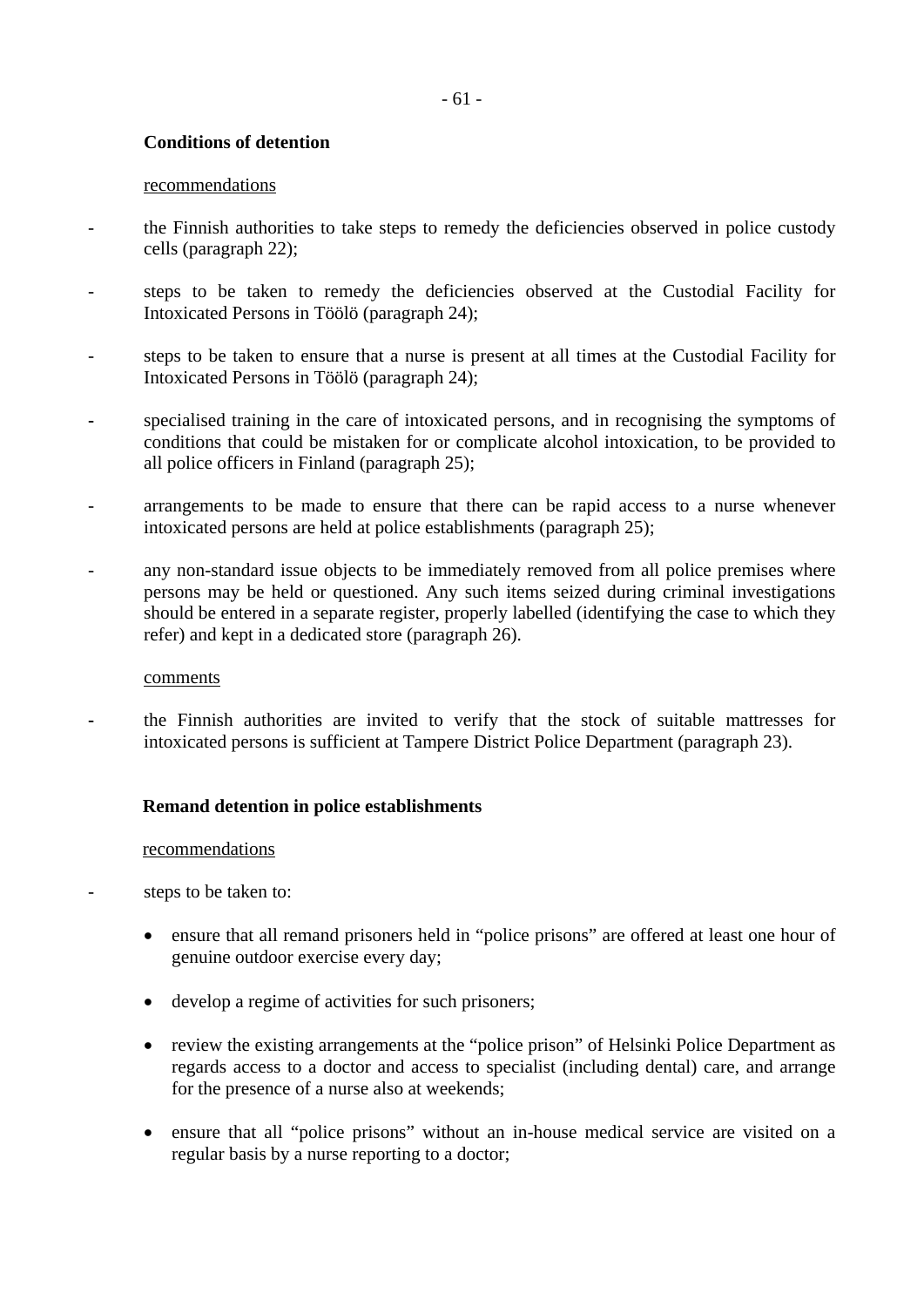- ensure that all newly-arrived remand prisoners are medically screened, within 24 hours of their arrival at a "police prison", by a doctor or a qualified nurse reporting to a doctor;
- set up specific registers to record placements in isolation cells in the "police prisons" which possess such cells;
- ensure that the isolation cells at the "police prison" of Helsinki Police Department are kept clean;
- ensure that inmates held in isolation cells are visited by a nurse on a daily basis (paragraph 35);
- the police to be given detailed instructions as regards recourse to prohibitions/restrictions concerning remand prisoners' correspondence, visits and access to a telephone (paragraph 36);
- an obligation to exist to state in writing the specific reasons for any such prohibitions/restrictions in each individual case (paragraph 36);
- in the context of each periodic review by a court of the necessity to continue remand in custody, the question of the necessity for the police to continue to impose particular restrictions upon a remand prisoner's visits, letters and access to a telephone to be considered as a separate issue (paragraph 36).

#### comments

- the Finnish authorities are invited to offer regular first-aid refresher courses to all police officers working in detention areas of "police prisons" (paragraph 35).

#### requests for information

- information, in due course, on the adoption of the measures referred to in paragraph 34, as well as on the proposals made by the joint working group of the Ministries of the Interior and Justice tasked with finding solutions to decrease the number of remand prisoners in police establishments (paragraph 34).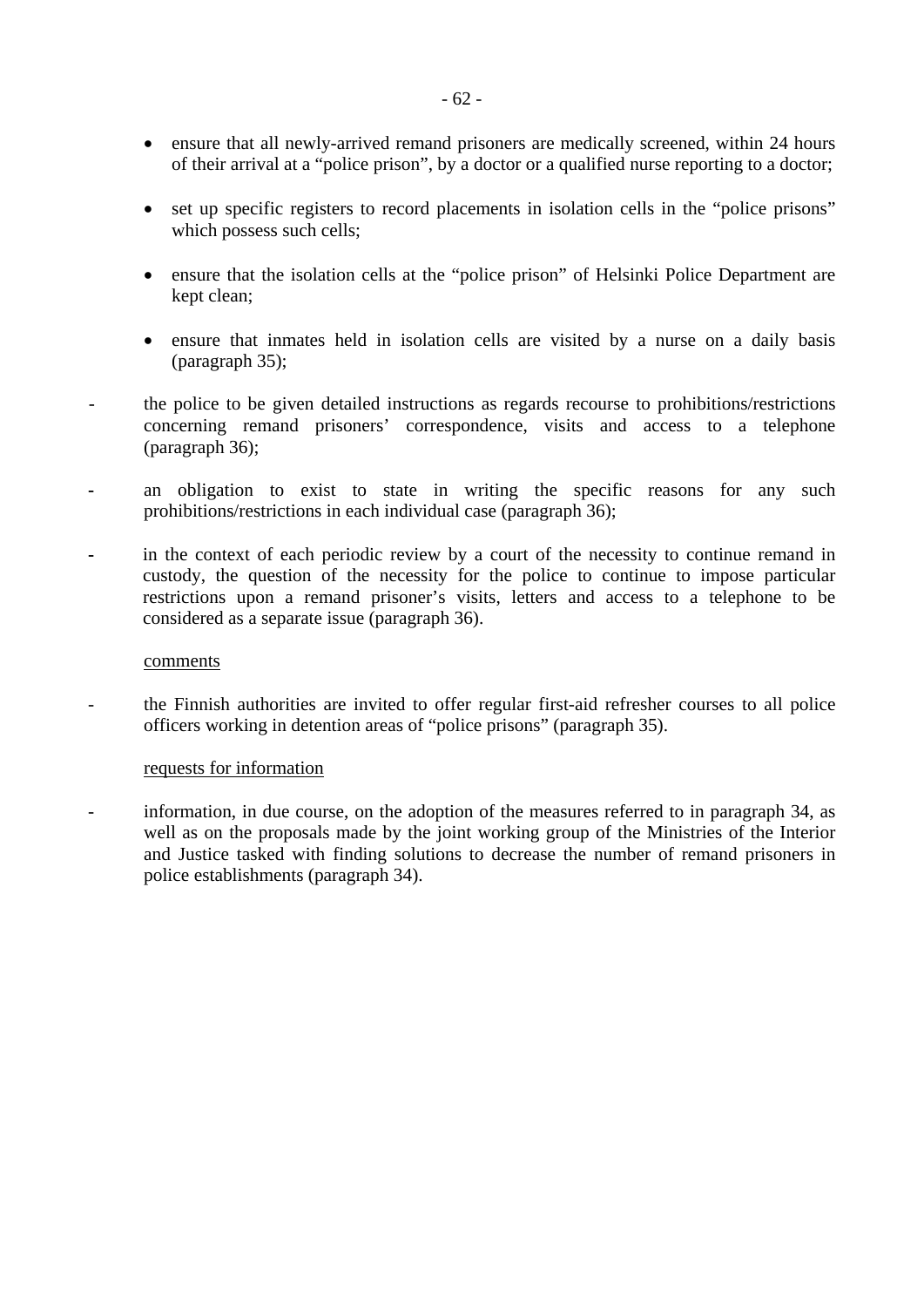# **Foreign nationals detained under aliens legislation**

### **Preliminary remarks**

### recommendations

- the Finnish authorities to carefully consider the possibility of opening a second detention unit for aliens, in line with Act No. 116/2002 on Detention Units and the Treatment of Foreign Nationals Placed in Detention (paragraph 39).

# **Metsälä Detention Unit for Aliens**

### recommendations

- the nursing staff resources specifically devoted to the Metsälä Detention Unit to be strengthened so as to ensure a daily presence of a nurse, including on weekends (paragraph 46);
- prompt and systematic medical screening to be put in place as a matter of priority (paragraph 47);
- measures to be taken to ensure regular attendance by a psychologist and ready access to a psychiatrist at the Metsälä Detention Unit (paragraph 48).

#### comments

- the Finnish authorities are invited to provide the exercise yard at the Metsälä Detention Unit with an area protected against inclement weather (paragraph 43);
- the Finnish authorities are invited to reflect upon possibilities of developing further the range of activities offered to detainees at the Metsälä Detention Unit for Aliens, paying particular attention to the educational needs of young children and juveniles (paragraph 44);
- the Finnish authorities are invited to establish a written policy which makes it clear who can gain access to the clinical records in the absence of nursing staff, and under what circumstances. Further, a system should be introduced whereby any access by non-medical staff to medical documentation is recorded and reported to medical staff at the first opportunity (paragraph 49);
- to be fully effective, inspection and monitoring visits should be both frequent and unannounced. Further, the inspecting and monitoring bodies should be empowered to interview detained persons in private and examine all issues related to their treatment (material conditions of detention; custody records and other documentation; the exercise of detained persons' rights, etc.) (paragraph 52);
- a nurse should visit persons held in isolation on a daily basis (paragraph 53).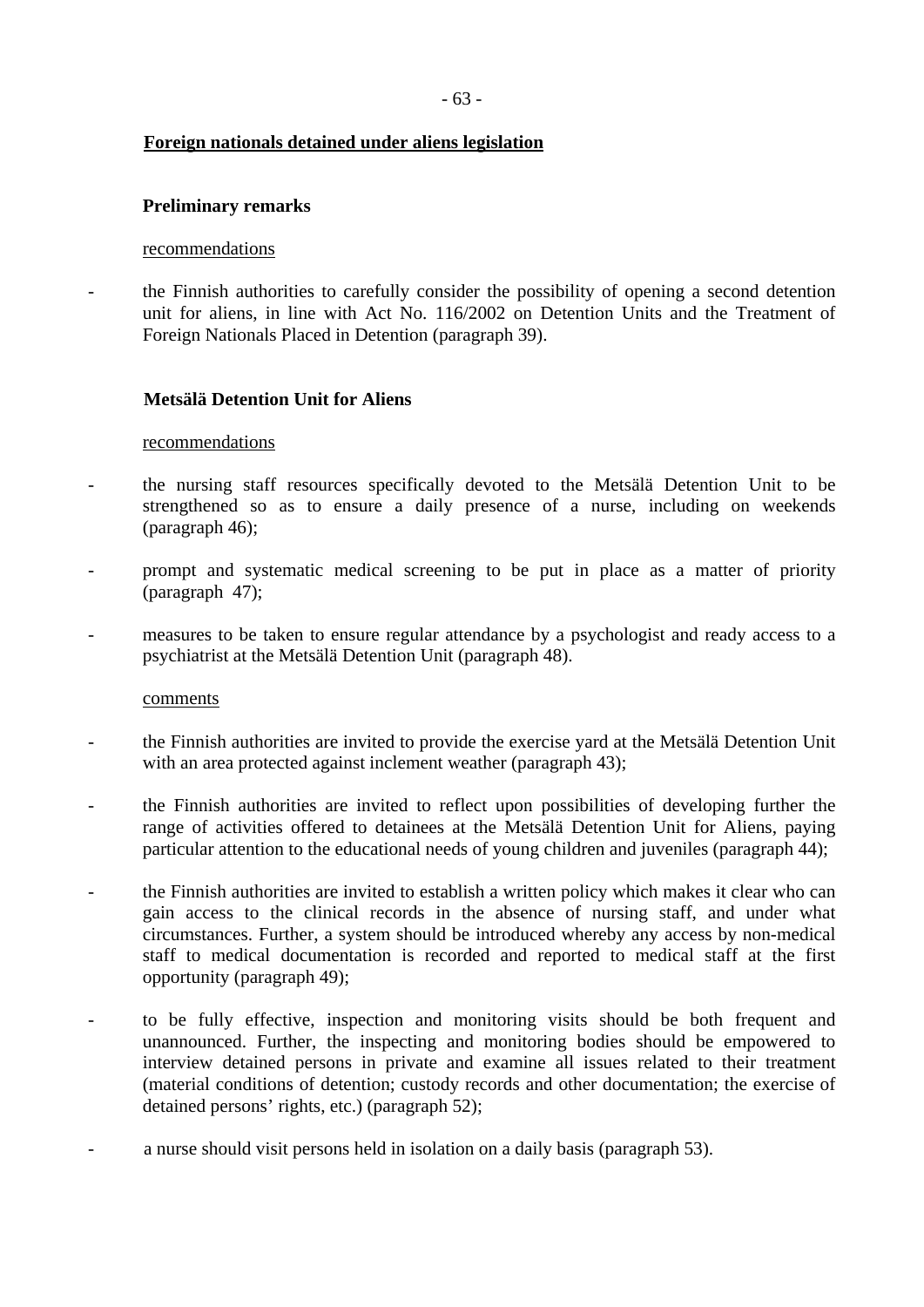#### requests for information

- whether the private security guards employed at the Metsälä Detention Unit have received any specialised training on the use of truncheons, tear gas and handcuffs (paragraph 51).

### **Safeguards**

### recommendations

- steps to be taken to ensure that foreign nationals detained pursuant to the Aliens Act enjoy effectively the right of access to a lawyer as from the outset of their deprivation of liberty (i.e. as from the moment the persons concerned are first obliged to remain with the police or the Border Guard) (paragraph 55);
- the Finnish authorities to take steps to ensure that all foreign nationals apprehended by the police or the Border Guard pursuant to the Aliens Act are systematically provided with a form setting out in a straightforward manner all their rights as soon as they are brought into a police station. The form should be made available in an appropriate range of languages (paragraph 56).

### **Deportation of foreign nationals by air**

#### comments

- prior to and in the course of a deportation operation, any medication should only be administered with the consent of the foreign national concerned (or, if the person is treated against his/her will pursuant to the Mental Health Act, in accordance with all the relevant safeguards) (paragraph 57);
- an independent external monitoring procedure of deportation operations might usefully be introduced, and the recording of deportation operations by audiovisual means (in particular for deportations expected to be problematic) should be considered (paragraph 57).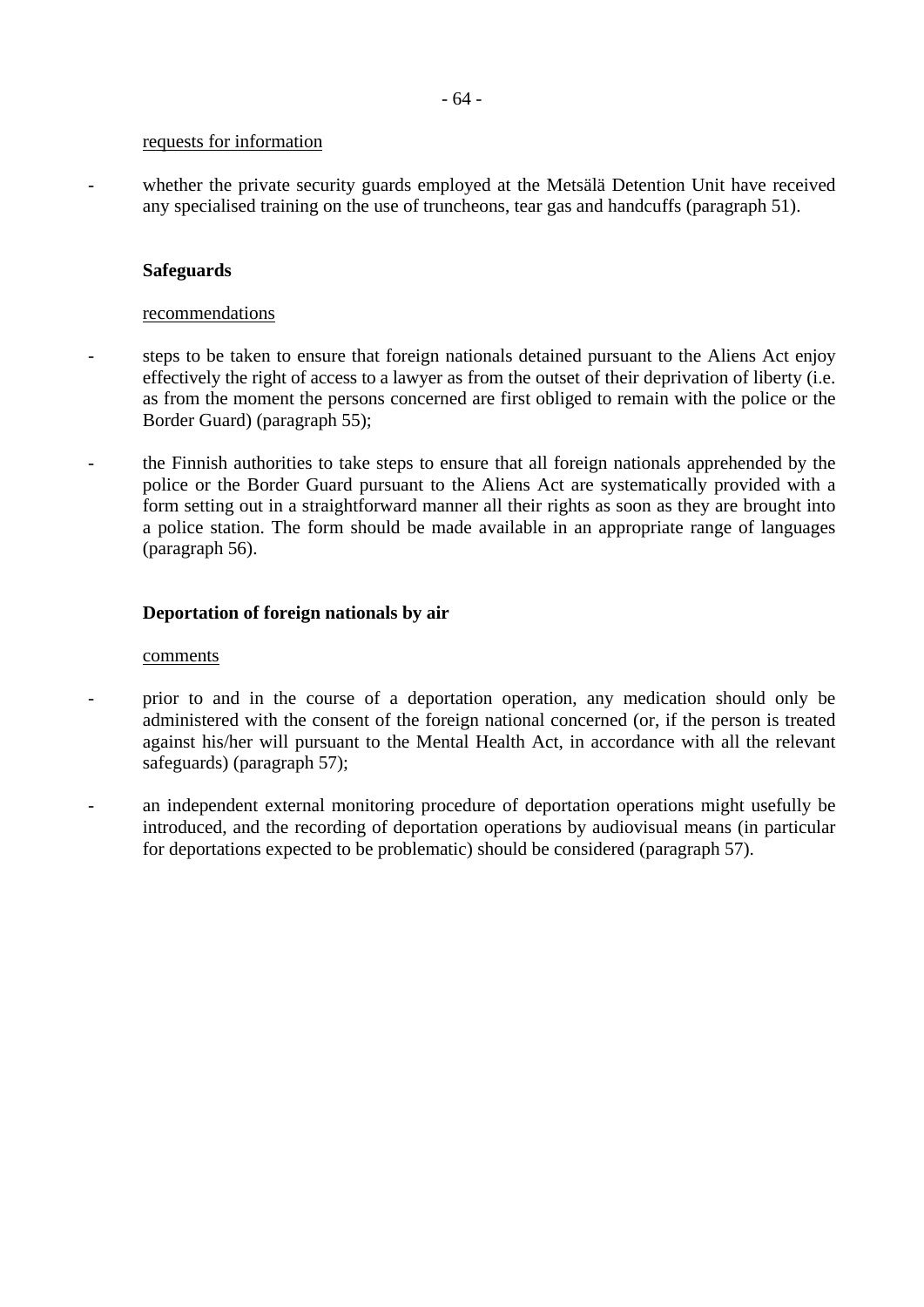# **Prisons**

# **Preliminary remarks**

### recommendations

- a considerably earlier date than 2015 to be set up for the completion of the work aimed at equipping prison cells with sanitary annexes (paragraph 61);
- action to be taken in all prisons in Finland to ensure that inmates accommodated in cells without a toilet are granted access to a proper toilet facility at any time of day or night. Such action must involve the provision of an adequate staff presence at night (through the allocation of additional posts or re-deployment of prison officers) (paragraph 61).

#### comments

- the Finnish authorities are invited to pursue their efforts to fully implement the new prison legislation, in particular as regards the provision of adequate activity and rehabilitation programmes to prisoners (paragraph 59);
- the CPT trusts that the Finnish authorities will pursue their efforts to combat prison overcrowding and, in so doing, be guided by Recommendation Rec(99)22 of the Committee of Ministers of the Council of Europe concerning prison overcrowding and prison population inflation, as well as Recommendation Rec(2003)22 on conditional release (parole) (paragraph 60).

# **Ill-treatment by staff and staff-inmate relations**

# recommendations

a major investment to be made, through initial and ongoing staff training, in the building of positive staff-inmate relations in prison. Such an approach will depend to a great extent on staff possessing and making use of interpersonal communication skills. In this context, action should be taken to ensure that prison officers assigned to high security and closed units, or having in their custody inmates with little human contact with other prisoners, have a genuine commitment to the exercise of such skills in a proactive manner (paragraph 63).

# **Inter-prisoner violence and intimidation**

#### recommendations

the Finnish authorities to take appropriate measures as regards prisoners segregated for their own safety, in the light of the remarks made in paragraph 65. If necessary, the relevant legal provisions and regulations should be amended (paragraph 65);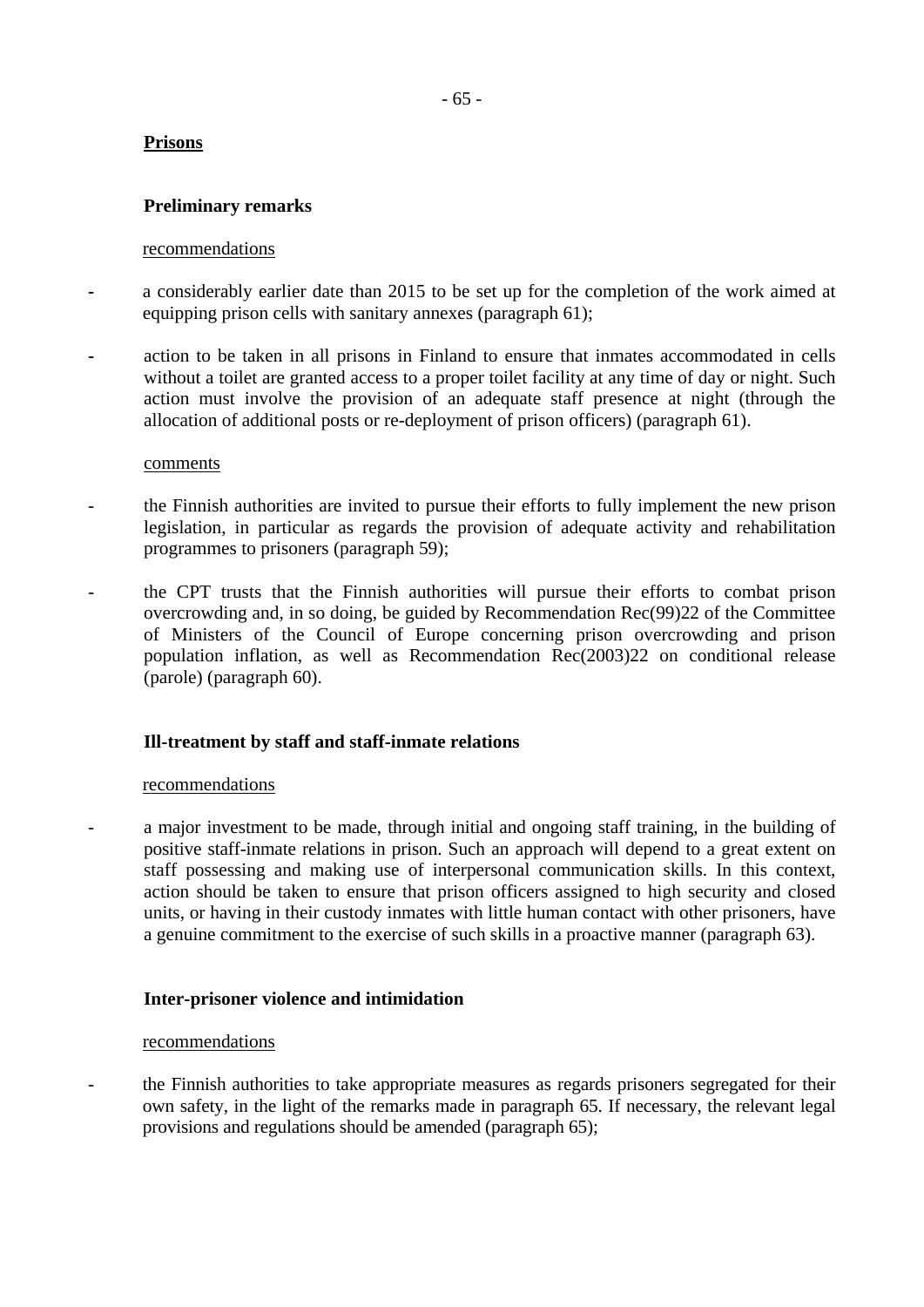a national approach to be developed to address the issue of "fearful" prisoners. In particular, these inmates should be provided with appropriate conditions and treatment; access to activities, educational courses and sport should be possible. Moreover, a proactive approach by the prison health-care service towards prisoners on protection is required, particularly as regards psychological and psychiatric care. There should be an individual assessment of their needs at regular intervals and, where appropriate, transfer to another prison should be considered (paragraph 67).

#### comments

- the situation observed in Helsinki Prison's ISO-1 Closed Unit, where certain inmates had to completely renounce their right to one hour of daily outdoor exercise or staff had to deny it for security reasons, is totally unacceptable (paragraph 65);
- the management and staff of Vantaa and Helsinki Prisons are encouraged to exercise continuing vigilance in order to make sure that no case of inter-prisoner violence goes unnoticed and to make use of all the means at their disposal to prevent such cases. This will depend greatly on having an adequate number of staff present in detention areas and in facilities used by prisoners for activities (paragraph 66).

# **Prisoners subject to special regimes**

#### recommendations

- a suitable programme of purposeful activities of a varied nature (including work, education and targeted rehabilitation programmes) to be offered to prisoners held in conditions of high security. This programme should be drawn up and reviewed on the basis of an individualised needs/risk assessment by a multi-disciplinary team (involving, for example, a psychologist and social worker), in consultation with the inmates concerned (paragraph 72);
- the imposition of the restrictions on contact with the outside world mentioned in paragraph 73 to be based on an individual risk assessment (paragraph 73);
- the placement of prisoners in the closed units at Helsinki and Riihimäki Prisons to be reviewed, in the light of the remarks made in paragraph 75 (paragraph 75);
- the regime provided to prisoners held in the closed units at Helsinki and Riihimäki Prisons to be reviewed. The objective should be to ensure that such prisoners enjoy a relatively relaxed regime within the confines of their units in order to counter the deleterious effects upon the prisoners' mental health and social skills of living in the bubble-like atmosphere of the unit, and to provide them with a variety of organised activities responding to their individual needs (including work, education and rehabilitation programmes) (paragraph 77);
- remand prisoners whose judicially-imposed segregation has ended to be placed on normal location without delay at Vantaa Prison (paragraph 79);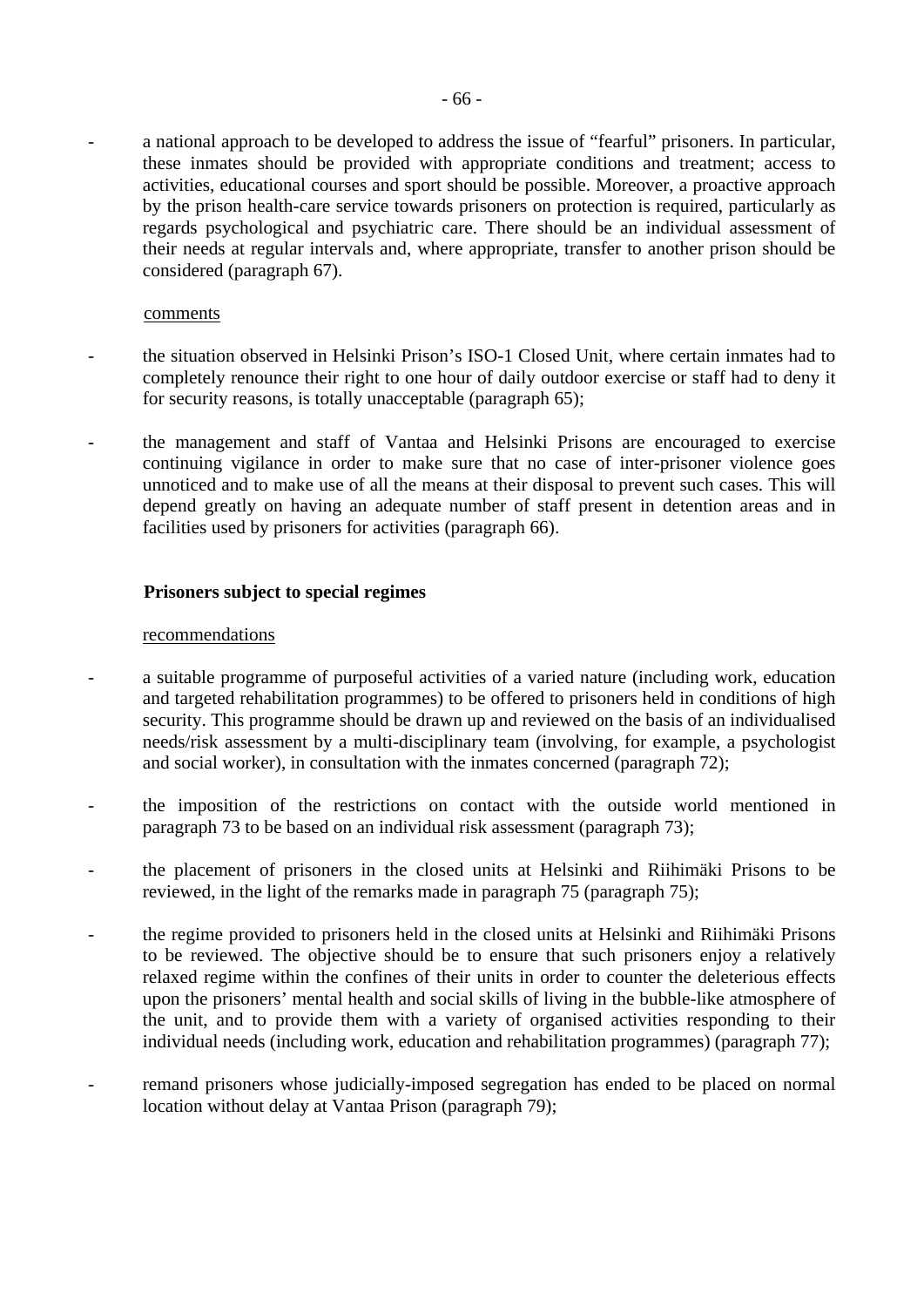the Finnish authorities to take resolute action to provide prisoners subjected to judiciallyordered segregation with access to purposeful activities, in order to counteract the negative effects of their being placed in conditions akin to solitary confinement. Further, appropriate steps should be taken to ensure that the application of judicially-ordered segregation to a female prisoner does not adversely affect the regime offered to other prisoners in the female unit at Vantaa Prison (paragraph 81).

### comments

it is essential, for the effective management of prisoners whose personality or behaviour is likely to mean that they will spend prolonged periods in conditions of high security, that decisions reached about their management are not only fair but can be seen to be fair (paragraph 70).

### requests for information

- confirmation that the shelters referred to in paragraph 72 have now been installed in the exercise yards concerned at Riihimäki Prison (paragraph 72);
- information on the legal safeguards (e.g. provision of reasoned grounds in writing for any decision to impose or prolong segregation; individual, meaningful and periodic review of the imposition of the measure) established by the Finnish authorities to ensure that court-ordered segregation does not last longer than required (paragraph 79);
- remarks of the Finnish authorities on the allegations made by certain prisoners that staff constantly adjourned access to a telephone to a later date (paragraph 82).

# **Conditions of detention for prisoners in general**

#### recommendations

- the necessary steps to be taken at Vantaa Prison as regards the accommodation of juveniles, in the light of the remarks made in paragraph 83 (paragraph 83);
- the Finnish authorities to redouble their efforts to provide remand prisoners (in particular women and juveniles) at Vantaa Prison with a range of activities corresponding to their needs and legal status (paragraph 87);
- effective steps to be taken without delay to end the practice of "slopping out" in the Western Wing of Helsinki Prison (paragraph 90).

#### comments

the Finnish authorities are encouraged to pursue their efforts to ensure that Vantaa Prison operates within its official capacity (paragraph 84);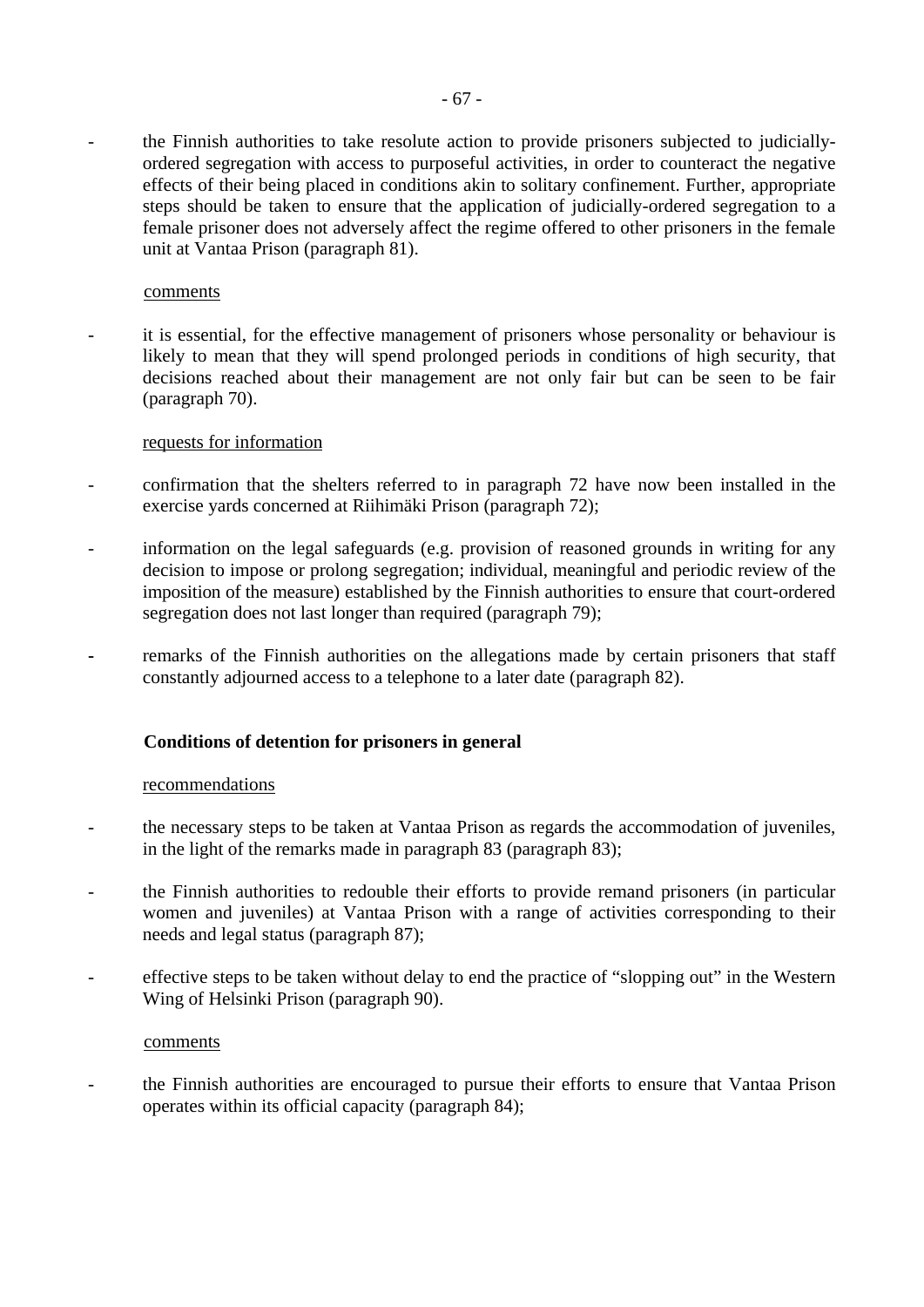- the management of Helsinki and Riihimäki Prisons are invited to pursue efforts to provide more prisoners with purposeful activities tailored to their needs (including work, vocational training, education and targeted rehabilitation programmes) (paragraph 93);
- the management of Helsinki Prison is encouraged to further develop the programmes for long-term prisoners, including the provision of targeted rehabilitation programmes and appropriate psychological and social support to assist them to come to terms with their period of incarceration and prevent re-offending after release (paragraph 93).

#### requests for information

- remarks of the Finnish authorities on complaints made by a number of prisoners at Vantaa Prison that the last meal of the day was served as early as 2.30 p.m. (paragraph 84);
- information on decisions taken as regards envisaged action to turn the detention areas of Helsinki Prison's Northern Wing into premises for activities and/or to introduce an open door policy (day and night) within those areas (paragraph 90).

# **Health-care services**

### recommendations

- the attendance by a doctor to be increased in each of the prisons visited, in the light of the remarks made in paragraph 95 (paragraph 95);
- steps to be taken to ensure that someone qualified to provide first aid, preferably with a recognised nursing qualification, is always present, including at night, in the prison establishments visited (paragraph 95);
- the Finnish authorities to establish a system of regular visits to Riihimäki Prison by a psychiatrist (paragraph 96);
- steps to be taken to ensure that medical screening of newly arrived prisoners in the three establishments visited is carried out systematically on the day of arrival or the following weekday (paragraph 97);
- the Finnish authorities to take steps to ensure the permanent presence of a nurse trained in psychiatric care at Vantaa Prison's Psychiatric Unit (paragraph 99);
- steps to be taken to ensure that the management of agitated patients is the responsibility of the health-care staff at Vantaa Prison's Psychiatric Unit; all assistance by prison staff in dealing with such patients should be provided under the instructions and close supervision of health-care staff (paragraph 101);
- instructions on the use of stun-guns in prisons to be reviewed, in the light of the remarks made in paragraph 102 (paragraph 102);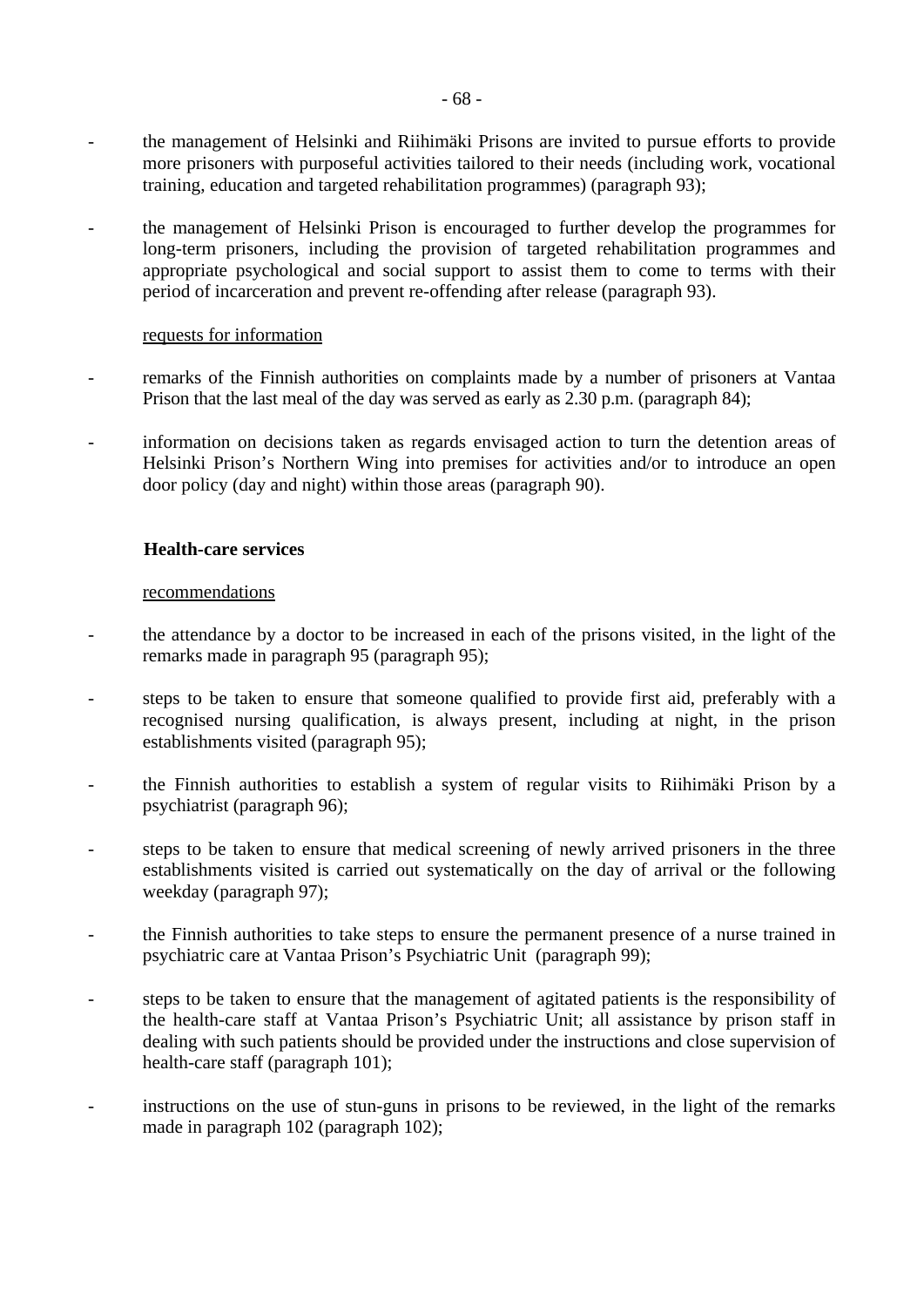- health-care staff working at Vantaa Prison's Psychiatric Unit to be provided with detailed guidelines on the monitoring of patients placed in a seclusion room, in the light of the remarks made in paragraph 103 (paragraph 103).

#### comments

- the Finnish authorities are invited to employ staff qualified to provide therapeutic and rehabilitative activities at Vantaa Prison's Psychiatric Unit (paragraph 99);
- the Finnish authorities are invited to provide a less austere and more personalised environment in the patient accommodation area of Vantaa Prison's Psychiatric Unit (paragraph 100);
- the design of the seclusion rooms at Vantaa Prison's Psychiatric Unit is unsuitable (paragraph 103).

#### requests for information

a copy of the instructions on the use of stun-guns in prisons, as reviewed (paragraph 102).

### **Other issues of relevance to the CPT's mandate**

#### recommendations

- the practice observed at Helsinki Prison, where nurses had to certify that "there were no medical reasons not to isolate" an inmate, to cease immediately (paragraph 106);
- steps to be taken at Riihimäki Prison to ensure that prisoners in a state of intoxication or presenting violent or suicidal behaviour are promptly provided with appropriate safe clothing when placed in an observation cell (paragraph 108);
- the Finnish authorities to take steps to ensure that the privacy of prisoners placed in conditions of disciplinary solitary confinement at Helsinki and Vantaa Prisons is preserved when they are using a toilet and washing themselves. This should also apply to inmates placed in observation cells to the greatest extent possible (paragraph 109);
- prison staff at Helsinki and Riihimäki Prisons to receive detailed instructions as to the manner in which the measure of placing a prisoner believed to be a "body-packer" under constant observation should be implemented. These instructions should include the inmates' ready access to a toilet at all times (including at night). Arrangements should also be made (e.g. tinted glass partitioning of the toilet facility) to preserve a minimum amount of privacy when the inmates concerned are using a toilet (paragraph 112);
- suspected "body-packers" held under constant supervision to be always provided with appropriate bedding for overnight stays (paragraph 112);
- measures to be taken to ensure that up-to-date information leaflets are systematically given to prisoners on their arrival. These leaflets should be available in an appropriate range of languages (paragraph 117).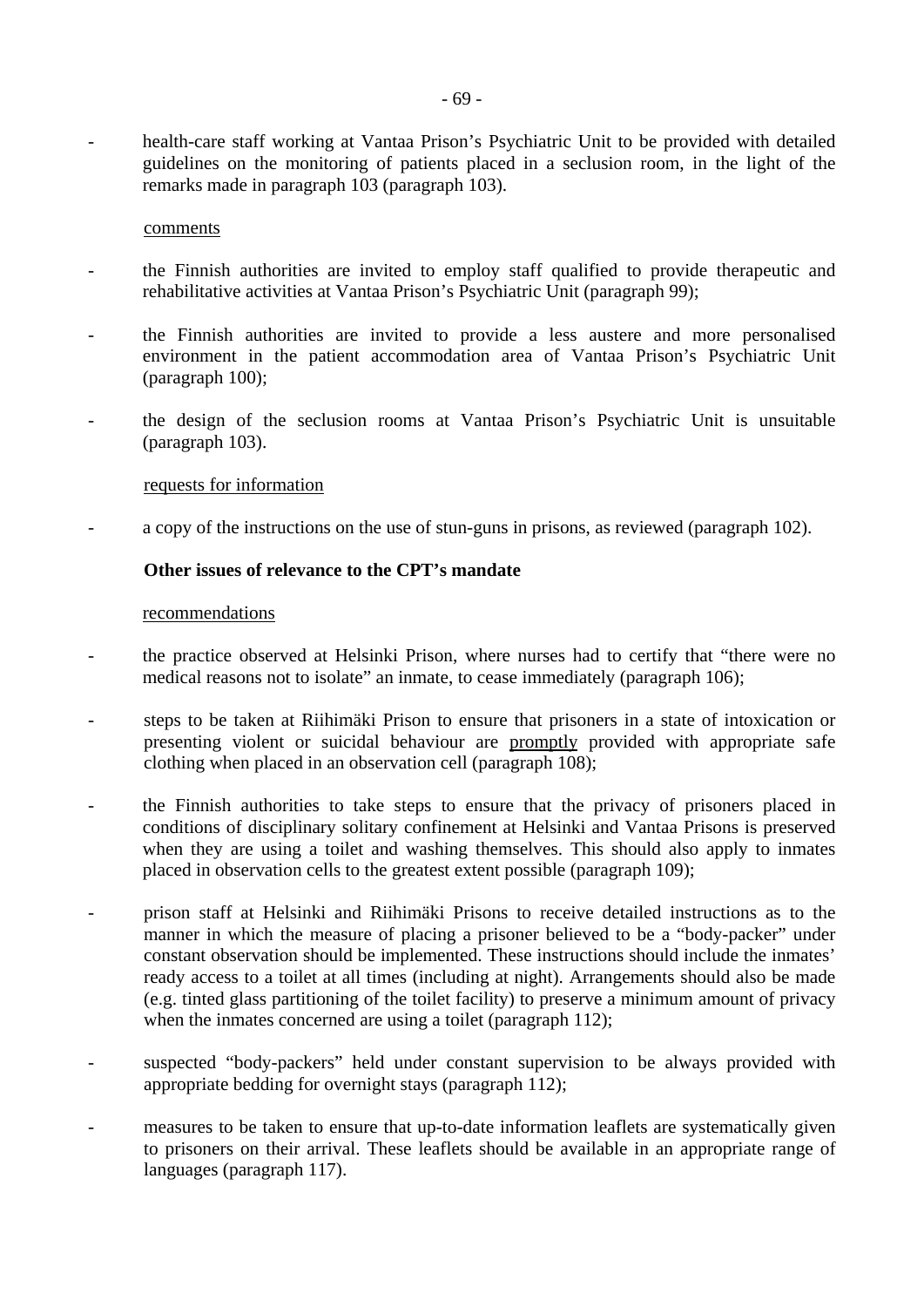#### comments

- the Finnish authorities are invited to take the necessary measures at Helsinki and Riihimäki Prisons concerning the medical examination and supervising of prisoners suspected of carrying unlawful substances or items inside their body, in the light of the remarks made in paragraph 113 (paragraph 113);
- the imposition of the restrictions on visits mentioned in paragraph 115 should be based on an individual risk assessment (paragraph 115);
- the Finnish authorities are invited to allocate sufficient resources to the Ombudsman's Office (or to another independent body) to ensure that it is in a position to carry out frequent and unannounced inspections of prison establishments (paragraph 116).

#### requests for information

- remarks of the Finnish authorities on the allegations received from some inmates at Helsinki Prison that they had been placed in solitary confinement for up to four days, without benefitting from the formal safeguards provided by the disciplinary procedure (paragraph 105);
- remarks of the Finnish authorities on the practice at Helsinki Prison of obliging prisoners believed to be concealing unlawful substances or items inside their body and held in a cell under constant observation to wear "locked" overalls when they were not using a toilet (paragraph 111).

#### **Psychiatric establishments**

#### **Preliminary remarks**

#### requests for information

- more detailed information on new draft amendments to the Mental Health Act aimed at creating the possibility for courts to order compulsory outpatient care for forensic patients (paragraph 118);
- more information on the possibility of enlarging the Psychiatric Treatment and Research Unit for Adolescent Intensive Care (EVA) or opening a similar facility in the greater Helsinki area (paragraph 119).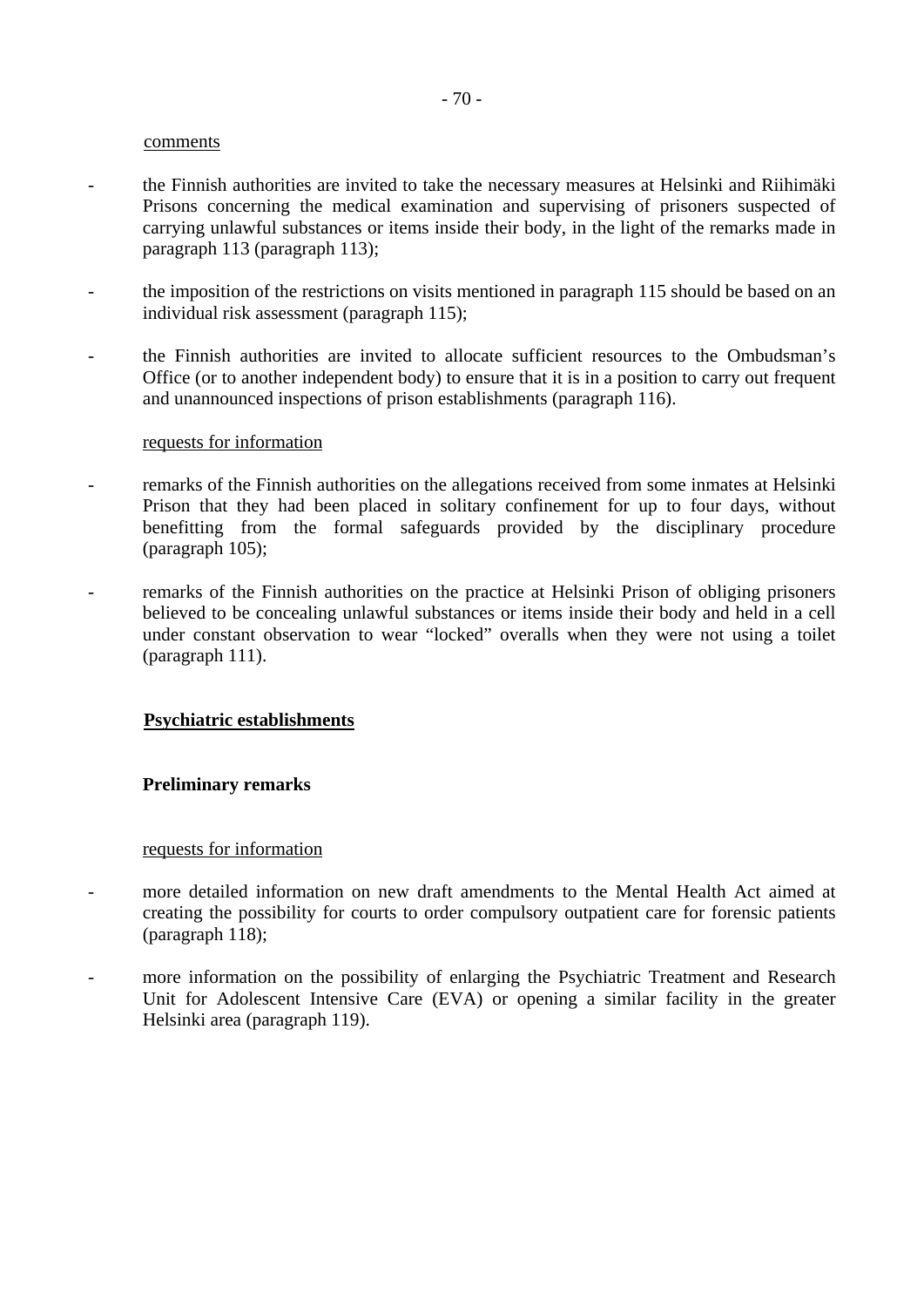# - 71 -

# **Ill-treatment**

### comments

the management of Vanha Vaasa Psychiatric Hospital is invited to regularly remind staff that patients should be treated with respect and that any form of ill-treatment – including verbal abuse – is unacceptable and will not be tolerated (paragraph 120).

# **Patients' living conditions**

### recommendations

- steps to be taken to ensure that all juvenile patients have the possibility to take daily outdoor exercise in both a safe and unoppressive environment at the EVA unit (paragraph 122).

# **Treatment and staff**

### recommendations

- steps to be taken at Vanha Vaasa Hospital to improve the clinical review of patients, in the light of the remarks made in paragraph 126 (paragraph 126);
- a specific register to be set up in all psychiatric establishments in Finland where recourse is had to electroconvulsive therapy (ECT), and patients' informed consent to be sought before undergoing this therapy (paragraph 127).

#### comments

- the Finnish authorities are invited to seek to involve more patients at Vanha Vaasa Hospital in activities which correspond to their individual needs and abilities. Further, the offer of individual and group psychotherapy should be increased (paragraph 128);
- a reinforcement of the staff qualified to provide psycho-social rehabilitative activities is necessary at Vanha Vaasa Psychiatric Hospital (paragraph 130).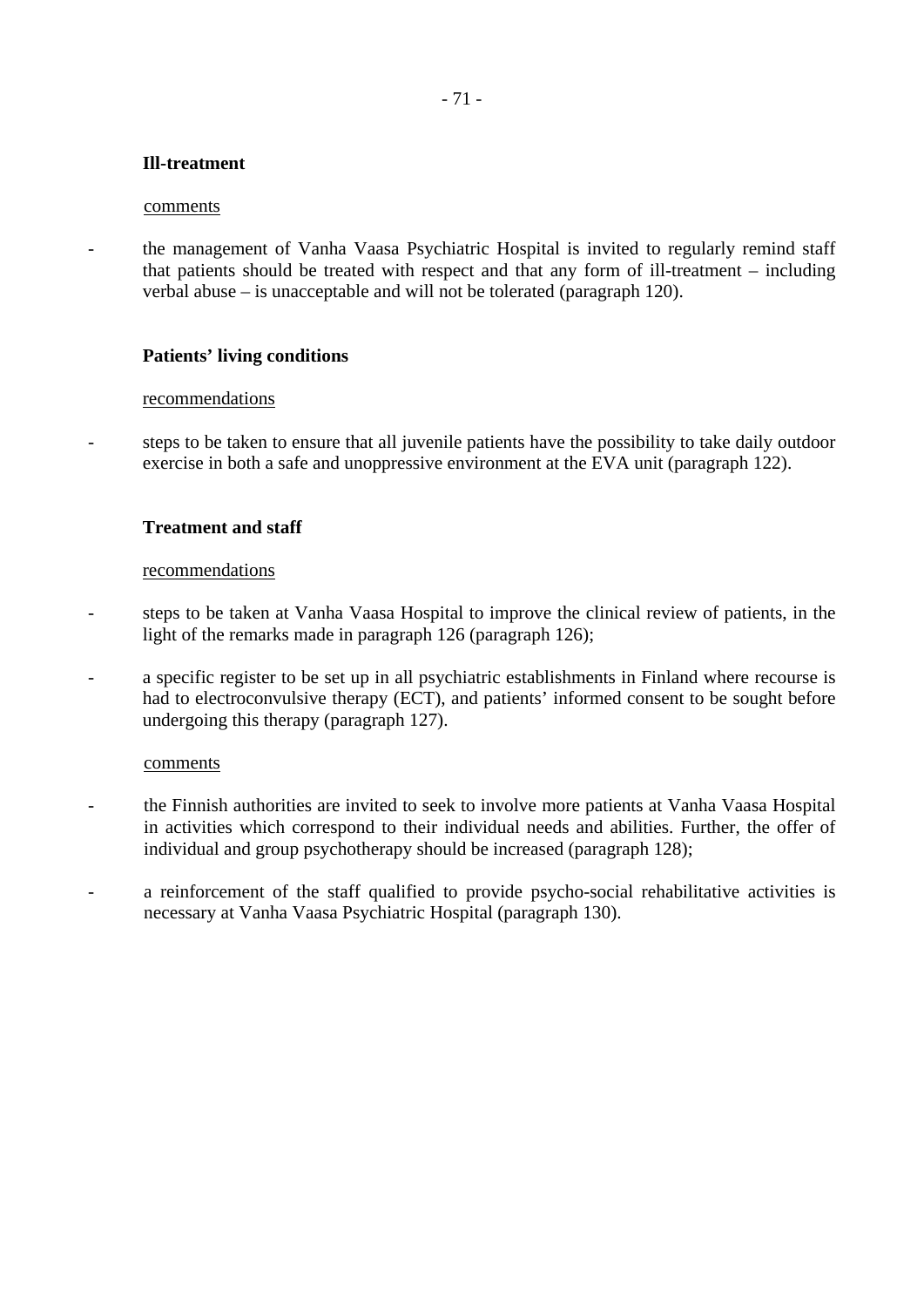# **Means of restraint/seclusion**

### comments

- staff of the EVA unit should remain vigilant to avoid patients feeling claustrophobic or fearing they cannot breathe while restrained by being rolled in a mat (paragraph 131);
- the standards of recording and reporting as regards the use of restraint mats and chemical restraint should be the same as for recourse to mechanical restraint and seclusion at the EVA unit (paragraph 135);
- the Finnish authorities are encouraged to continue their efforts to provide staff in direct contact with patients with initial and refresher training in manual control and other means of restraint vis-à-vis agitated or violent patients (paragraph 136).

### requests for information

- information, in due course, on the implementation of the measures described in paragraph 134 at Vanha Vaasa Psychiatric Hospital (paragraph 134);
- information on the outcome of the nationwide assessment of procedures and methods used in psychiatric facilities, including seclusion measures, and its implications at legislative level (paragraph 134).

# **Safeguards**

# recommendations

- the existing legal provisions to be amended so as to provide for a psychiatric opinion (independent of the hospital in which the patient is placed) in the context of the initiation and review of the measure of involuntary hospitalisation (paragraph 138);
- the Finnish authorities to take effective steps to ensure that there is always a meaningful and expedient court review of the measure of involuntary hospitalisation (paragraph 139);
- steps to be taken to ensure that psychiatric patients have the effective right to be heard in person by the judge during the involuntary hospitalisation procedure (paragraph 139);
- a special form relating to informed consent to treatment, signed by the patient and (if he is incompetent) by his legal representative, to be introduced at the EVA unit and Vanha Vaasa Hospital (as well as in all other psychiatric establishments in Finland). The relevant legislation should be amended so as to require an external psychiatric opinion in any case where a patient does not agree with the treatment proposed by the establishment's doctors; further, patients should be able to appeal against a compulsory treatment decision to the court (paragraph 140);
- a brochure setting out in a comprehensible manner patients' rights to be drawn up and systematically provided to patients and their families on admission (paragraph 141);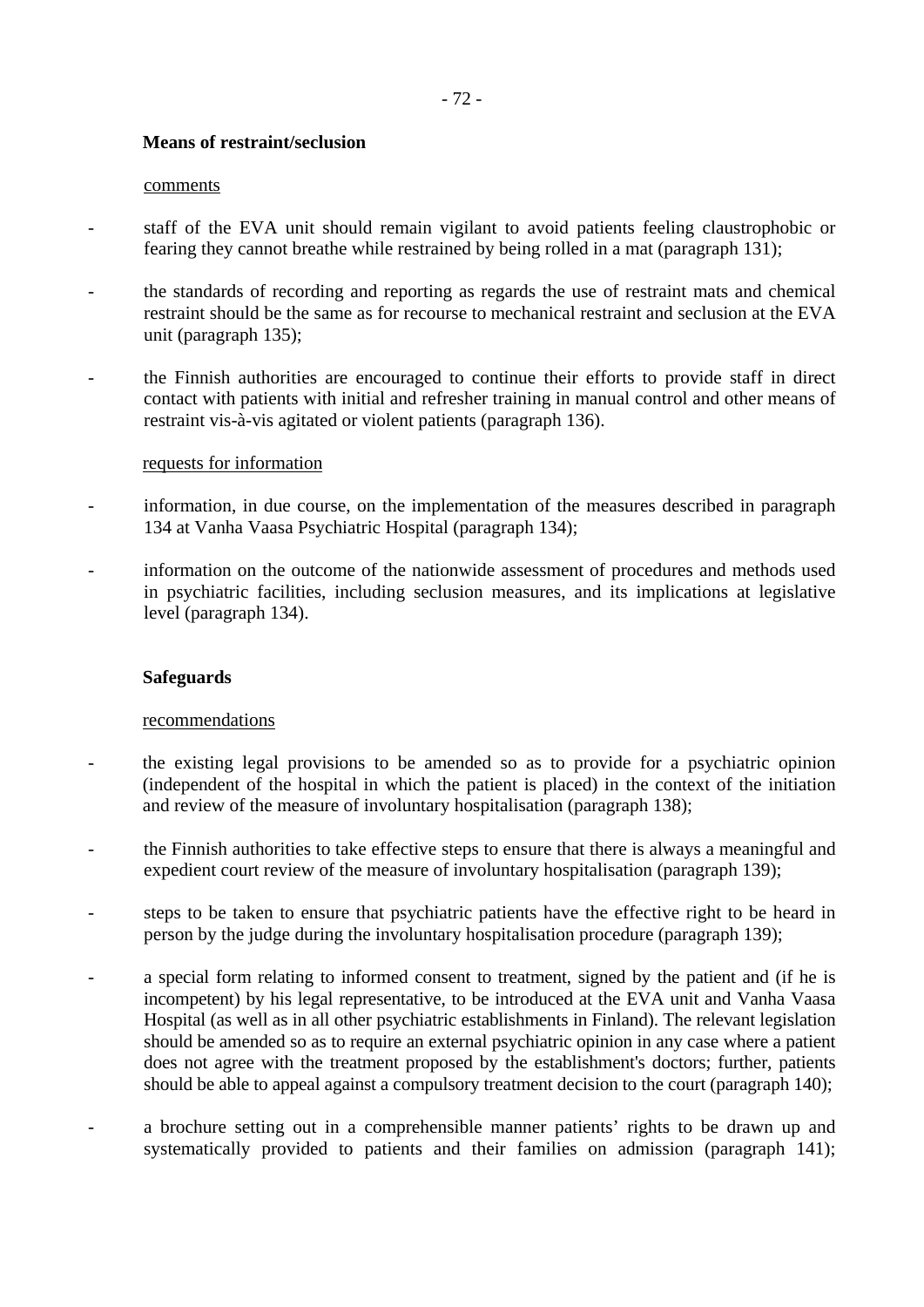- steps to be taken to ensure that involuntary psychiatric patients have effective access to legal assistance (independent of the admitting hospital), if necessary free of charge (paragraph 143);
- steps to be taken to ensure that psychiatric establishments in Finland are visited on a regular basis by independent outside bodies responsible for the inspection of patients' care. These bodies should be authorised, in particular, to talk privately with patients, receive directly any complaints which they might have and make any necessary recommendations. Further, the management of all psychiatric establishments should be duly informed of the results of any inspections carried out on their premises (paragraph 144).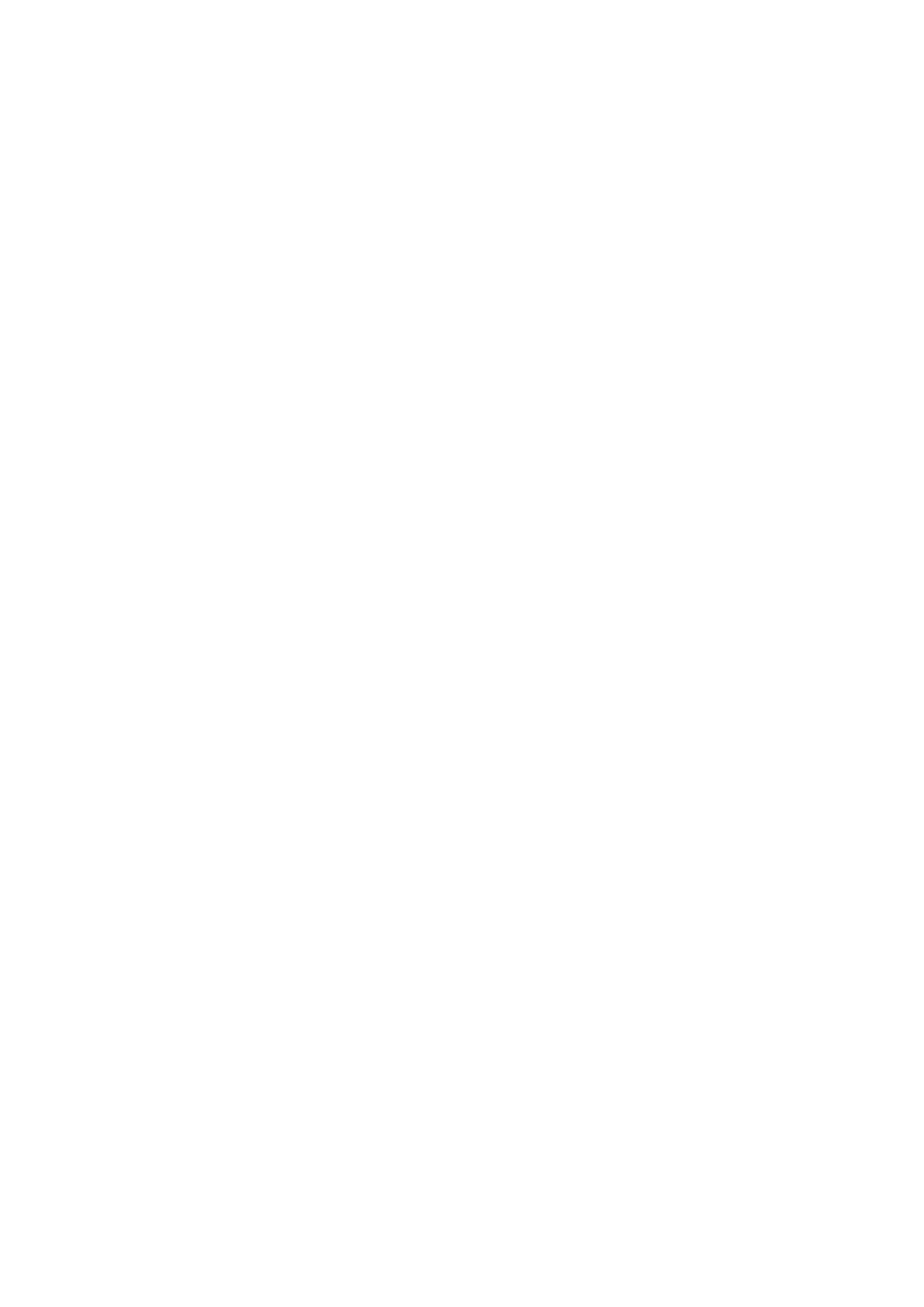# **APPENDIX II**

# **LIST OF THE NATIONAL AUTHORITIES AND ORGANISATIONS WITH WHICH THE CPT'S DELEGATION HELD CONSULTATIONS**

### **A. National authorities**

#### **Ministry of the Interior**

Ms Anne HOLMLUND Minister of the Interior

Ms Ritva VILJANEN Permanent Secretary Mr Thomas BERGMAN Special Adviser Mr Sami PAATERO Special Adviser

### **Police Department**

#### **Border Guard Department**

Mr Juha-Mikko HÄMÄLÄINEN Head of Legal Compliance Unit Ms Silja HALLENBERG Senior Adviser Mr Iikka HERRANEN Major

### **Immigration Department**

Mr Pentti VISANEN Director General Mr Veikko PYYKKÖNEN Senior Planning Officer Mr Tomi VUORI Head of Legal Division

Ms Astrid THORS Minister of Migration and European Affairs

Ms Maija AHOKAS Senior Adviser, International Affairs Unit

Mr Kimmo HAKONEN Deputy National Police Commissioner Mr Kaarle J. LEHMUS Inspector General of the Police Mr Eero LAINE Inspector General of the Police Mr Esko RUOKONEN Inspector General of the Police

Ms Sirkku PÄIVÄRINNE Director, International Protection Unit Ms Sanna SUTTER Head of Dublin Section, Asylum Unit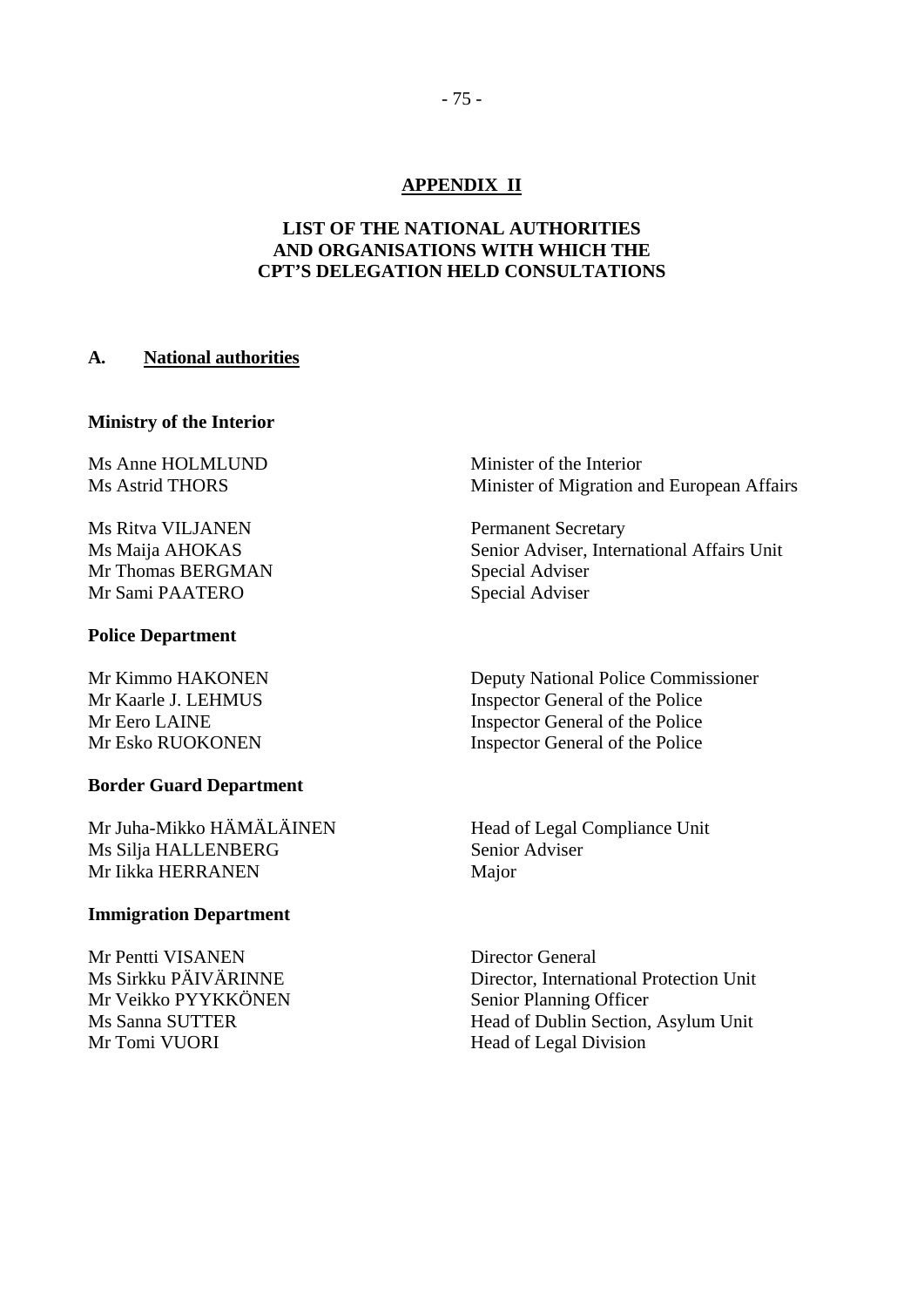### **Ministry of Justice**

Ms Tiina ASTOLA Permanent Secretary

### **Criminal Sanctions Agency**

Mr Esa VESTERBACKA Director General

Mr Paavo SILTANEN Director of Judicial Unit Ms Sinikka VAHVASELKÄ Senior Inspector Ms Riitta-Leena SALOVAARA Inspection Manager Ms Raili MATINPURO Senior Officer Mr Marko ORESMAA Lawyer

### **Ministry of Social Affairs and Health**

Mr Ilkka OKSALA State Secretary Ms Päivi KAARTAMO Ministerial Adviser

**National Authority for Medicolegal Affairs** 

Mr Jarmo LITTUNEN Head, Department of Criminal Policy Ms Ulla MOHELL Counsellor of Legislation, Department of Criminal Policy Ms Tuuli HERLIN Planning Officer, Department of Criminal Policy Ms Eeva VALLISAARI Head, Media and Communications Unit

Mr Ahti LEMPIÖ **Prison Administration Director** Ms Marjatta KAIJALAINEN Director of the District Prison of Southern Finland Mr Jukka KÄRKKÄINEN Medical Director of Prison Health Care Services

Mr Jouko ISOLAURI Ministerial Counsellor, Medical Affairs Ms Riitta-Maija JOUTTIMÄKI Ministerial Counsellor, Legal Affairs

Ms Irma KOTILAINEN Chief Physician, Specialist in Psychiatry and Forensic Psychiatry

### **National Research and Development Centre for Welfare and Health**

Mr Timo TUORI Senior Medical Officer

### **Ministry for Foreign Affairs**

Ms Satu KASKINEN Legal Officer Ms Sini PAUKKUNEN First Secretary,

Mr Arto KOSONEN Director, Unit for Human Rights Courts and Conventions Council of Europe Desk Officer